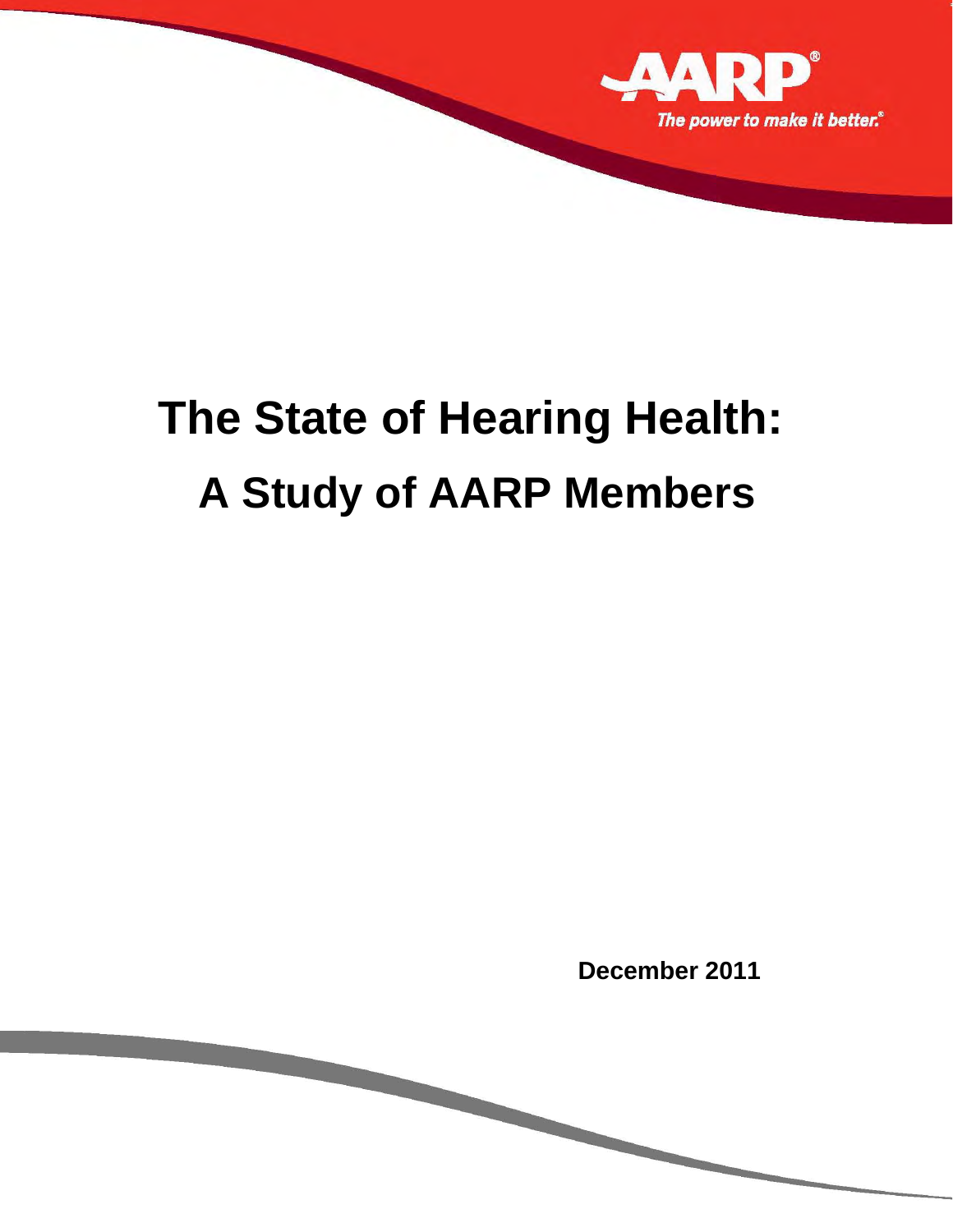

# **The State of Hearing Health: A Study of AARP Members**

**Data Collected by Crux Research, Inc. Report Prepared by Teresa A. Keenan, Ph.D.** 

> *©***Copyright 2011 AARP Research & Strategic Analysis 601 E Street, NW Washington, DC 20049 http://research.aarp.org Reprinting with Permission**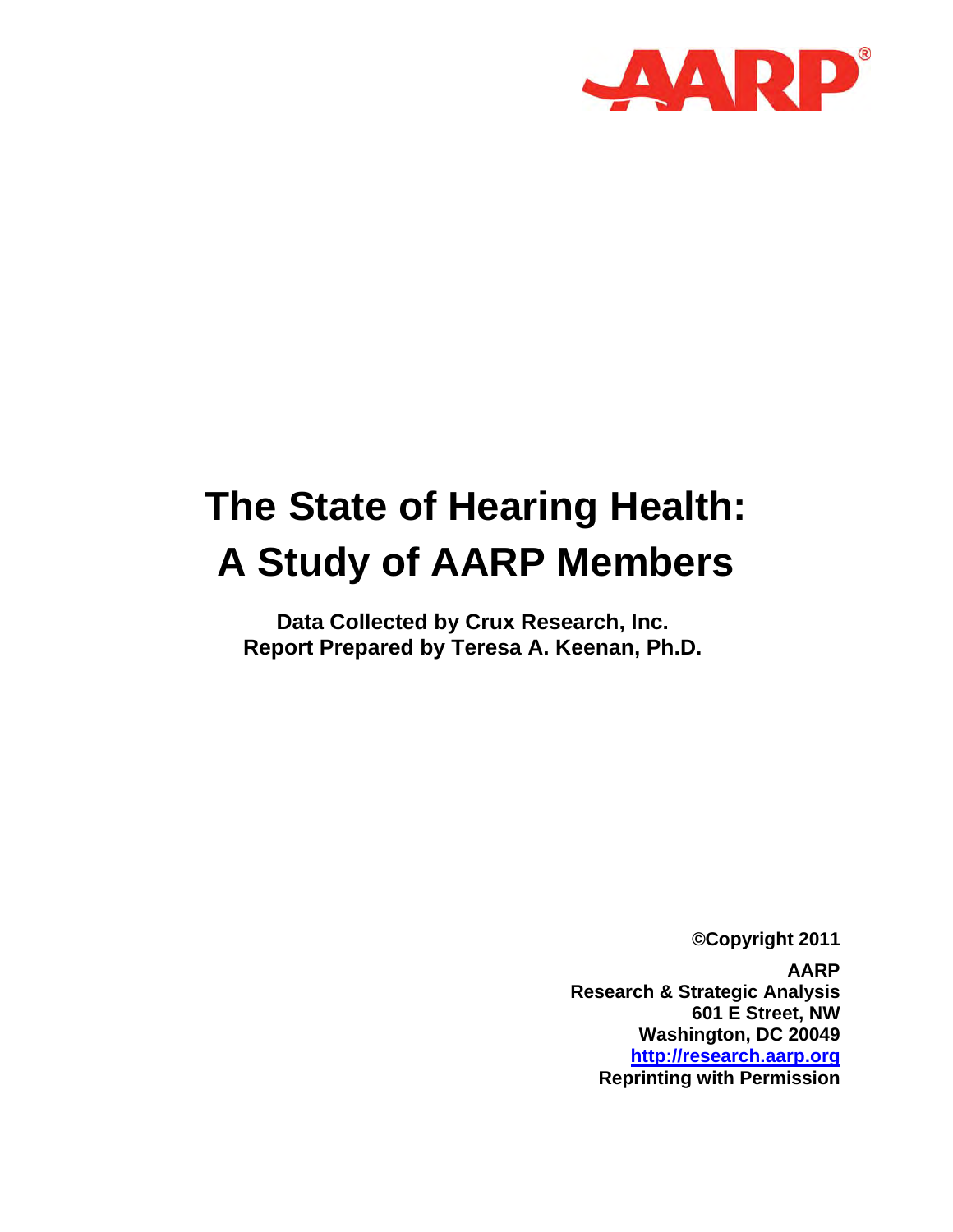AARP is a nonprofit, nonpartisan organization with a membership that helps people 50+ have independence, choice and control in ways that are beneficial and affordable to them and society as a whole. AARP does not endorse candidates for public office or make contributions to either political campaigns or candidates. We produce AARP The Magazine, the definitive voice for 50+ Americans and the world's largest-circulation magazine with over 35.1 million readers; AARP Bulletin, the go-to news source for AARP's millions of members and Americans 50+; AARP VIVA, the only bilingual U.S. publication dedicated exclusively to the 50+ Hispanic community; and our website, AARP.org. AARP Foundation is an affiliated charity that provides security, protection, and empowerment to older persons in need with support from thousands of volunteers, donors, and sponsors. We have staffed offices in all 50 states, the District of Columbia, Puerto Rico, and the U.S. Virgin Islands.

The views expressed herein are for information, debate, and discussion, and do not necessarily represent official policies of AARP.

# **Acknowledgements**

This work was done as part of a joint initiative between AARP and the American Speech‐ Language‐Hearing Association (ASHA). The author would like to thank Reginald Ray at AARP Services, Inc. and Joseph Cerquone at ASHA who served as project directors. She would also like to thank John Geraci and the staff at Crux Research, Inc. for drafting and fielding the survey, collecting and tabulating the data, and preparing a high‐level report of the findings upon which this longer report is based. Additional thanks go to Michael Schuster for legal review and to Jennifer Leslie and Lisa Costello for prepping the report for publication. For additional information, contact Teresa Keenan at (202) 434‐6274.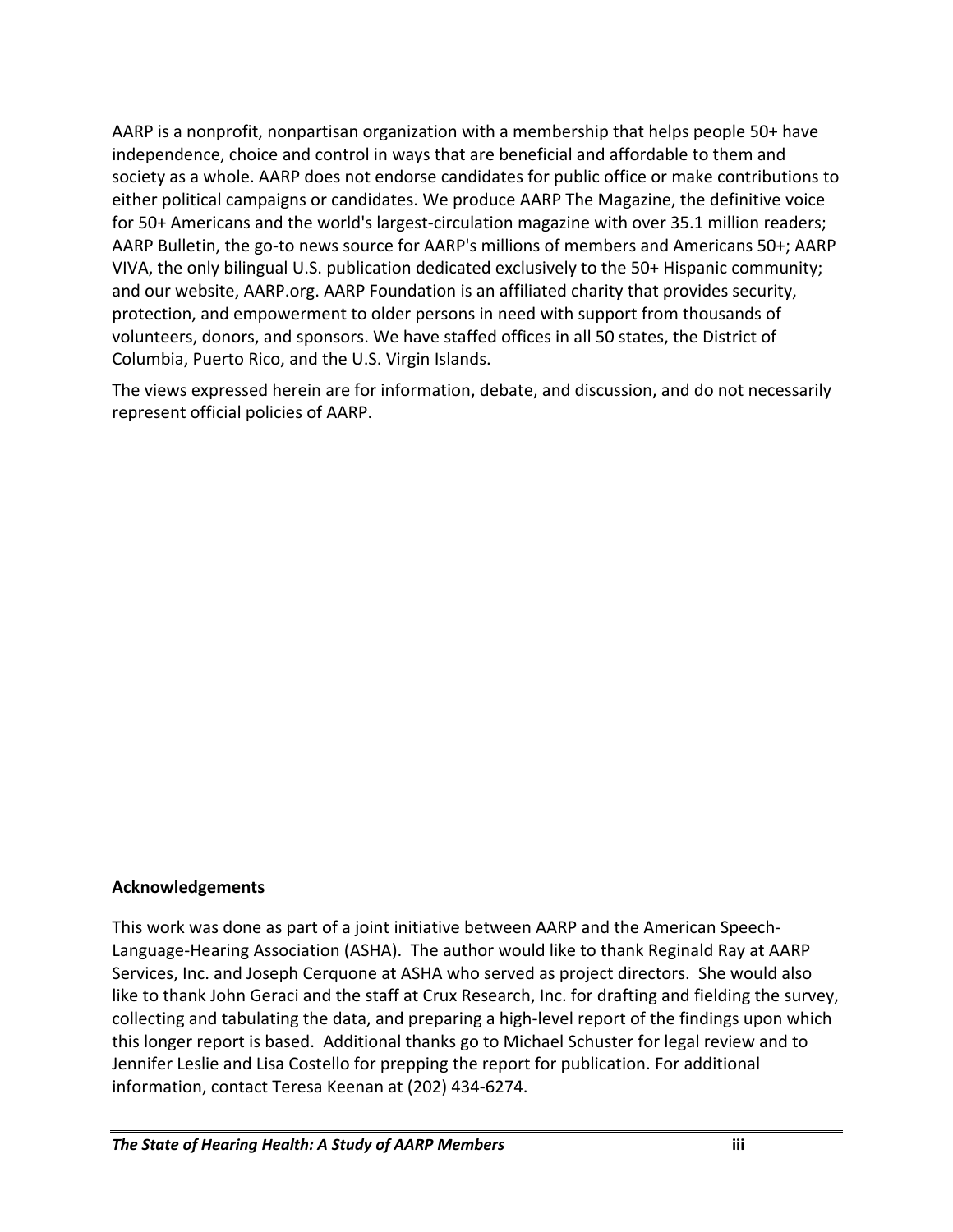# **Table of Contents**

| <b>Executive Summary</b>                                                  | $\mathbf{1}$   |
|---------------------------------------------------------------------------|----------------|
| <b>Background</b>                                                         | $\overline{2}$ |
| <b>Detailed Findings</b>                                                  | 3              |
| <b>Attitudes toward Hearing Health</b>                                    | 3              |
| <b>Importance of Hearing Health</b>                                       | 5              |
| <b>Current Hearing Health</b>                                             | 6              |
| <b>Current Hearing Issues</b>                                             | 7              |
| <b>Receipt of Health Screenings in Past Five Years</b>                    | 10             |
| <b>Attitude about Their Age</b>                                           | 12             |
| <b>Ownership of Hearing Aids and Other Hearing Assistive Technologies</b> | 12             |
| <b>Quality of Hearing with Hearing Aids</b>                               | 12             |
| <b>Satisfaction and Use of Hearing Aids</b>                               | 12             |
| <b>Critical Issues in Seeking Help</b>                                    | 14             |
| <b>Sources of Information</b>                                             | 16             |
| <b>Barriers to Seeking Help for a Hearing Issue</b>                       | 18             |
| <b>Opinions about Hearing-Related Statements</b>                          | 20             |
| Respondents with a Family Member or Friend with Hearing Issues            | 24             |
| <b>Respondents with Hearing Difficulties</b>                              | 25             |
| <b>Summary</b>                                                            | 28             |
| <b>Appendix A: Demographic Characteristics of Respondents</b>             | 29             |
| <b>Appendix B: Annotated Questionnaire</b>                                | 31             |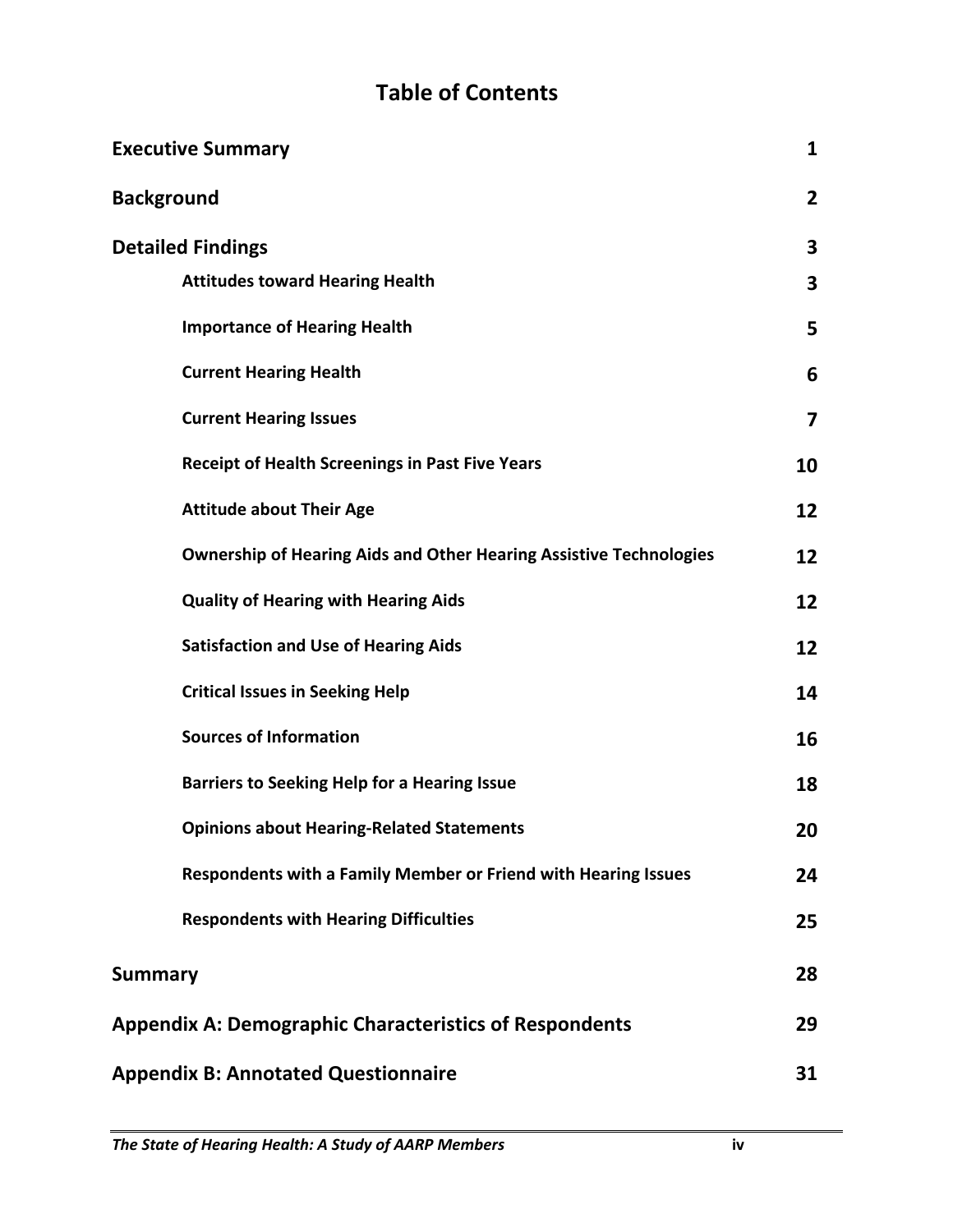# **List of Figures**

| Figure 1: In your experience, does the importance of getting a regular<br>hearing check-up get?                                                   | 4  |
|---------------------------------------------------------------------------------------------------------------------------------------------------|----|
| Figure 2: As you age, how important is maintaining your hearing health<br>to the quality of your life?                                            | 5  |
| Figure 3: Which best describes your own hearing health?                                                                                           | 6  |
| Figure 4: Which of the following statements are true for you?                                                                                     | 8  |
| Figure 5: Which have you had in the past five years?                                                                                              | 10 |
| Figure 6: Why are you less than fully satisfied with your hearing aids?                                                                           | 13 |
| Figure 7: Which of the following would be critically important to you if<br>you were to seek help for a hearing issue?                            | 14 |
| Figure 8: Whom would you be likely to talk to if you had an issue with<br>your hearing health?                                                    | 16 |
| Figure 9: If you felt you had an issue with your hearing health, where<br>would you look for information?                                         | 17 |
| Figure 10: Which of the following might prevent you from getting help<br>for a hearing issue?                                                     | 18 |
| Figure 11: How much do you agree or disagree with the following<br>statements?                                                                    | 20 |
| Figure 12: How much do you agree or disagree with the following<br>statements? I would be more likely to seek treatment for a<br>hearing issue if | 22 |
| Figure 13: What have you suggested a person with a hearing issue do?                                                                              | 24 |
| Figure 14: How much do you agree or disagree with the following<br>statements about hearing loss?                                                 | 26 |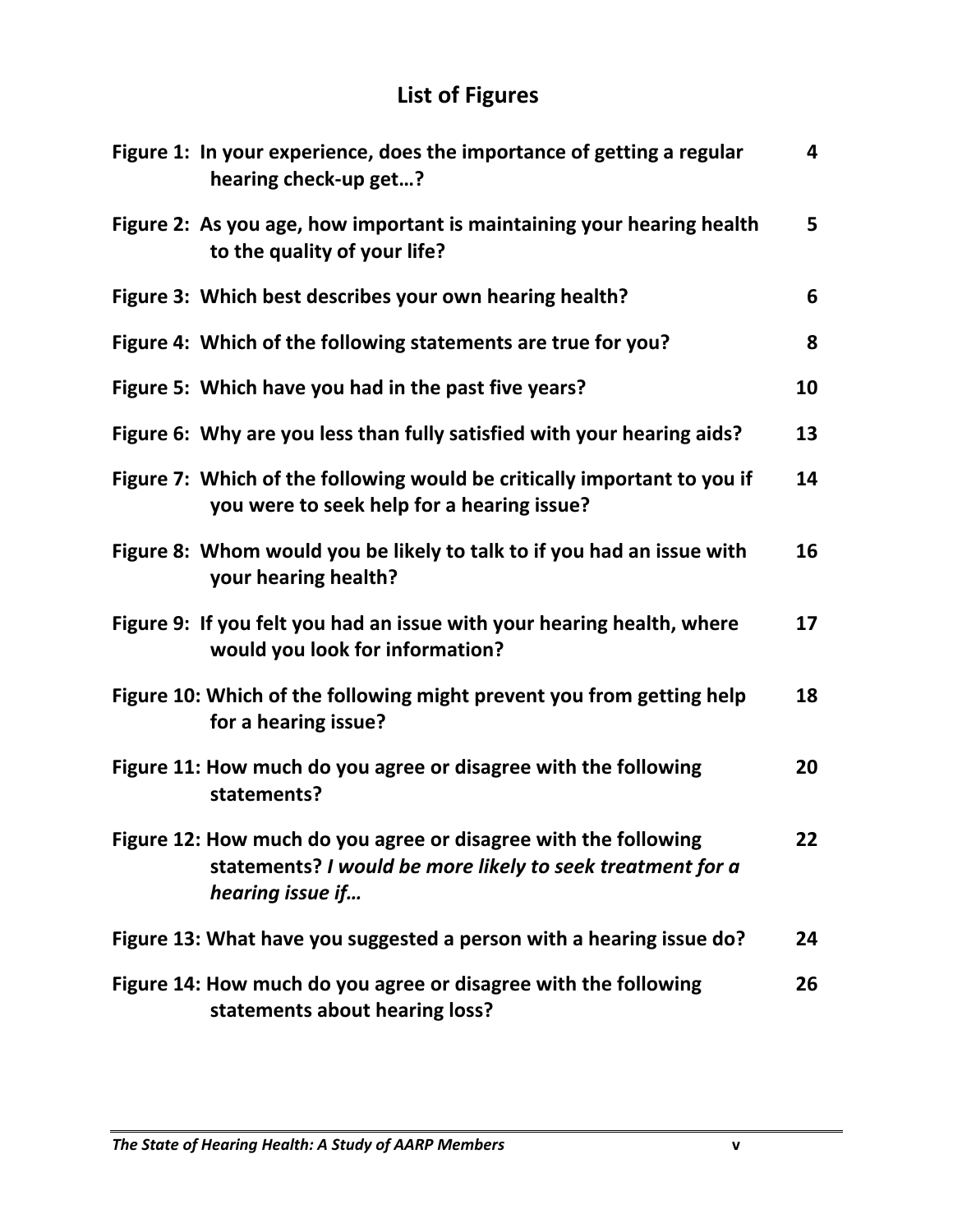# **List of Tables**

| <b>Table 1: Importance of Hearing Health</b>                    | 3  |
|-----------------------------------------------------------------|----|
| <b>Table 2: Current Hearing Issues</b>                          | 9  |
| <b>Table 3: Health Screenings Obtained in Past Five Years</b>   | 11 |
| Table 4: Critically Important Issues in Seeking Help            | 15 |
| Table 5: Potential Barriers to Seeking Help for a Hearing Issue | 19 |
| <b>Table 6: Agreement with Hearing-Related Statements</b>       | 21 |
| Table 7: Agreement with Statements about Seeking Treatment      | 23 |
| Table 8: Agreement with Statements about Hearing Loss           | 27 |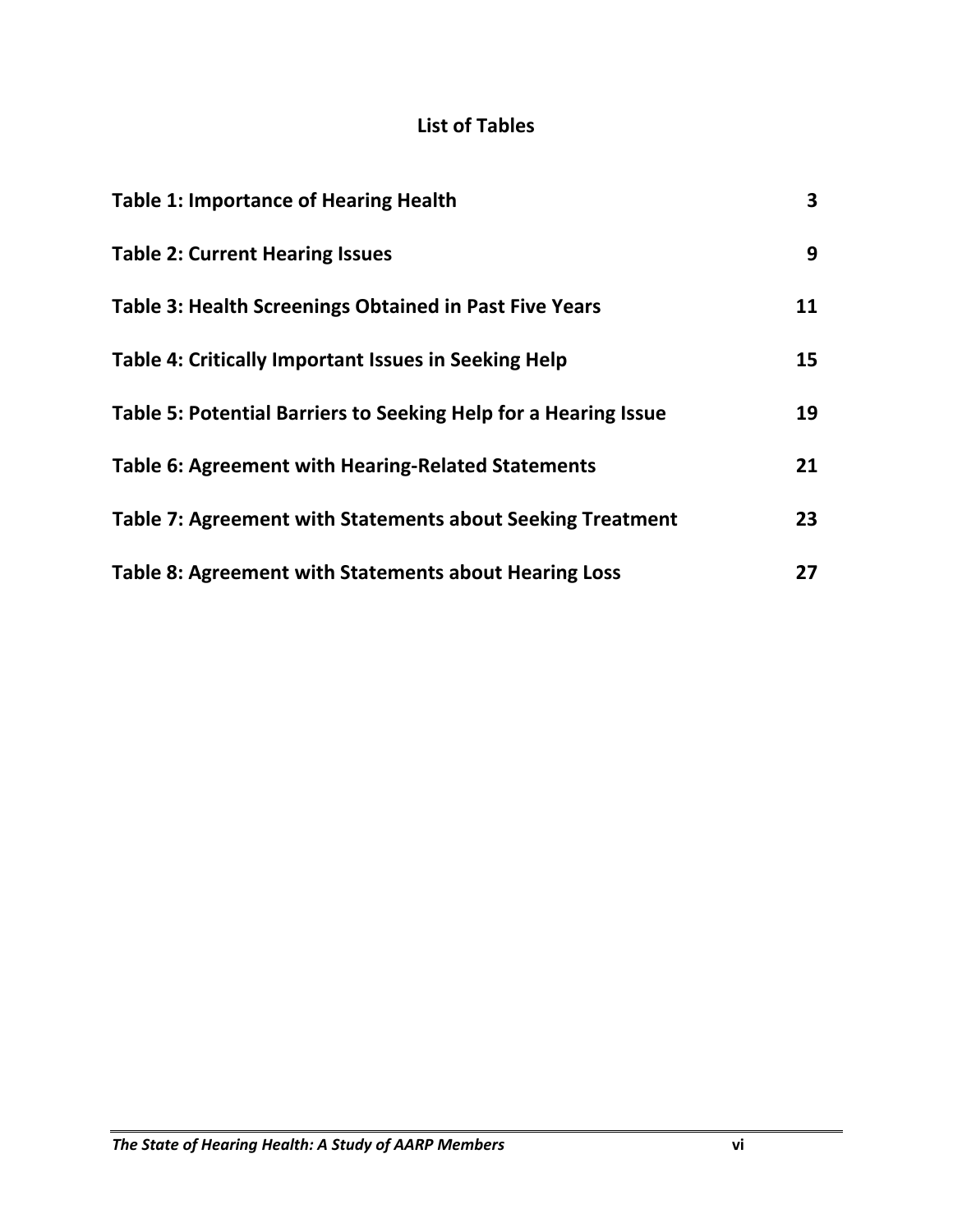# **Executive Summary**

As part of a joint initiative between AARP and the American Speech‐Language‐Hearing Association, Crux Research, Inc. of Honeoye Falls, New York fielded a short survey in September 2011 among a sample of 2, 232 AARP members ages 50 and older to learn more about the state of hearing health among the 50+ U.S. population.

# **Key Findings**

Hearing health is clearly an important concern, with roughly three-quarters of respondents saying it is an *extremely* or *very important* concern for themselves and other adults ages 50 and older and slightly fewer seeing it as an *extremely* or *important concern* for their friends and family members. Additionally, more than eight in ten respondents reported that their hearing health is *extremely* or *very important* to them in maintaining their quality of life and about two‐ thirds of respondents noted that getting regular hearing check‐ups gets *insufficient attention* in comparison to other health issues.

But, about half of the respondents reported having untreated hearing issues, including the one‐ third of respondents who believe their hearing is not as good as it should be, but do not believe it needs to be treated. Similarly, among the barriers cited in seeking help for a hearing issue, more than one-third of respondents noted their belief that minor hearing issues are easy enough to live with untreated.

In a separate question, respondents noted similar barriers to treatment, including the belief that their hearing is "good enough," fine in some situations and not in need of treatment, or that unless their hearing difficulties are severe, they will not seek treatment, or that it is easy to find ways to cover up some hearing difficulty.

Notably, cost concerns also rose to the top in this discussion of hearing issues, with about three in ten respondents reporting that their health insurance would be insufficient in covering the full cost of treatment or noting that treating hearing issues would be too costly for them.

When it comes to reasons for seeking treatment, however, respondents cited improved quality of life, enhanced mental and physical alertness, and the ability to maintain their independence. Respondents who reported having difficulty hearing also mentioned the negative effect that hearing problems pose for them, including making it harder to follow conversations with friends and family members, causing family gatherings to often be a strain with many people talking at once, and raising concerns about their overall safety.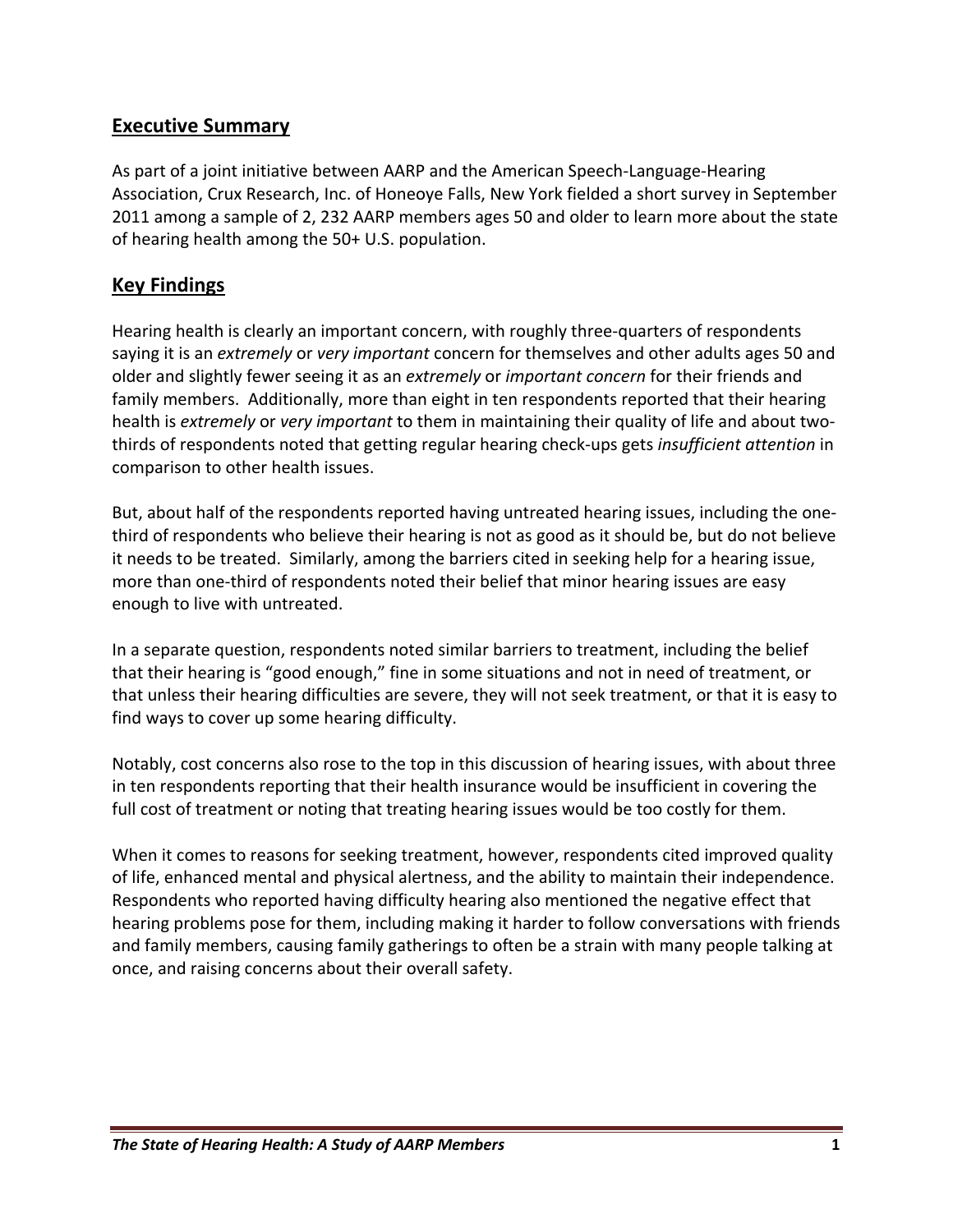# **Background**

As part of a joint initiative between AARP and the American Speech‐Language‐Hearing Association, Crux Research, Inc. of Honeoye Falls, New York fielded a short survey among a sample of AARP members ages 50 and older to learn more about the state of hearing health among the 50+ U.S. population $1/2$ .

Respondents were asked about their attitudes toward the issue of hearing health, including the importance of maintaining hearing health, its relationship to quality of life, the likelihood they would obtain a hearing test if they felt they had difficulty hearing, and their confidence in knowing how to seek help for hearing difficulties, if they had them.

In addition, respondents were asked about individuals and other sources of information they might turn to if they had an issue with their hearing health, any perceived barriers they might have in seeking diagnosis or treatment for a hearing issue, and possible drivers for seeking diagnosis or treatment.

Respondents who reported having some hearing difficulties were asked more detailed questions about their experiences , including whether someone had ever suggested they seek professional assistance, who they might have discussed their hearing difficulties with, and whether or not they currently own or use hearing aids or other hearing assistive technologies.

 $1$  The study was fielded from September 13-26, 2011, using two methodologies: an online survey of 1,821 AARP members and a telephone survey of 411 AARP members. The telephone survey was conducted to provide representation of AARP members who did not have an email address on their membership file. Data collection occurred simultaneously with identical survey instruments. At the conclusion of the fielding period, responses had been received from a total of 2,232 AARP members ages 50 and older. Respondents were selected from the AARP membership list, with data weighted to reflect key demographic characteristics. Since the sample is based on individuals who agreed to participate in the study and is not a true probability sample, estimates of sampling error cannot be calculated.

 $2$  Throughout the report, results are presented using weighted data figures.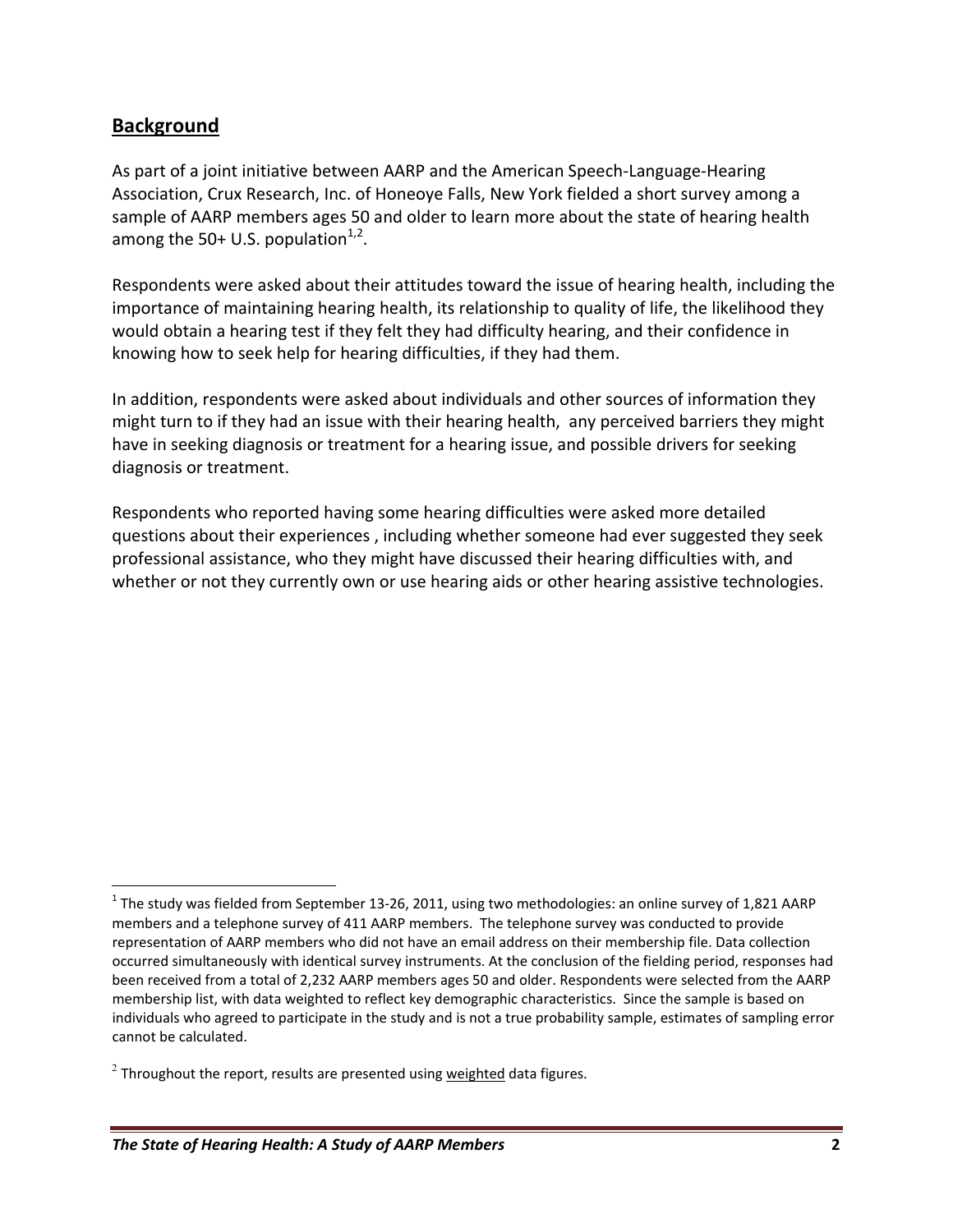# **Detailed Findings**

# *Attitudes Toward Hearing Health*

Roughly three‐quarters of respondents said they consider hearing health to be an *extremely* or *very important* concern for themselves (76%) and for people aged 50 and older (73%). Slightly fewer (70%) said hearing health is an *extremely* or *very important* concern for their family and friends, but less than half (48%) of the respondents said the same thing for the U.S. population in general.

As noted in Table 1, while there is little gender or age variation in the percentages of respondents who view hearing health as an *extremely* or *very important* concern to themselves and those they were asked about, African American respondents are more likely than Hispanic respondents to consider hearing health as an *extremely* or *very important* concern for themselves, for people age 50 or older, and for their close family members or friends. They are also more likely than white respondents to consider hearing health as an *extremely* or *very important* concern for the U.S. population in general.

|                                          | Men        | Women               | 50-59     | 60-69            | 70-79            |
|------------------------------------------|------------|---------------------|-----------|------------------|------------------|
|                                          | $N = 1183$ | $N = 1049$          | $N = 519$ | $N = 799$        | $N = 914$        |
|                                          | A          | B                   | C         | D                | F                |
| For you personally                       | 77%        | 75%                 | 70%       | 78% <sup>c</sup> | 78% <sup>c</sup> |
| For people age 50 or older               | 71%        | 74%                 | 73%       | 72%              | 73%              |
| For your close family members or friends | 68%        | 71%                 | 67%       | 70%              | 71%              |
| For the U.S. population in general       | 46%        | $50\%$              | 43%       | 47%              | $52\%$           |
| None                                     | 13%        | 14%                 | 14%       | 13%              | 13%              |
|                                          | White      | <b>Black</b>        | Hispanic  |                  |                  |
|                                          | $N = 1966$ | $N = 182$           | $N = 72$  |                  |                  |
|                                          | F          | G                   | H         |                  |                  |
| For you personally                       | 76%        | $82\%$ <sup>h</sup> | 72%       |                  |                  |
| For people age 50 or older               | 72%        | $77\%$ <sup>h</sup> | 70%       |                  |                  |
| For your close family members or friends | 70%        | $72\%$ <sup>h</sup> | 65%       |                  |                  |
| For the U.S. population in general       | 47%        | $57\%$ <sup>f</sup> | 51%       |                  |                  |
| None                                     | 13%        | 11%                 | 16%       |                  |                  |

#### *Table 1* **Importance of Hearing Health<sup>3</sup>** *By Gender, Age, and Racial Group*

<sup>3</sup> **How to Read the Table**: Bold face percentages in columns (which represent demographic subgroups) are significantly higher than percentages in adjacent columns. Superscripts (<sup>a/b, c/d/e, f/g/h</sup>) indicate those columns in which there is a statistically significant difference.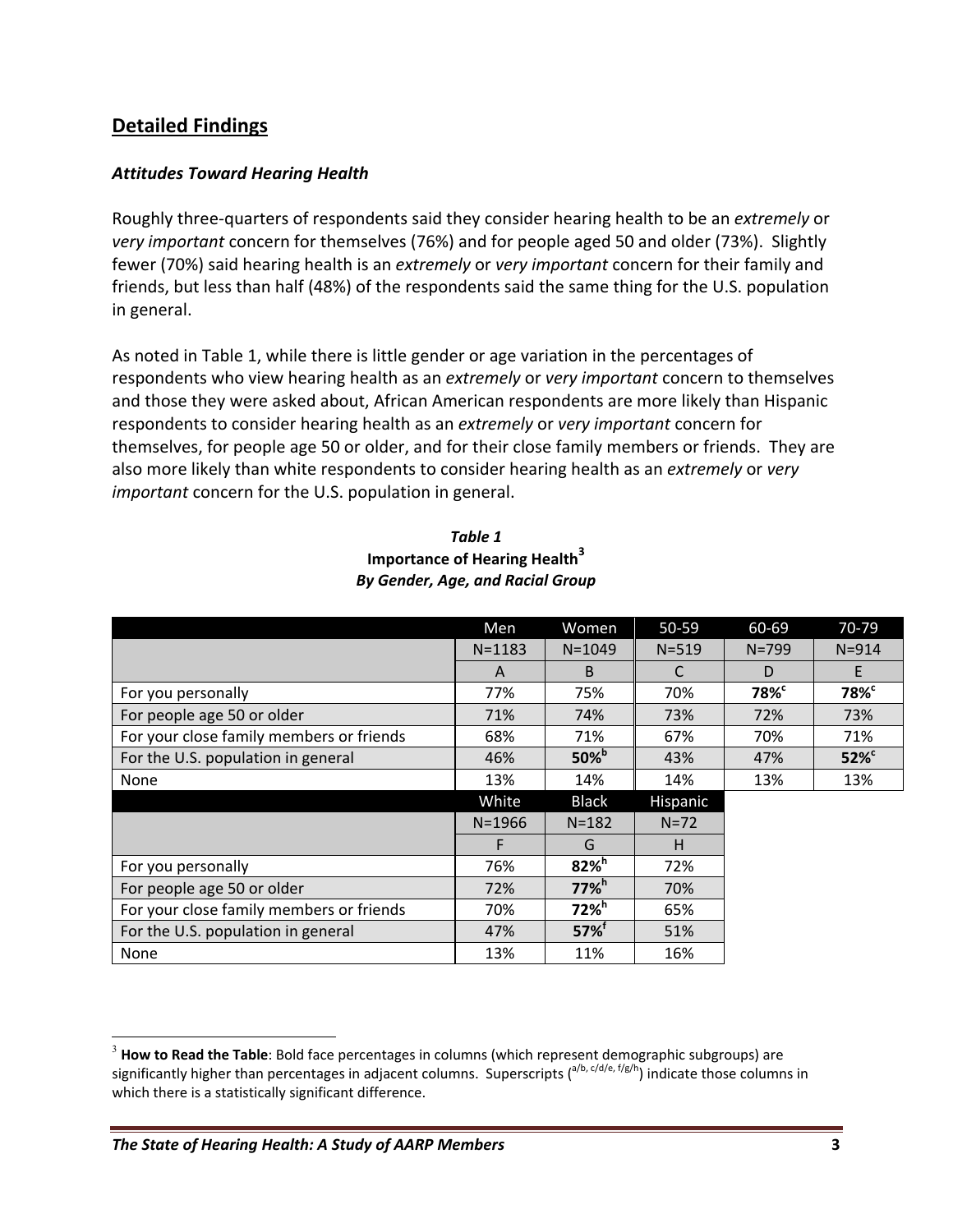Slightly more than two‐thirds (68%) of respondents said that the importance of getting a regular hearing check‐up gets *insufficient attention* compared to other health issues, while three in ten (30%) said the topic gets *about the right amount of attention* in comparison to other health issues (see Figure 1).



*Figure 1* **In your experience, does the importance of getting a regular hearing check‐up get…? (n=2,232)**

*Source: The State of Hearing Health: A Study of AARP Members,* December 2011

 Women are more likely than men (73% vs. 63%) and respondents ages 50‐69 are more likely than those aged 70 and older (73% for those 50‐59 and 72% for those 60‐69 vs. 60% for those 70+) to say that the importance of getting a regular hearing check‐up gets *insufficient attention compared to other health concerns*. In contrast, respondents age 70 and older are more likely than their younger counterparts (37% vs. 25% and 25%) to say that the importance of regular hearing check‐ups gets *about the right amount of attention compared to other health concerns.*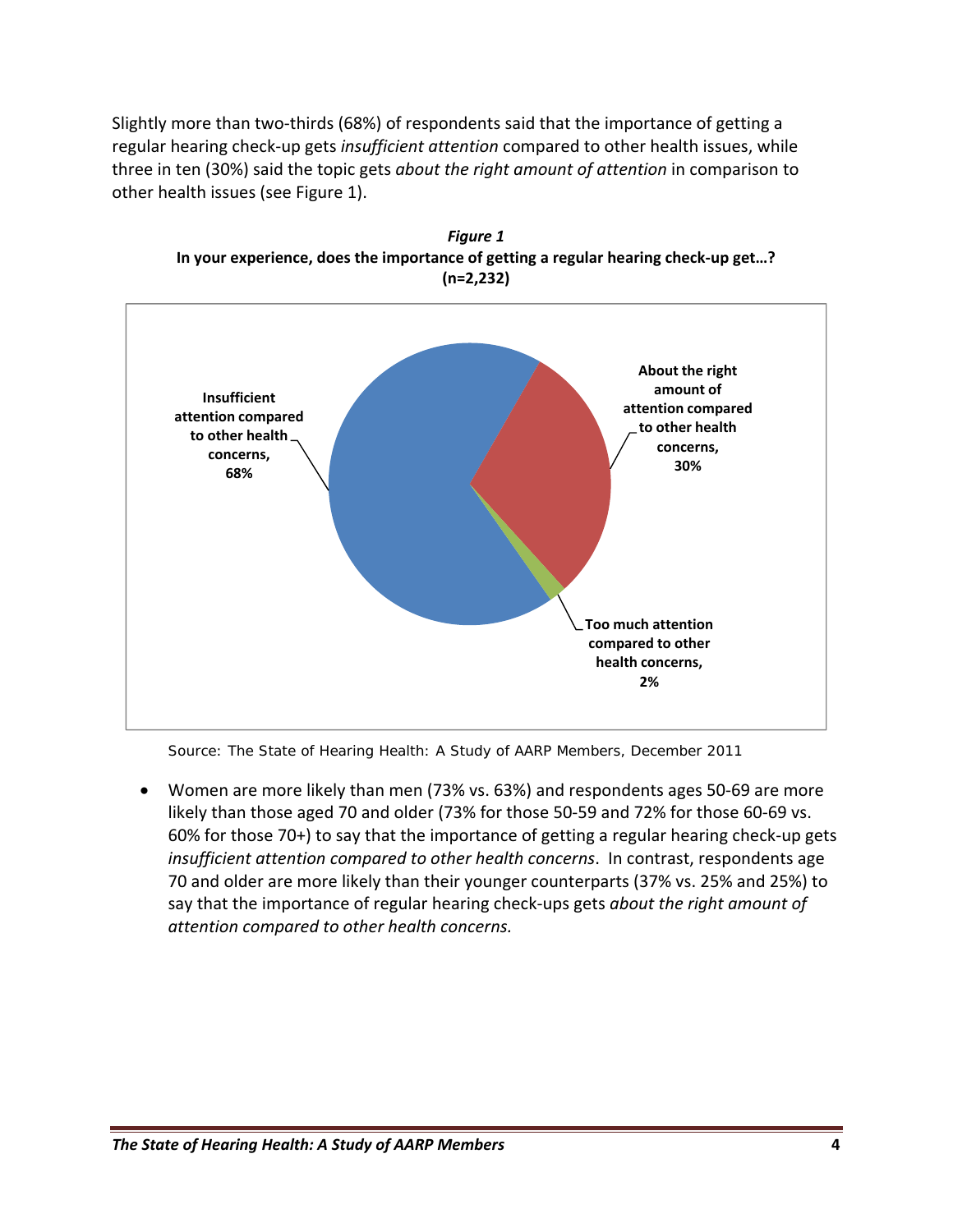# *Importance of Hearing Health*

When asked how important they believe maintaining their hearing health is to their quality of life, a large majority (85%) of respondents reported that it is *extremely* or *very important* to them (see Figure 2).



*Figure 2* **As you age, how important is maintaining your hearing health to the quality of your life?**

*Source: The State of Hearing Health: A Study of AARP Members,* December 2011

 While there are no age differences in the percentage of respondents who said they consider hearing health to be *extremely important* or *very important* to their quality of life, women are more likely than men (89% vs. 81%) to say so. African American respondents are also more likely than white or Hispanic respondents (92% vs. 84% and 83%) to say that hearing health is *extremely* or *very important* to their quality of life.

Similarly, when asked how likely they would be to get a hearing check‐up if they believed they had an issue with their hearing health, more than eight in ten respondents reported being *extremely likely* (37%) or *very likely* (44%) to do so. However, somewhat fewer—two‐thirds reported being *extremely confident* (26%) or *very confident* (40%) that they would know where to get help if they needed it.

 Respondents ages 70 and older are more likely to report being *extremely* or *very confident* that they would know where to get help (72% vs. 56% and 66%).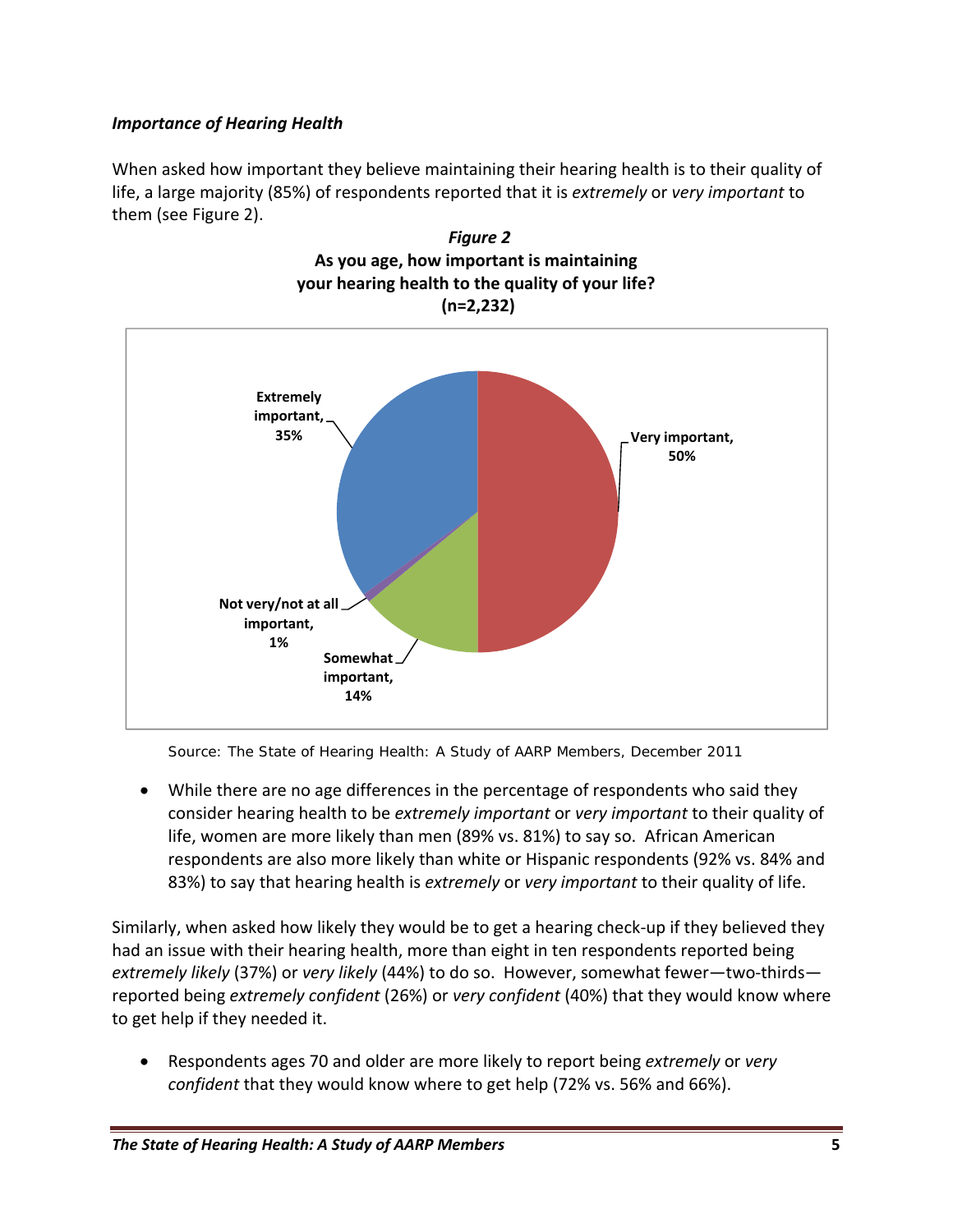# *Current Hearing Health*

Most respondents reported that their hearing is either *excellent* (32%) or *not as good as it could be, but not in need of treatment* (32%) (see Figure 3). One‐fifth (20%) said they have *hearing issues that have been treated*, with a similar figure (15%) noting they have *hearing issues that have not been treated.*



*Figure 3* **Which best describes your own hearing health? (n=2,232)**

*Source: The State of Hearing Health: A Study of AARP Members,* December 2011

 Women are more likely than men (40% vs. 26%) and respondents ages 50‐59 are more likely than their older counterparts (45% vs. 32% and 26%) to report their hearing as *excellent*. However, respondents ages 70 or older are more likely than those younger than age 70 to report they have *difficulty hearing and have been treated* for it (33% vs. 7% and 15%). African American respondents are more likely to report that their hearing is *excellent* (46% vs. 35% for Hispanics and 31% for whites).

When compared to five years ago, more than half (52%) of the respondents said their hearing is the *same* as it was then, with slightly fewer saying it is either *a little worse* (37%) or *much worse* (9%). Only two percent of respondents said their hearing is either *a little better* (1%) or *much better* (1%) than it was five years ago.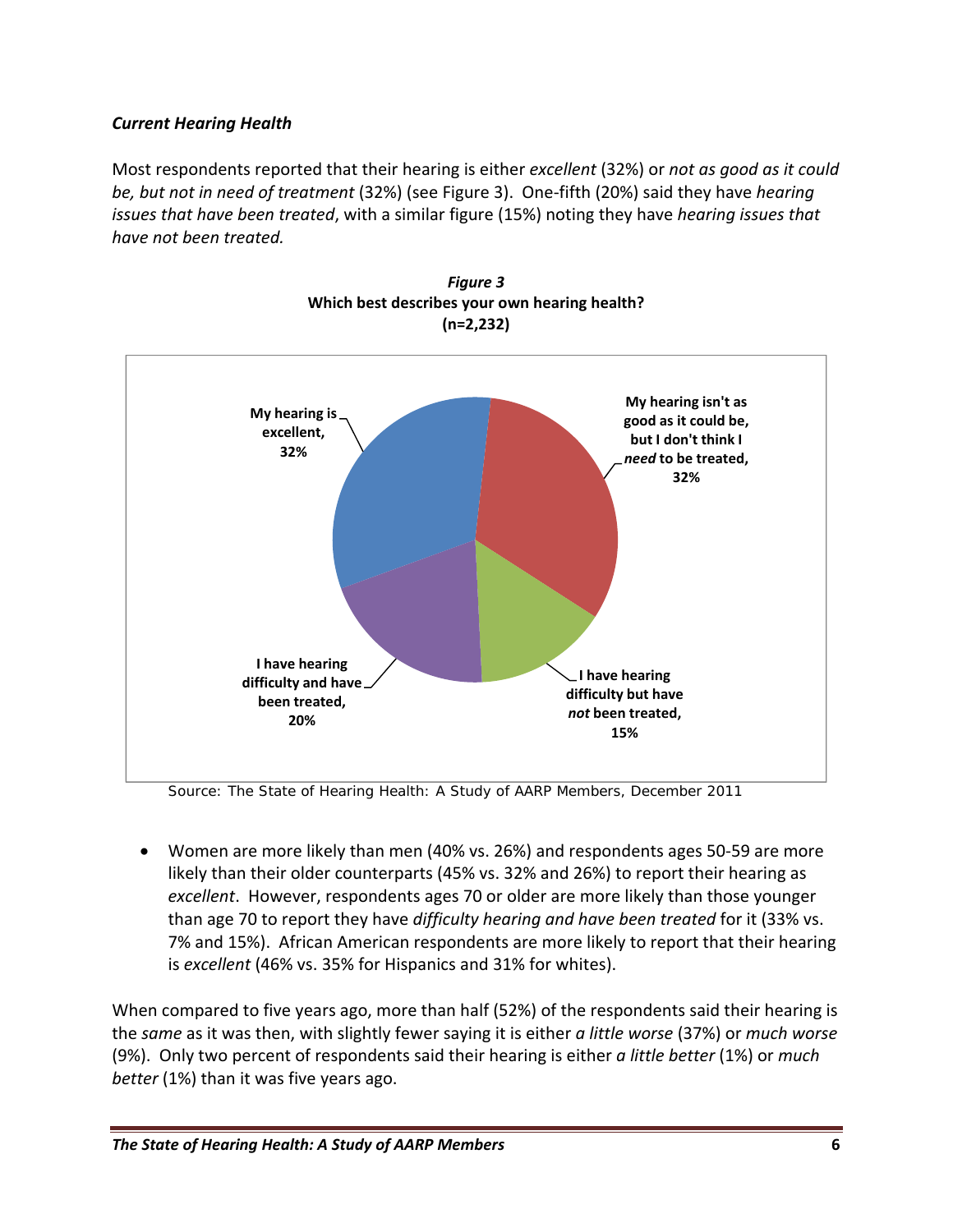• In terms of demographic differences, men are more likely than women to say that their hearing is either *a little or much worse* (49% vs. 42%) than it was five years ago, but women are more likely to say their hearing is the *same* as it was then (56% vs. 48%). Respondents ages 70 and older are more likely than their younger counterparts to say their hearing is *a little worse* or *much worse* (51% vs. 37% and 45%) than it was five years ago.

# *Current Hearing Issues*

Nearly six in ten (57%) respondents reported that they have difficulty hearing when there is noise in the background (see Figure 4). Further, less than half (48%) noted sometimes having to strain to understand a conversation, while roughly one‐third said it is hard for them to follow a conversation when more than one person is speaking at once (37%), sometimes they misunderstand what someone is saying and respond inappropriately (35%), or they find that many people seem to mumble or not speak clearly (33%). Of note, only about one in eight (13%) respondents said that they avoid interacting with others because they can't hear them as well as they would like to.

 As shown in Table 2, men are more likely than women to report having difficulty hearing in all of the eleven situations they were asked about. Additionally, in general, older respondents are more likely than younger ones to report experiencing difficulty hearing in most of the situations they were asked about. Finally, while African Americans appear less likely than white or Hispanic respondents to report having difficulty hearing in many of the situations they were asked about, these results should be considered as merely directional due to the small number of respondents per response category, particularly among African Americans and Hispanics.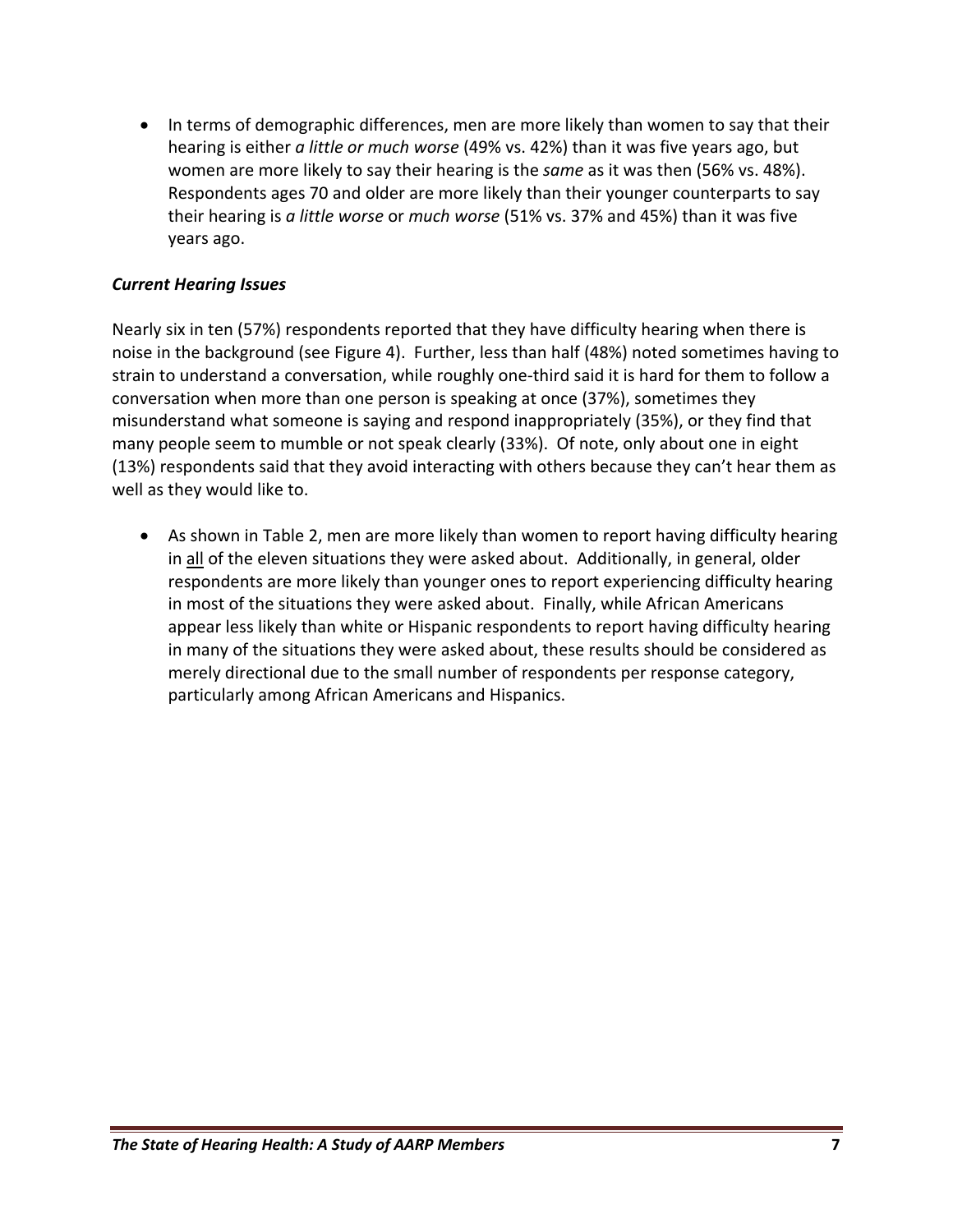*Figure 4* **Which of the following statements are true for you? (n=2,232)**



*Source: The State of Hearing Health: A Study of AARP Members,* December 2011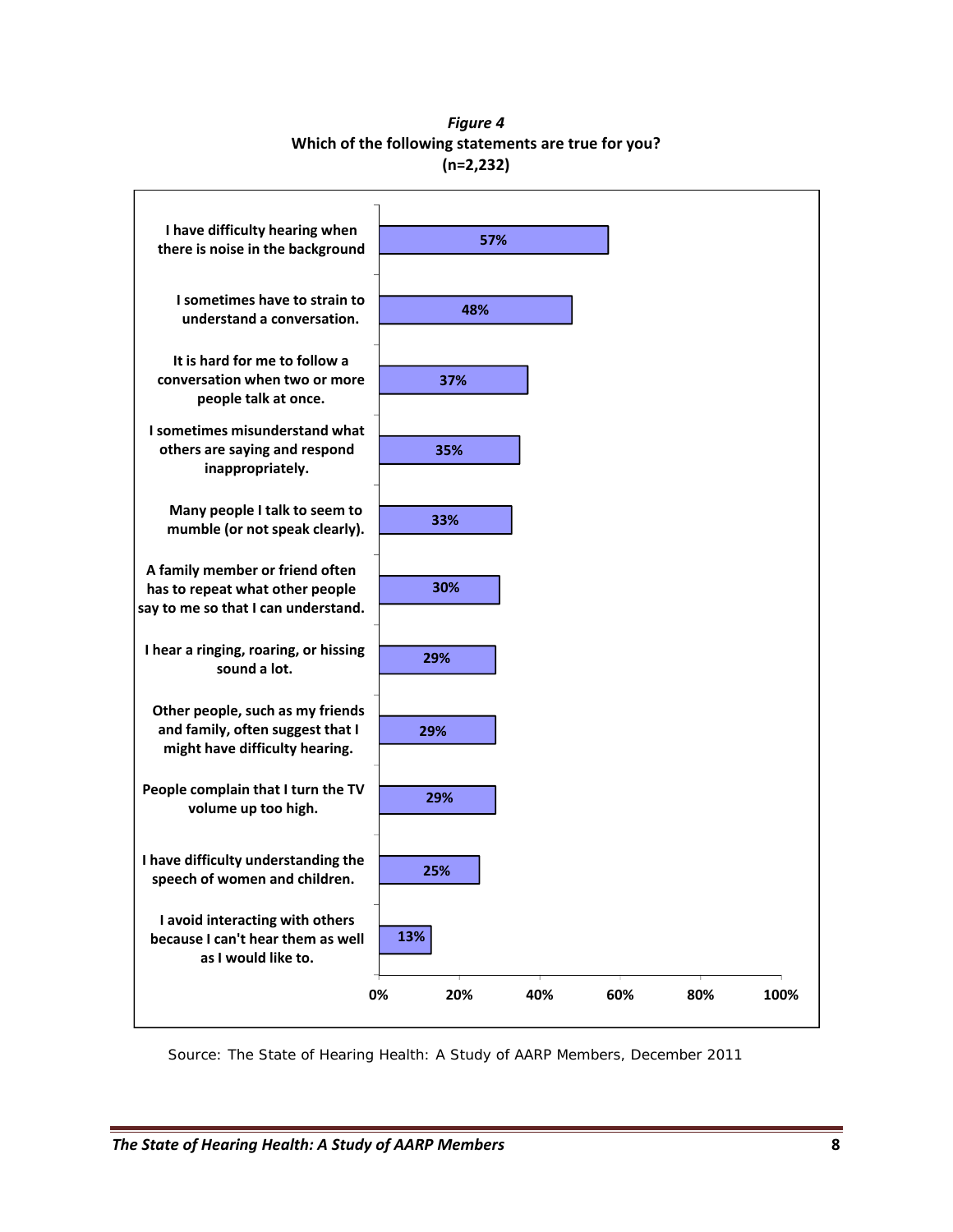### *Table 2* **Current Hearing Issues<sup>4</sup>**  *By Gender, Age, and Racial Group*

|                                                                         | Men                 | Women      | 50-59        | 60-69            | 70-79                |
|-------------------------------------------------------------------------|---------------------|------------|--------------|------------------|----------------------|
|                                                                         | $N = 1183$          | $N = 1049$ | $N = 519$    | $N = 799$        | $N = 914$            |
|                                                                         | $\mathsf{A}$        | B          | $\mathsf{C}$ | D                | E                    |
| I have difficulty hearing when there is noise in                        | $62\%$              | 51%        | 49%          | $56\%$           | $61\%$               |
| the background                                                          |                     |            |              |                  |                      |
| I sometimes have to strain to understand a                              | $54\%$              | 41%        | 34%          | 49% <sup>c</sup> | $56\%$ <sup>cd</sup> |
| conversation                                                            |                     |            |              |                  |                      |
| It is hard for me to follow a conversation when                         | $42\%$              | 32%        | 24%          | 35% <sup>c</sup> | $47\%$ <sup>cd</sup> |
| two or more people talk at once                                         |                     |            |              |                  |                      |
| I sometimes misunderstand what other people                             | $41\%$              | 28%        | 28%          | $36\%$           | 38% <sup>c</sup>     |
| are saying and respond inappropriately                                  |                     |            |              |                  |                      |
| Many people I talk to mumble (or not speak                              | $37\%$ <sup>b</sup> | 29%        | 25%          | 33% <sup>c</sup> | 39% <sup>cd</sup>    |
| clearly)                                                                |                     |            |              |                  |                      |
| A family member or friend often has to repeat                           | $37\%$ <sup>b</sup> | 22%        | 21%          | 28% <sup>c</sup> | $36\%$ <sup>cd</sup> |
| what other people say                                                   |                     |            |              |                  |                      |
| I hear a ringing, roaring, or hissing sound a lot                       | $33\%$              | 24%        | 25%          | 32% <sup>c</sup> | 29%                  |
| Other people, such as my friends, often                                 | $35\%$              | 21%        | 19%          | 29% <sup>c</sup> | $34\%$               |
| suggest that I might have difficulty hearing                            |                     |            |              |                  |                      |
| People complain that I turn the TV volume up                            | $34\%$ <sup>b</sup> | 22%        | 24%          | $30\%$           | 34%                  |
| too high                                                                |                     |            |              |                  |                      |
| I have difficulty understanding the speech of                           | $32\%$              | 17%        | 14%          | 24%              | $32\%$ <sup>cd</sup> |
| women and children                                                      |                     |            |              |                  |                      |
| I avoid interacting with others because I can't                         | 17% <sup>b</sup>    | 10%        | 9%           | 13%              | 17% <sup>c</sup>     |
| hear them as well as I would like to                                    |                     |            |              |                  |                      |
|                                                                         |                     |            | White        | <b>Black</b>     | Hispanic             |
|                                                                         |                     |            | $N = 1966$   | $N = 182$        | $N=72$               |
|                                                                         |                     |            | F            | G                | н                    |
| I have difficulty hearing when there is noise in the background         |                     |            | 57%          | 48%              | 58%                  |
| I sometimes have to strain to understand a conversation                 |                     |            | 50%          | 32%              | 43%                  |
| It is hard for me to follow a conversation when two or more people talk |                     |            | 38%          | 26%              | 33%                  |
| I sometimes misunderstand what other people are saying and respond      |                     |            | 36%          | 29%              | 34%                  |
| inappropriately                                                         |                     |            |              |                  |                      |
| Many people I talk to mumble (or not speak clearly)                     |                     |            | 34%          | 22%              | 36%                  |
| A family member or friend often has to repeat what other people say     |                     |            | 31%          | 17%              | 30%                  |
| I hear a ringing, roaring, or hissing sound a lot                       |                     |            | 30%          | 18%              | 25%                  |
| Other people, such as my friends, often suggest that I might have       |                     |            | 30%          | 18%              | 30%                  |
| difficulty hearing                                                      |                     |            |              |                  |                      |
| People complain that I turn the TV volume up too high                   |                     |            | 29%          | 26%              | 31%                  |
| I have difficulty understanding the speech of women and children        |                     |            | 26%          | 10%              | 24%                  |
| I avoid interacting with others because I can't hear them as well       |                     | 14%        | 4%           | 12%              |                      |

 $^4$  Racial differences cited in the table should be considered as merely directional due to the small number of respondents per response category.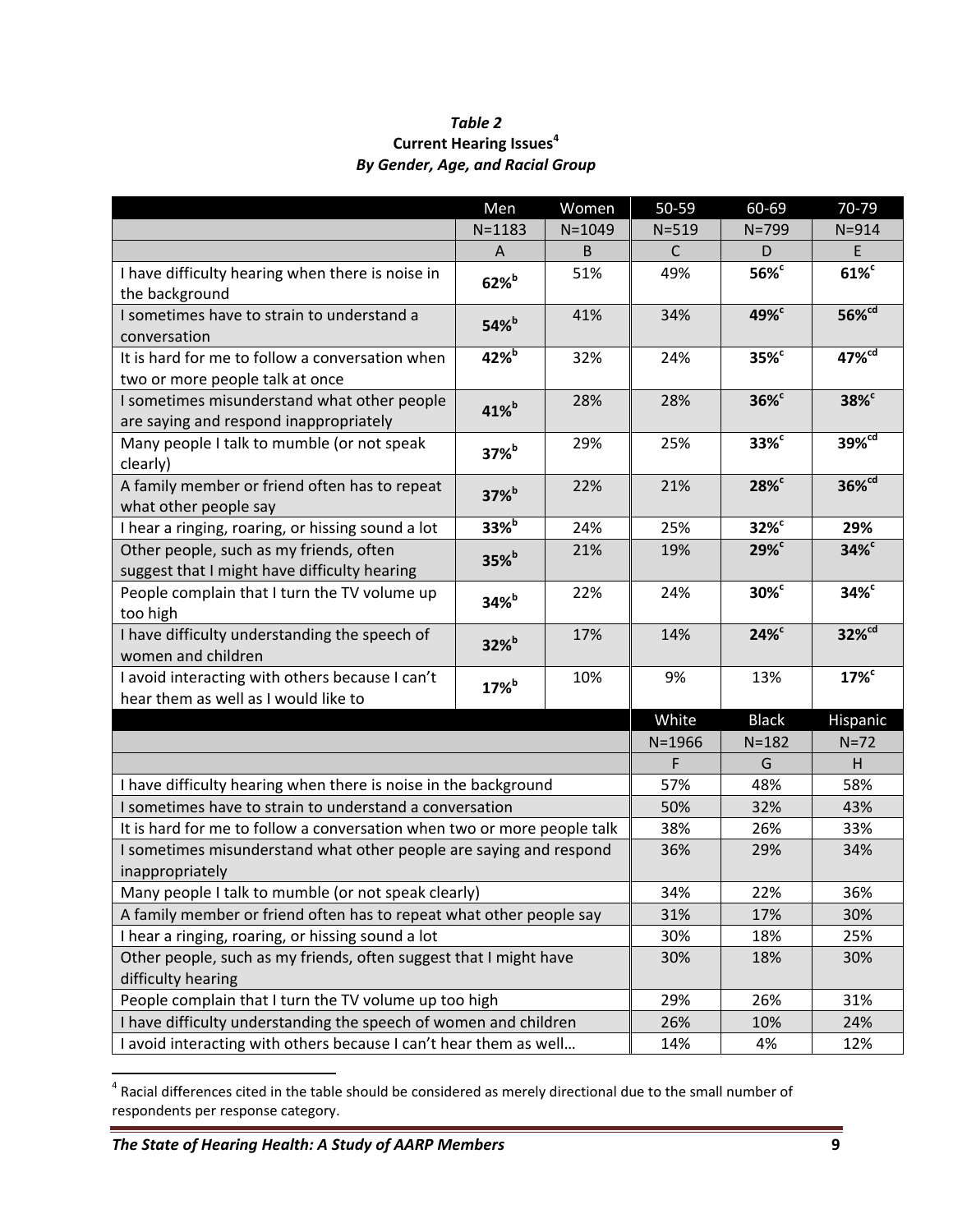# *Receipt of Health Screenings in Past Five Years*

When it comes to health screenings, nearly nine in ten respondents reported having a vision test (88%) in the past five years, with slightly fewer saying they had their blood pressure (85%) or cholesterol (81%) checked (see Figure 5).



*Figure 5* **Which have you had in the past five years? (n=2,232)**

*Source: The State of Hearing Health: A Study of AARP Members,* December 2011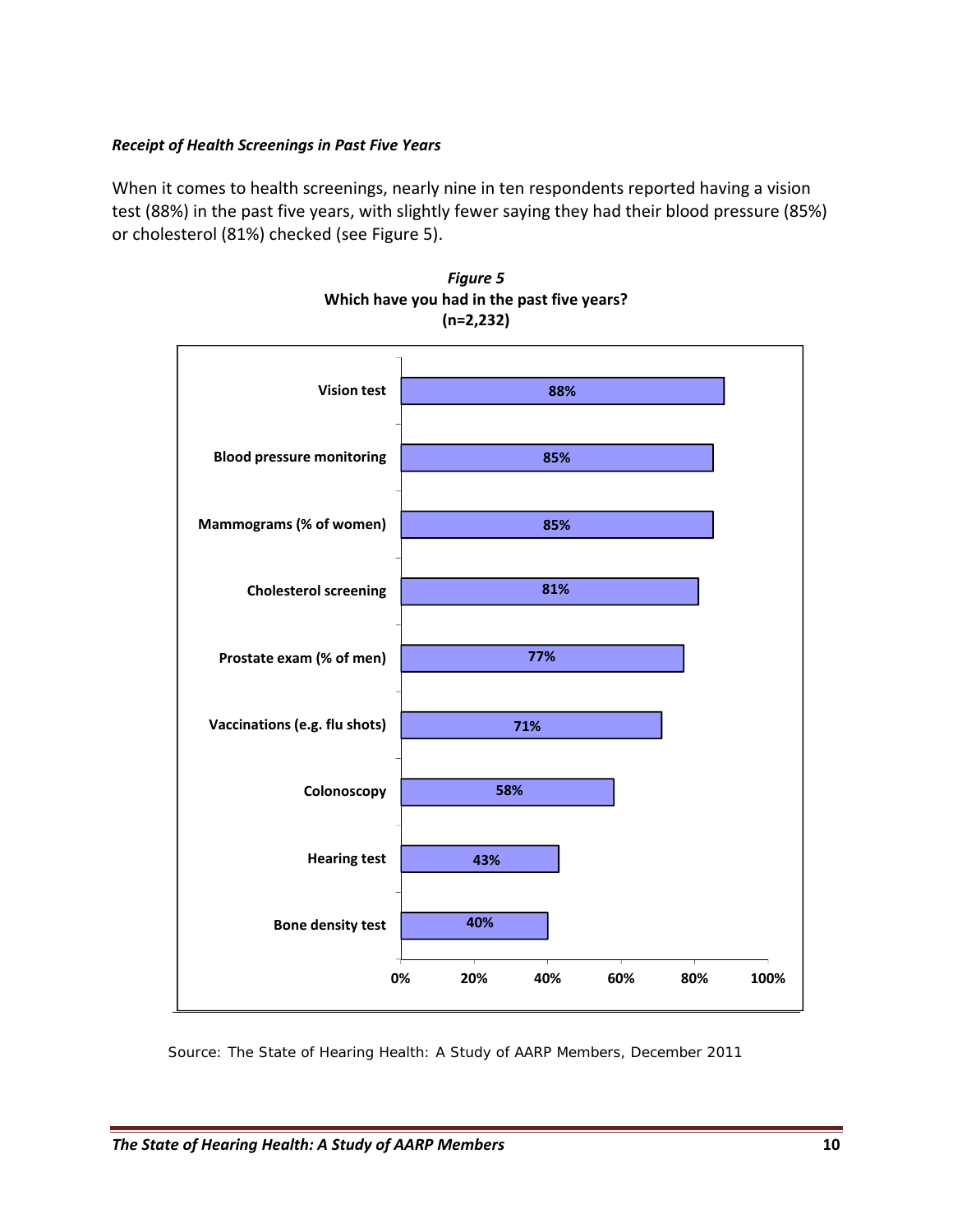#### *Table 3* **Health Screenings Obtained in Past Five Years** *By Gender and Age*

|                                  | Men                 | Women               | 50-59                | 60-69               | 70-79                |
|----------------------------------|---------------------|---------------------|----------------------|---------------------|----------------------|
|                                  | $N = 1183$          | $N = 1049$          | $N = 519$            | $N = 799$           | $N = 914$            |
|                                  | A                   | B                   | C                    | D                   | E                    |
| Vision test                      | 86%                 | 89%                 | 85%                  | 88%                 | 89%                  |
| <b>Blood pressure monitoring</b> | 85%                 | 85%                 | 78%                  | $87\%$ <sup>c</sup> | 88% <sup>c</sup>     |
| Mammograms (n=891 women)         | -----               | 85%                 | 41%                  | 42%                 | 37%                  |
| Cholesterol screening            | 82%                 | 81%                 | 77%                  | 85% <sup>c</sup>    | 81% <sup>c</sup>     |
| Prostate exam (n=916 men)        | 77%                 | -----               | 37%                  | 42%                 | 43%                  |
| Vaccinations                     | 70%                 | 72%                 | 58%                  | $71\%$ <sup>c</sup> | 79% <sup>cd</sup>    |
| Colonoscopy                      | $63\%$ <sup>b</sup> | 54%                 | 53%                  | 64%                 | 57%                  |
| Hearing test                     | $49\%$ <sup>b</sup> | 36%                 | 32%                  | 40% <sup>c</sup>    | $51\%$ <sup>cd</sup> |
| Bone density test                | 17%                 | $66\%$ <sup>a</sup> | 31%                  | $42\%$              | 44% <sup>c</sup>     |
|                                  |                     |                     | White                | <b>Black</b>        | Hispanic             |
|                                  |                     |                     | $N = 1966$           | $N = 182$           | $N=72$               |
|                                  |                     |                     | F                    | G                   | H                    |
| Vision test                      |                     |                     | 88%                  | 82%                 | 80%                  |
| Blood pressure monitoring        |                     |                     | 85%                  | 91%                 | 83%                  |
| Mammograms (n=891 women)         |                     |                     | 40%                  | 43%                 | 37%                  |
| Cholesterol screening            |                     |                     | $82\%$ <sup>g</sup>  | 75%                 | $85\%$ <sup>g</sup>  |
| Prostate exam (n=916 men)        |                     |                     | 41%                  | 39%                 | 43%                  |
| Vaccinations                     |                     |                     | $73\%$ <sup>gh</sup> | 59%                 | 60%                  |
| Colonoscopy                      |                     |                     | 58%                  | 59%                 | 55%                  |
| <b>Hearing test</b>              |                     |                     | 43%                  | 38%                 | 36%                  |
| Bone density test                |                     |                     | 40%                  | 40%                 | 37%                  |

- Men are more likely than women to report having had a colonoscopy (63% vs. 54%) or a hearing test (49% vs. 36%) in the past five years (see Table 3). In contrast, women are far more likely to report having had a bone density test (66% vs. 17%) in the same time period.
- In general, respondents ages 60 or older are more likely than those between 50 and 59 to report having had a number of health screenings, including having their blood pressure and cholesterol checked, having received vaccinations and a colonoscopy, and having had a hearing test and bone density test within the past five years.
- White and Hispanic respondents are more likely than African American ones to report having had cholesterol screening (82% and 85% vs. 75%) in the past five years, while white respondents are more likely than both African American and Hispanic respondents to report having received vaccinations (73% vs. 59% and 60%).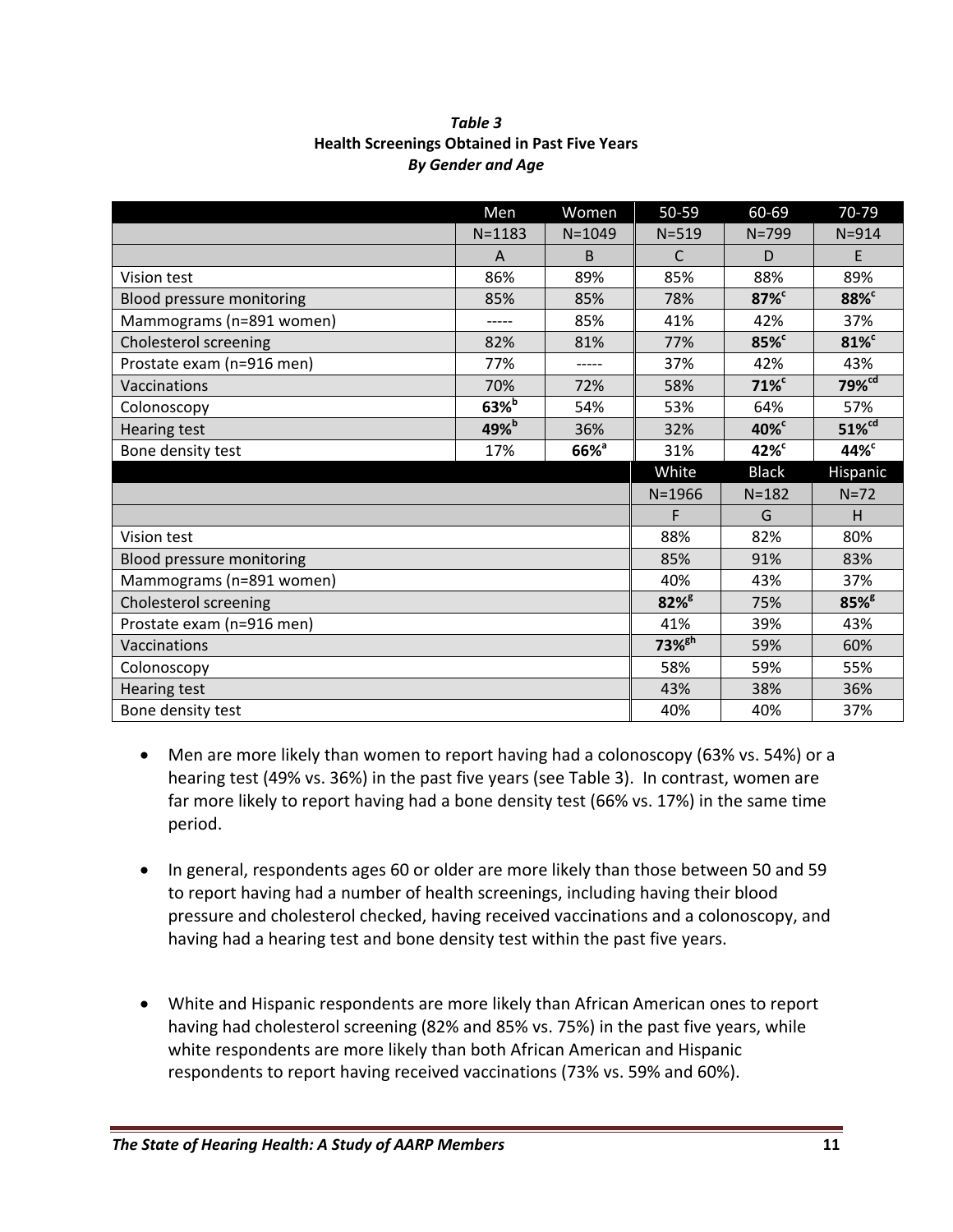# *Attitude about Their Age*

When asked how they feel about their age, nearly two-thirds (63%) of respondents said they feel younger than their age, with three in ten (31%) saying they feel about their age.

 While there are no age or racial differences in reported attitudes toward one's age, women are more likely than men to report feeling younger than their age (68% vs. 58%).

# *Ownership of Hearing Aids and Other Hearing Assistive Technologies*

Slightly less than one-fifth (18%) of respondents said they currently own hearing aids. In a separate question, only seven percent of respondents reported using other hearing assistive technologies, such as personal FM systems, infrared system, induction loop systems, one‐to‐ one communicators, amplified telephones, or TV ears.

# *Quality of Hearing with Hearing Aids*

Nearly three‐quarters of hearing aid wearers noted that the quality of their hearing has been either *much better* (33%) or *somewhat better* (40%) since they have been wearing hearing aids. Slightly more than one‐fifth (23%) said the quality of their hearing has been *about the same*. Only four percent of hearing aid wearers reported the quality of their hearing as *somewhat worse* (3%) or *much worse* (1%) since they have been wearing hearing aids.

# *Satisfaction and Use of Hearing Aids*

When it comes to satisfaction with their hearing aids, however, only about four in ten hearing aid owners said they are either *extremely satisfied* (8%) or *very satisfied* (34%) with them. Another four in ten (40%) are *somewhat satisfied*, while about one‐fifth said they are either *not very satisfied* (13%) or *not at all satisfied* (6%) with their hearing aids.

Among hearing aid wearers, roughly six in ten (61%) said they wear them *during all or most of the time they are awake*. About three in ten (28%) wear them when they *feel they need them*, while one in nine (11%) said they wear them *rarely, if ever*.

When asked why they are less than fully satisfied with their hearing aids, roughly eight in ten (79%) dissatisfied hearing aid wearers said they cannot hear as well as they expected to in a crowded room with many conversations going on (see Figure 6). About half as many said they are dissatisfied because they cannot hear as well as they expected to in one‐on‐one conversations (44%) or because they cannot hear the television or radio as well as they expected to (42%).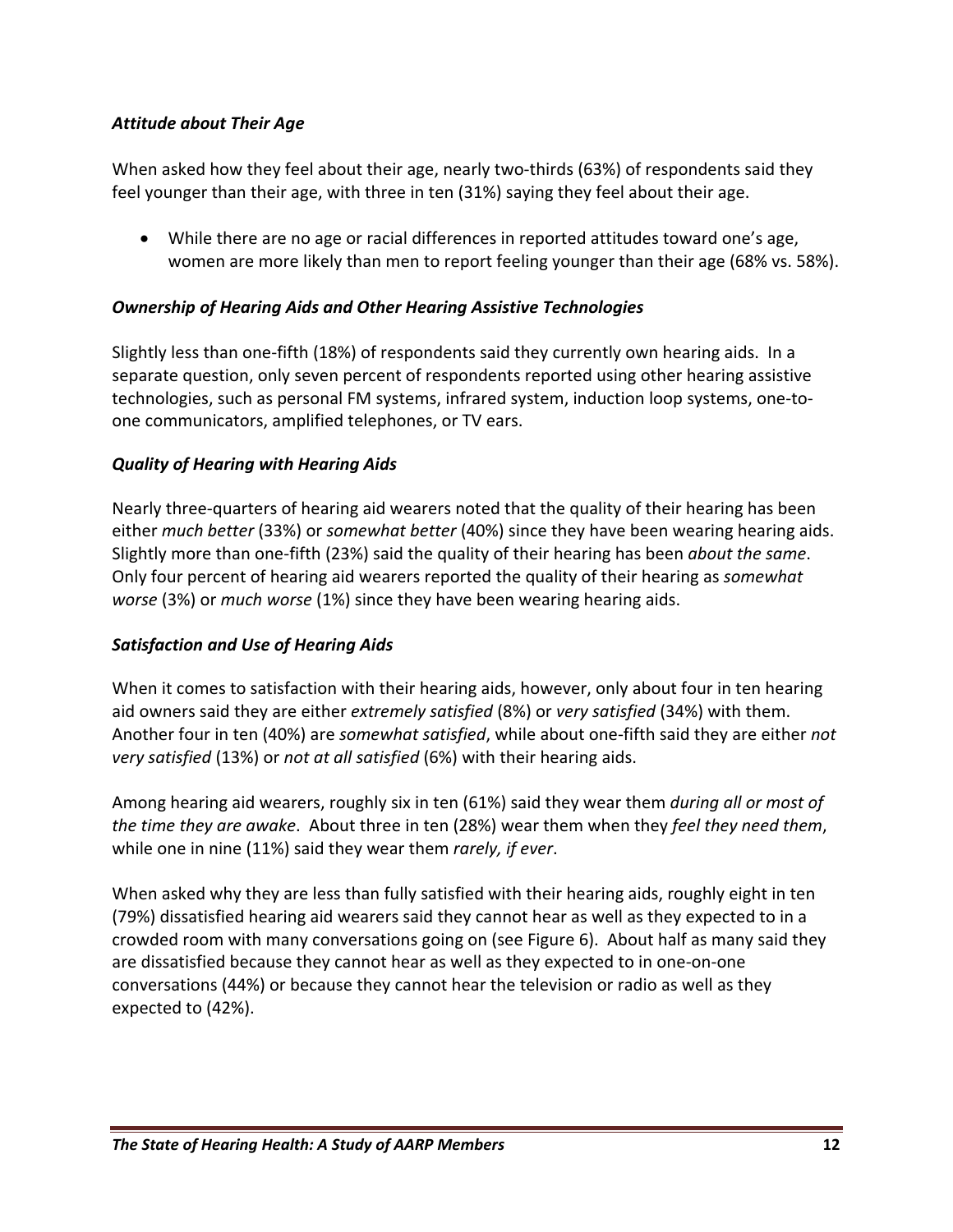*Figure 6* **Why are you less than fully satisfied with your hearing aids? (Asked of those dissatisfied with hearing aids, n=237)**



*Source: The State of Hearing Health: A Study of AARP Members,* December 2011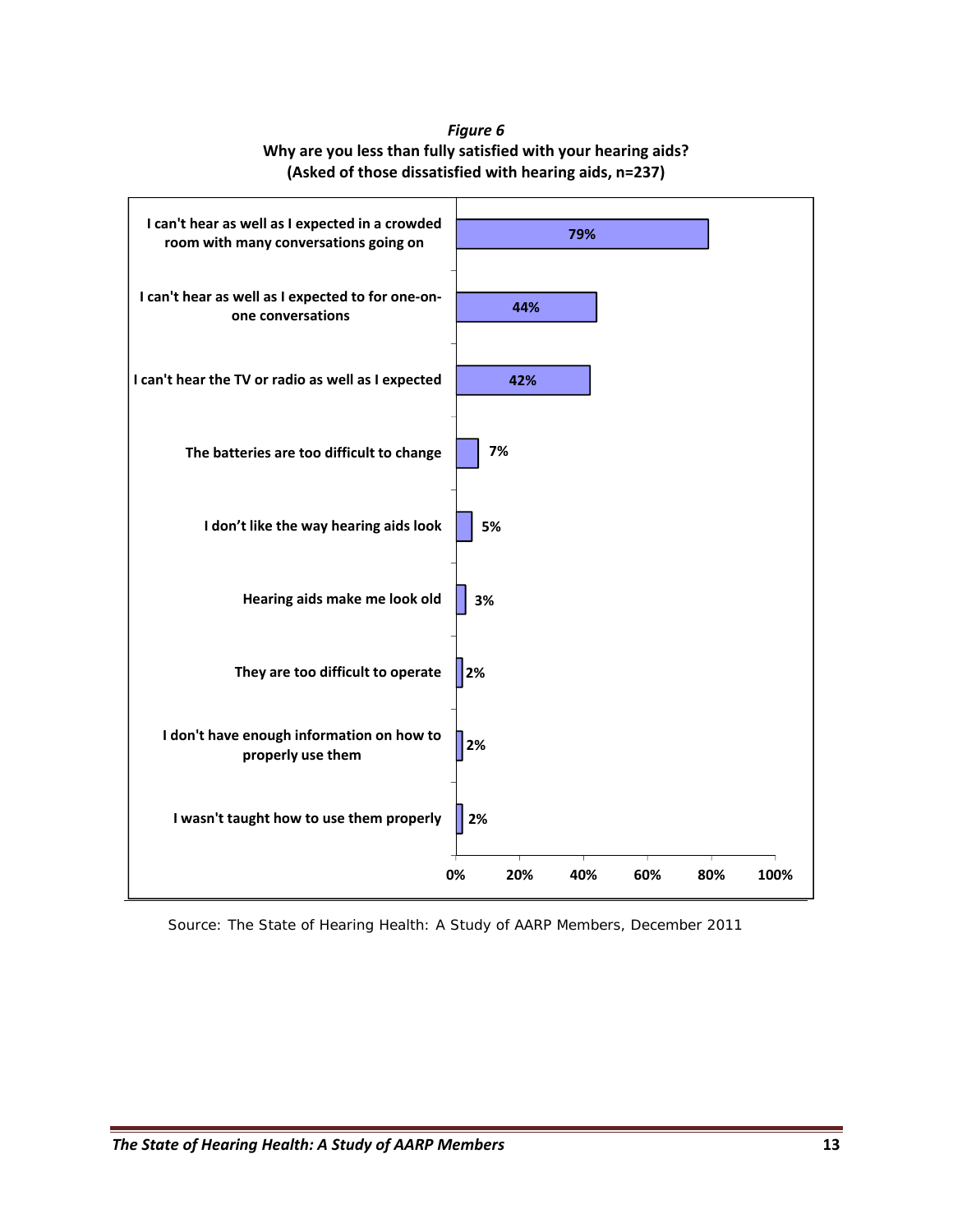# *Critical Issues in Seeking Help*

As shown in Figure 7, roughly three‐quarters (74%) of respondents said finding a professional with a high level of training on hearing issues would be critically important if they were to seek help for a hearing issue. About two-thirds (65%) of respondents said the quality of the hearing exam, while about half (53%) said the follow-up services of the provider would be critically important if they were to seek help. Roughly four in ten respondents said that finding a way to pay for care (45%), the concern and caring of the provider (44%), and finding a location that is easy to get to (41%) would be critically important to them.



*Figure 7* **Which of the following would be critically important to you if you were to seek help for a hearing issue?** 

*Source: The State of Hearing Health: A Study of AARP Members,* December 2011

*Table 4*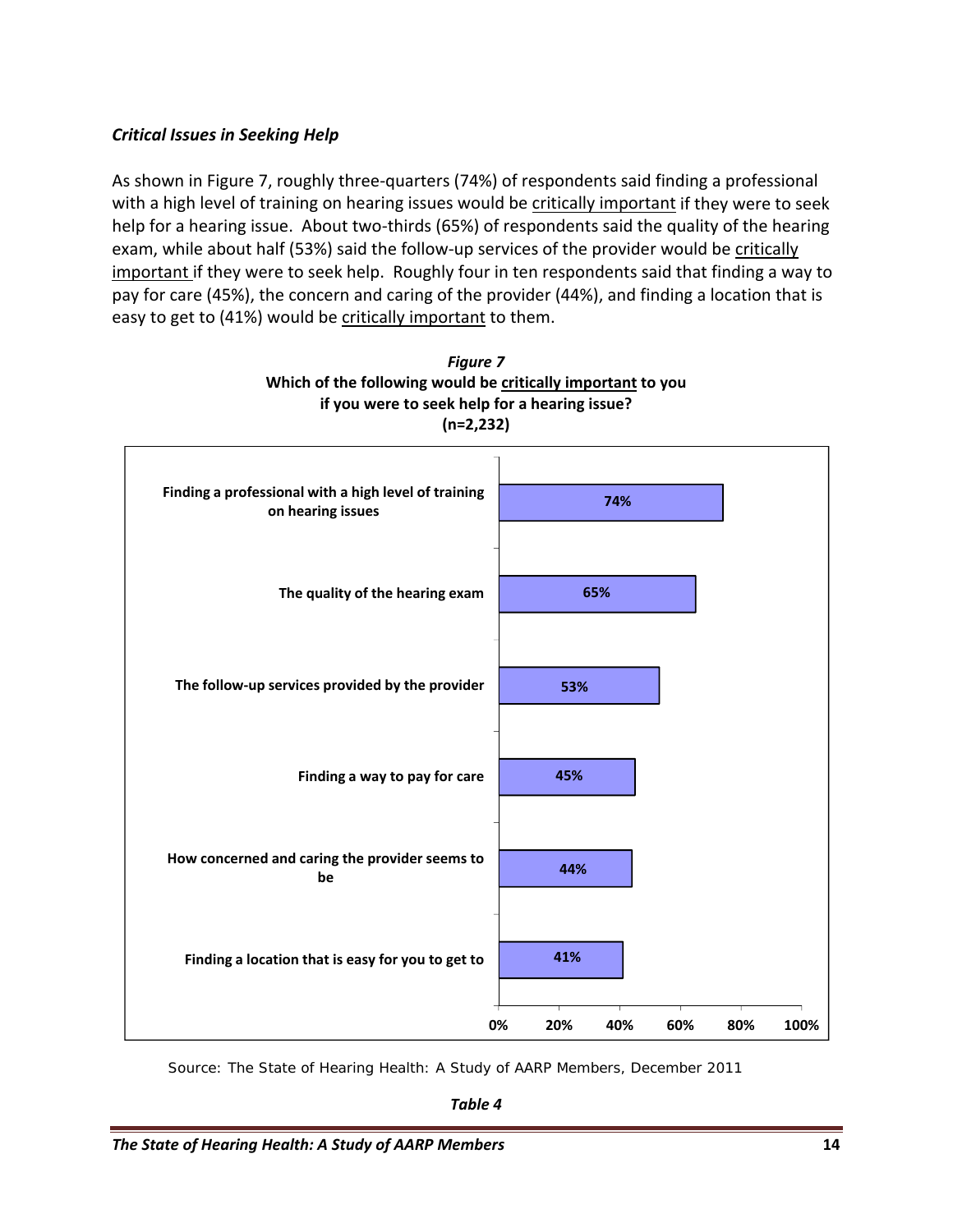|                                                                           | Men                  | Women               | 50-59            | 60-69            | 70-79               |
|---------------------------------------------------------------------------|----------------------|---------------------|------------------|------------------|---------------------|
|                                                                           | $N = 1183$           | $N = 1049$          | $N = 519$        | $N = 799$        | $N = 914$           |
|                                                                           | A                    | B                   | C                | D                | F                   |
| Finding a professional with a high level of<br>training on hearing issues | 73%                  | 76%                 | 71%              | 73%              | $77\%$ <sup>c</sup> |
| The quality of the hearing exam                                           | 65%                  | 64%                 | 59%              | $67\%$           | 66% <sup>c</sup>    |
| The follow-up services provided by the<br>provider                        | 52%                  | 55%                 | 50%              | 54%              | 55%                 |
| Finding a way to pay for care                                             | 42%                  | 49% <sup>a</sup>    | 49% <sup>e</sup> | 49% <sup>e</sup> | 40%                 |
| How concerned and caring the provider seems<br>to be                      | 43%                  | $47\%$ <sup>a</sup> | 42%              | 48% <sup>c</sup> | 44%                 |
| Finding a location that is easy for you to get to                         | 38%                  | $46\%$ <sup>a</sup> | 43%              | 42%              | 41%                 |
|                                                                           |                      |                     |                  |                  |                     |
|                                                                           | White                | <b>Black</b>        | Hispanic         |                  |                     |
|                                                                           | $N = 1966$           | $N = 182$           | $N=72$           |                  |                     |
|                                                                           | F                    | G                   | H.               |                  |                     |
| Finding a professional with a high level of<br>training on hearing issues | 45%                  | 46%                 | 44%              |                  |                     |
| The quality of the hearing exam                                           | 41%                  | 49% <sup>fh</sup>   | 36%              |                  |                     |
| The follow-up services provided by the<br>provider                        | $75\%$ <sup>gh</sup> | 68%                 | 67%              |                  |                     |
| Finding a way to pay for care                                             | $45\%$ <sup>h</sup>  | 43%                 | 36%              |                  |                     |
| How concerned and caring the provider seems<br>to be                      | $53\%$ <sup>h</sup>  | 55%                 | 44%              |                  |                     |

## **Critically Important Issues in Seeking Help** *By Gender, Age, and Racial Group*

- Women are more likely than men to consider finding a way to pay for care (49% vs. 42%), the concern and caring of the provider (47% vs. 43%), and finding a location that is easy to get to (46% vs. 38%) as critically important to them if they were seeking help for a hearing issue.
- Older respondents are more likely than younger ones to consider finding a professional with a high level of training (77% of those 70‐79 vs. 71% of those 50‐59), the quality of the hearing exam (67% and 66% vs. 59%), and how concerned and caring the provider seems to be (48% of those 60‐69 vs. 42% of those 50‐59) as critically important. Younger respondents are more likely to consider finding a way to pay for care (49% and 49% vs. 40%) as critically important to them.
- White respondents are more likely than Hispanics to consider follow-up services (75% vs. 67%), finding a way to pay for care (45% vs. 36%), the concern and caring of the provider (53% vs. 44%), and finding a location that is easy to get to (65% vs. 57%) as critically important. They are also more likely than African Americans to consider follow‐up services (75% vs. 68%) as critically important to them.

# *Sources of Information*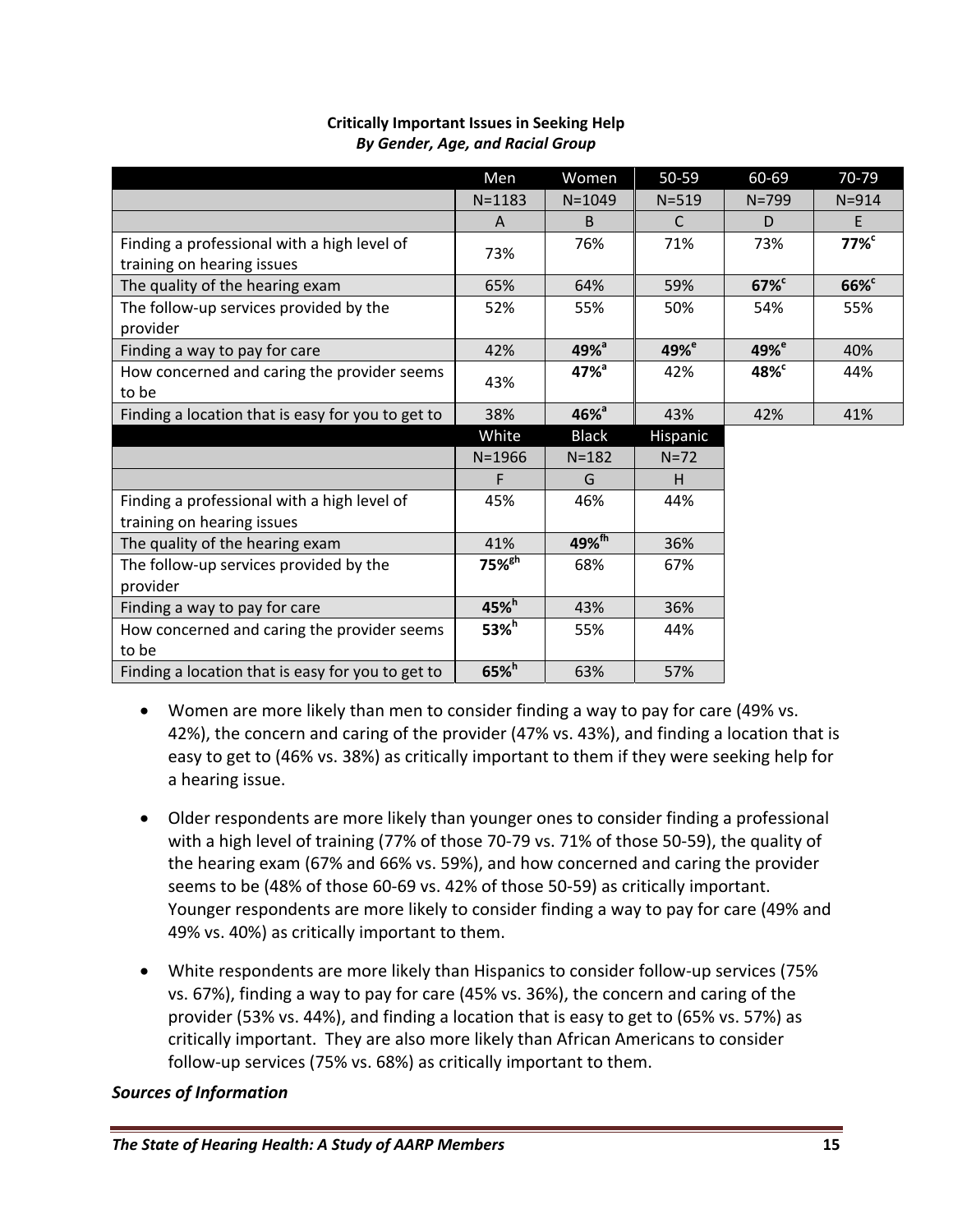Roughly two-thirds (65%) of respondents said they would speak with their primary care doctor if they believed they had an issue with their hearing health, while half (50%) said they would speak with a physician that specializes in hearing issues and four in ten (40%) said they would turn to an audiologist (see Figure 8). Nearly one‐quarter (23%) said they would talk with a family member, one‐fifth (20%) said a hearing aid specialist, and about one in eight (14%) said a friend. Only two percent of respondents said they would speak with someone at a retail store or pharmacy, with another two percent mentioning they would speak with someone else.



*Figure 8* **Whom would you be likely to talk to if you had an issue with your hearing health?** 

*Source: The State of Hearing Health: A Study of AARP Members,* December 2011

 While there are no gender or racial differences in who respondents said they would turn to if they had difficulty hearing, there are age differences. Notably, respondents ages 50‐59 are more likely than those ages 60 and older to report they would talk to their primary care physician if they felt they had difficulty hearing (76% vs. 69% and 56%), while those ages 70 and older are more likely than their younger counterparts to say they would talk with either a hearing aid specialist (25% vs. 14% and 18%) or an audiologist (47% vs. 33% and 37%).

Additionally, about six in ten (58%) respondents said they would look to the Internet for information on hearing health (see Figure 9). Far fewer said they would look at health newsletters (26%), refer to a telephone directory (such as the Yellow Pages) (21%), or go to events such as health fairs or seminars (20%).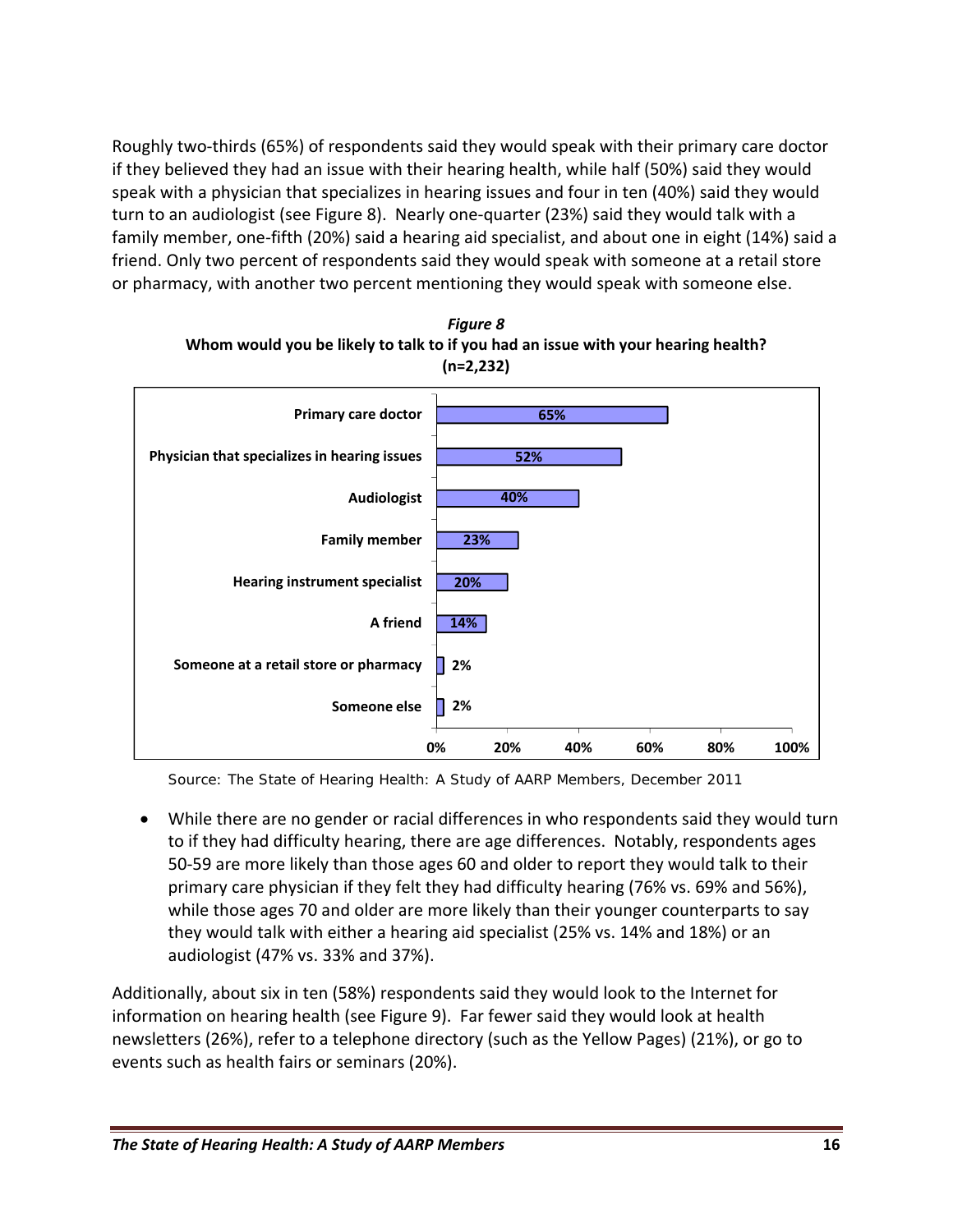*Figure 9* **If you felt you had an issue with your hearing health, where would you look for information? (n=2,232)**



*Source: The State of Hearing Health: A Study of AARP Members,* December 2011

 Women are more likely than men (25% vs. 16%) to report they would look for information about their hearing at events such as health fairs and seminars. Additionally, younger respondents are much more likely than older ones to say they would look for such information on the Internet (73% for 50‐59 vs. 64% for 60‐69 and 44% for 70+).

When asked what would be the most effective way for a health care provider to communicate with them about the importance of getting their hearing checked, nearly one-quarter said at an event, such as a health fair or seminar (23%) or via ads on a local television station (22%). Slightly fewer (17%) said they could be reached via the Internet, and even fewer said ads in their local newspapers (9%) or ads on the radio (2%) would be effective ways to communicate with them. Notably, nearly three in ten (28%) respondents said none of these options would be effective in reaching them.

 Similar to the question about seeking out information on hearing, women are more likely than men (29% vs. 18%) to say the most effective way for a health care provider to communicate with them about the importance of getting their hearing checked would be at an event, such as a health fair or seminar. But, men are more likely (20% vs. 13%) to say the Internet would be the most effective way to reach them.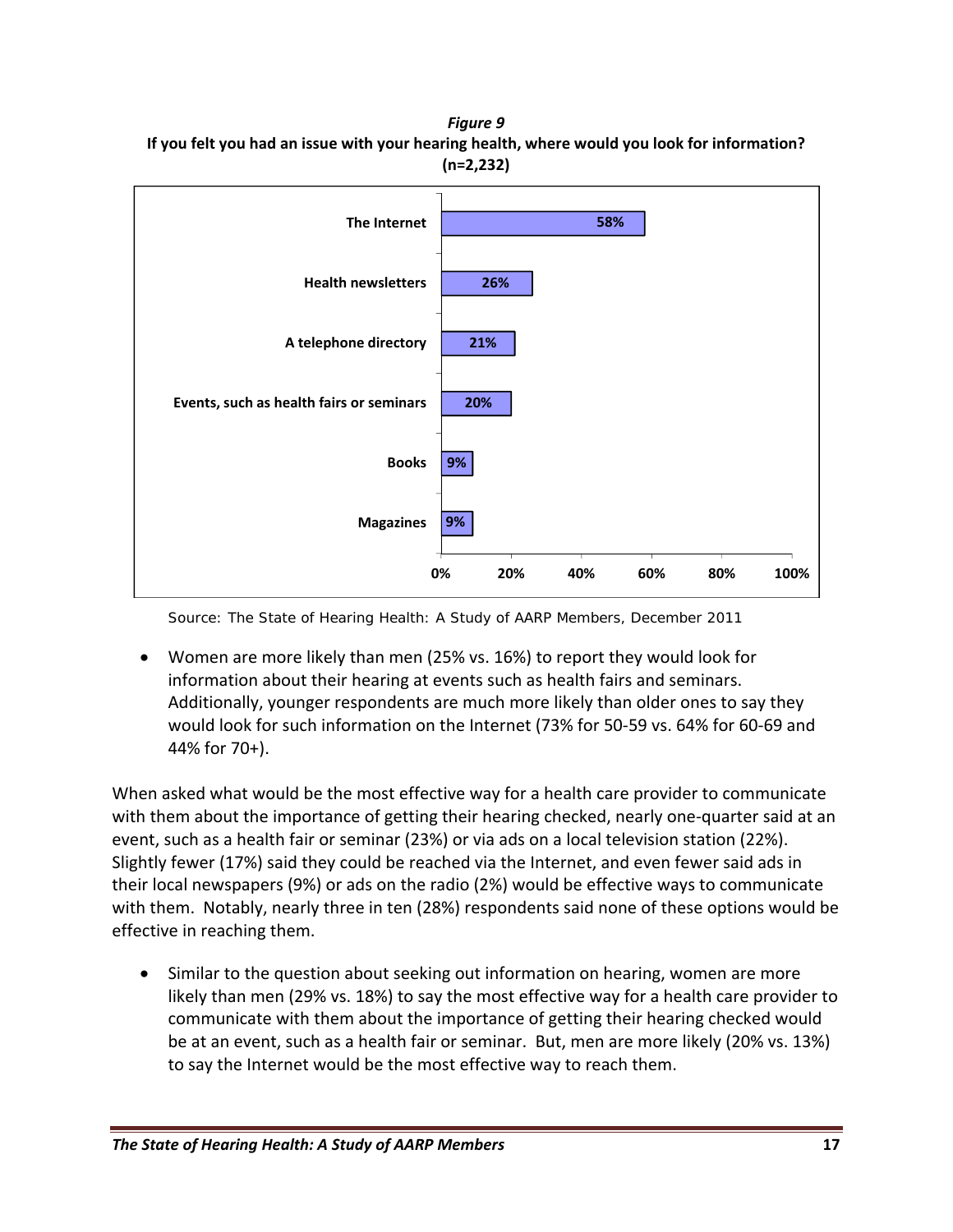Respondents ages 50‐59 and 60‐69 are more likely than those ages 70 or older to say the most effective way for a health care provider to reach them would be via the Internet (20% and 20% vs. 12%). In addition, respondents ages 50‐59 are more likely than those ages 70 or older to report that the most effective way for a health care provider to communicate with them would be via advertisements on local television (26% vs. 19%). Finally, respondents ages 70 and older are more likely (27% vs. 19% and 22%) to mention an event as the most effective way to reach them.

# *Barriers to Seeking Help for a Hearing Issue*

When respondents were asked what might prevent them from seeking help if they thought they might have difficulty hearing, more than one‐third (36%) said minor issues are easy enough to live with untreated (see Figure 10). Nearly three in ten said cost concerns would prevent them from getting help either because their health insurance doesn't sufficiently cover the cost (28%) or because they believe treatment would be too costly (27%).

Less than one in ten respondents said they didn't think they could keep track of what they need to do to use hearing aids successfully (3%), or they don't have transportation (2%), or they don't think they have the physical ability necessary to use hearing aids successfully (2%) (not shown).



*Figure 10* **Which of the following might prevent you from getting help for a hearing issue? (n=2,232)**

*Source: The State of Hearing Health: A Study of AARP Members,* December 2011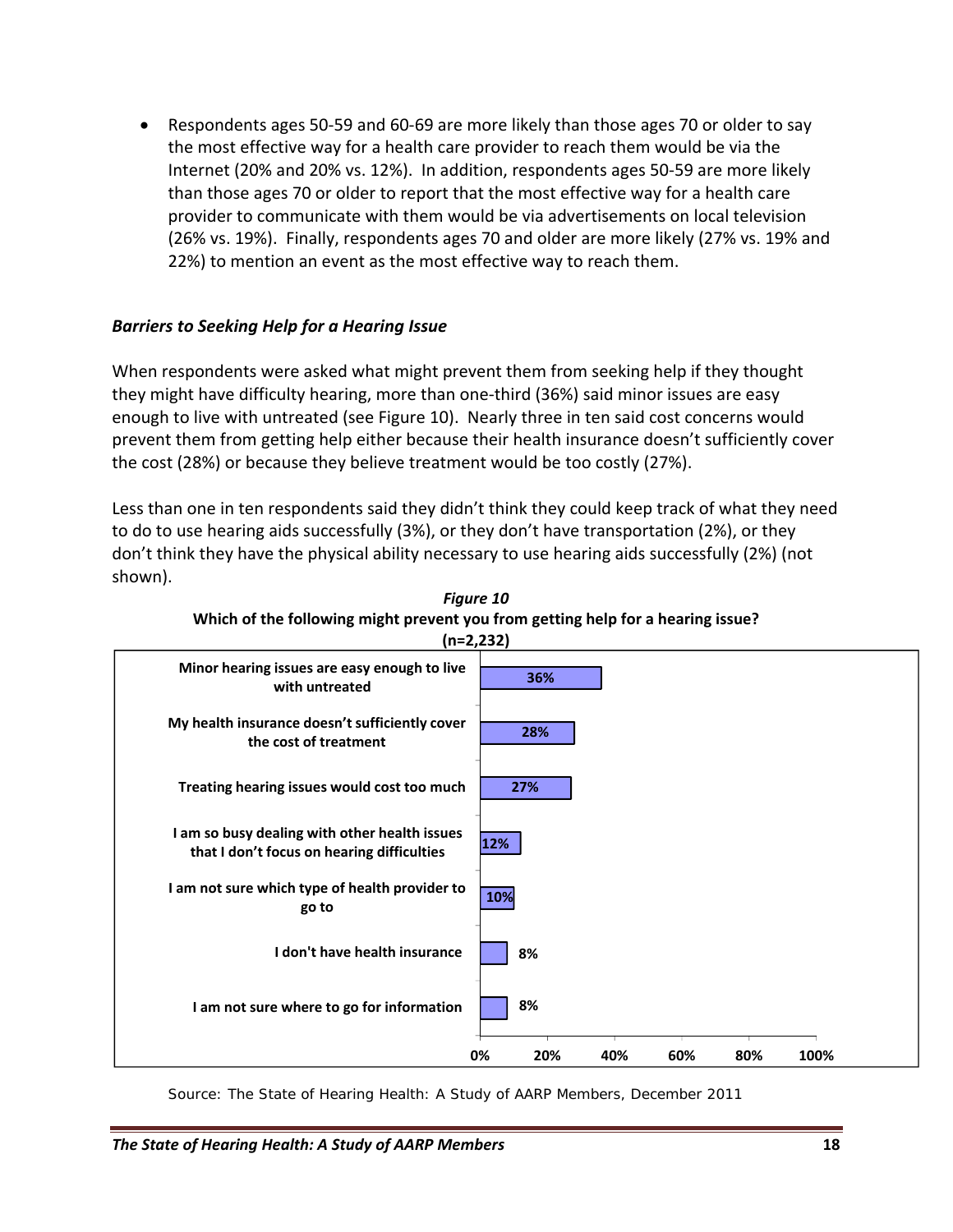| Table 5                                                       |
|---------------------------------------------------------------|
| <b>Potential Barriers to Seeking Help for a Hearing Issue</b> |
| By Gender, Age, and Racial Group                              |

|                                                                                             | Men          | Women      |  | $50 - 59$            | 60-69               | 70-79     |
|---------------------------------------------------------------------------------------------|--------------|------------|--|----------------------|---------------------|-----------|
|                                                                                             | $N = 1183$   | $N = 1049$ |  | $N = 519$            | $N = 799$           | $N = 914$ |
|                                                                                             | $\mathsf{A}$ | B          |  | $\mathsf{C}$         | D                   | E         |
| Minor hearing issues are easy enough to live with untreated                                 | $38\%$       | 33%        |  | 37%                  | 38%                 | 33%       |
| My health insurance doesn't sufficiently cover the cost of<br>treatment                     | 27%          | 30%        |  | 28%                  | 28%                 | 29%       |
| Treating hearing issues would cost too much                                                 | 27%          | 27%        |  | 26%                  | 28%                 | 26%       |
| I am so busy dealing with other health issues that I don't<br>focus on hearing difficulties | 12%          | 11%        |  | 14%                  | 12%                 | 10%       |
| I am not sure which type of health provider to go to                                        | 10%          | 9%         |  | 12%                  | 10%                 | 8%        |
| I don't have health insurance                                                               | 8%           | 8%         |  | $15\%$ <sup>de</sup> | 8%                  | 5%        |
| I am not sure where to go for information                                                   | 8%           | 8%         |  | $12\%$ <sup>de</sup> | 7%                  | 6%        |
| I don't have transportation                                                                 | 2%           | 2%         |  | 3%                   | 2%                  | 2%        |
| I don't think I have the physical ability needed to successfully<br>use a hearing aid       | 2%           | 2%         |  | 2%                   | 2%                  | 3%        |
| I don't think I can keep track of what I need to do to use<br>hearing aids successfully     | 3%           | 2%         |  | 2%                   | 2%                  | 3%        |
|                                                                                             |              |            |  | White                | <b>Black</b>        | Hispanic  |
|                                                                                             |              |            |  | $N = 1966$           | $N = 182$           | $N=72$    |
|                                                                                             |              |            |  | F                    | G                   | H         |
| Minor hearing issues are easy enough to live with untreated                                 |              |            |  | $37\%$ <sup>g</sup>  | 26%                 | 29%       |
| My health insurance doesn't sufficiently cover the cost of treatment                        |              |            |  | $29%$ <sup>gh</sup>  | 20%                 | 21%       |
| Treating hearing issues would cost too much                                                 |              |            |  | 28%                  | 21%                 | 29%       |
| I am so busy dealing with other health issues that I don't focus on hearing                 |              |            |  | 11%                  | 12%                 | 16%       |
| difficulties                                                                                |              |            |  |                      |                     |           |
| I am not sure which type of health provider to go to                                        |              |            |  | 10%                  | 9%                  | 13%       |
| I don't have health insurance                                                               |              |            |  | 8%                   | $14\%$ <sup>f</sup> | $13\%$    |
| I am not sure where to go for information                                                   |              |            |  | 8%                   | 8%                  | 6%        |
| I don't have transportation                                                                 |              |            |  | 2%                   | 3%                  | 2%        |
| I don't think I have the physical ability needed to successfully use a hearing aid          |              |            |  | 2%                   | 3%                  | 3%        |
| I don't think I can keep track of what I need to do to use hearing aids<br>successfully     |              |            |  | 3%                   | 3%                  | 5%        |

 Of particular note, when asked about potential barriers to seeking help for a hearing issue, younger respondents are more likely than older ones to cite not having health insurance or not being sure where to go for information (see Table 5). Further, African American and Hispanic respondents are more likely than white ones to report not having health insurance.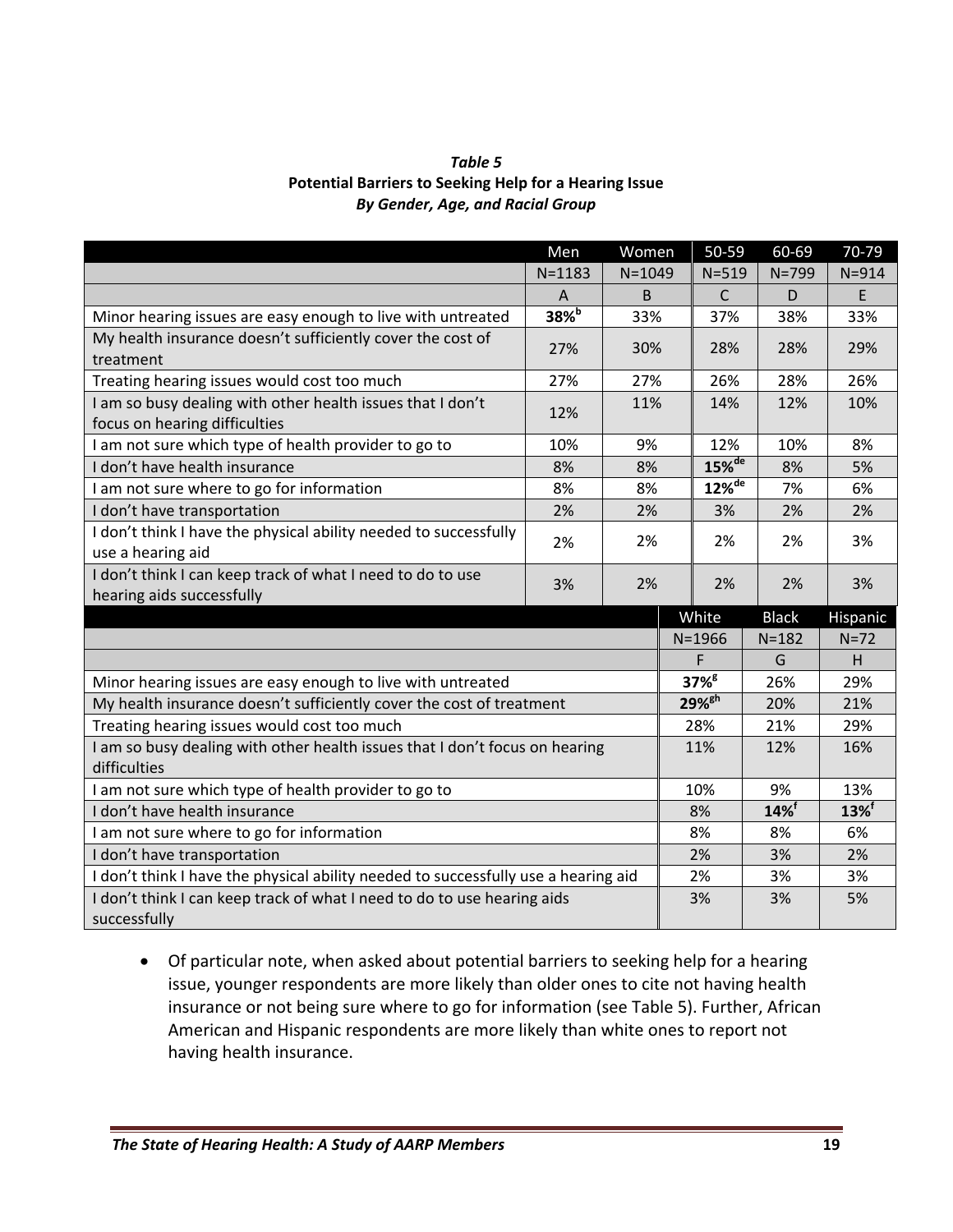# *Opinions about Hearing‐Related Statements*

When employed respondents were asked if they would be concerned that hearing difficulties might affect their ability to remain employed or might reduce their effectiveness at work, large majorities said no (79% and 68%, respectively).

More than four in ten (43%) respondents *agreed* or *strongly agreed* that their hearing is fine in some situations, so they don't feel they need treatment (see Figure 11). Expressing a similar sentiment, slightly more than one‐third (37%) *agreed* or *strongly agreed* that unless their hearing difficulty is severe, they are unlikely to want to be treated for it.





*Source: The State of Hearing Health: A Study of AARP Members,* December 2011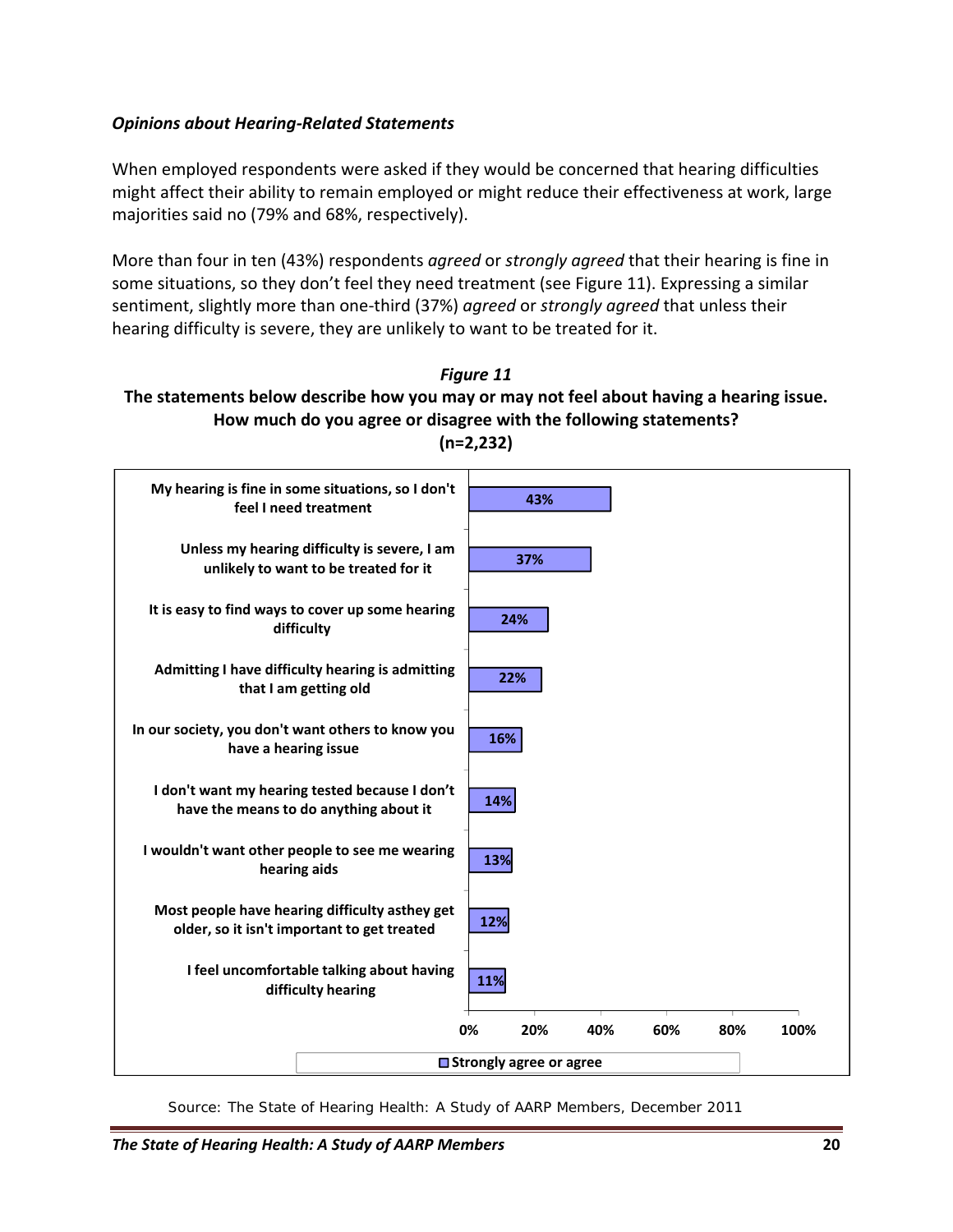| Table 6                                                |
|--------------------------------------------------------|
| Agreement with Hearing-Related Statements <sup>5</sup> |
| <b>By Gender, Age, and Racial Group</b>                |

|                                                                             | Men        | Women              | 50-59                | 60-69            | 70-79     |
|-----------------------------------------------------------------------------|------------|--------------------|----------------------|------------------|-----------|
|                                                                             | $N = 1183$ | $N = 1049$         | $N = 519$            | $N = 799$        | $N = 914$ |
|                                                                             | A          | B.                 | $\mathsf{C}$         | D                | E         |
| My hearing is fine in some situations, so I                                 | 42%        | 44%                | 42%                  | 45%              | 41%       |
| don't feel I need treatment                                                 |            |                    |                      |                  |           |
| Unless my hearing difficulty is severe, I am                                | 39%        | $34%$ <sup>a</sup> | 37%                  | 39%              | 35%       |
| unlikely to want to be treated for it                                       |            |                    |                      |                  |           |
| It is easy to find ways to cover up some                                    | 23%        | 25%                | 26%                  | 26%              | 21%       |
| hearing difficulty                                                          |            |                    |                      |                  |           |
| Admitting that I have difficulty hearing is                                 | 25%        | 19%                | 23%                  | 21%              | 22%       |
| admitting that I am getting old                                             |            |                    |                      |                  |           |
| In our society, you don't want others to know                               | 17%        | 15%                | 20% <sup>e</sup>     | 18% <sup>e</sup> | 12%       |
| you have a hearing issue                                                    |            |                    |                      |                  |           |
| I don't want my hearing tested because I don't                              | 14%        | 15%                | 15%                  | 16%              | 13%       |
| have the means to do anything about it                                      |            |                    |                      |                  |           |
| I wouldn't want other people seeing me                                      | $15\%$     | 11%                | $20\%$ <sup>de</sup> | 14%              | 8%        |
| wearing hearing aids                                                        |            |                    |                      |                  |           |
| Most people have difficulty as they get older,                              | $15\%$     | 9%                 | 14%                  | 11%              | 13%       |
| so it isn't important to get treated                                        |            |                    |                      |                  |           |
| I feel uncomfortable talking about having                                   | 12%        | 9%                 | 13%                  | 10%              | 9%        |
| difficulty hearing                                                          |            |                    |                      |                  |           |
|                                                                             |            |                    | White                | <b>Black</b>     | Hispanic  |
|                                                                             |            |                    |                      | $N = 182$        | $N=72$    |
|                                                                             |            |                    | F                    | G                | H         |
| My hearing is fine in some situations, so I don't feel I need treatment     |            |                    | 43%                  | 44%              | 44%       |
| Unless my hearing difficulty is severe, I am unlikely to want to be treated |            |                    | 37%                  | 31%              | 38%       |
| for it                                                                      |            |                    |                      |                  |           |
| It is easy to find ways to cover up some hearing difficulty                 |            |                    | 24%                  | 25%              | 27%       |
| Admitting that I have difficulty hearing is admitting that I am getting old |            |                    | 22%                  | 20%              | 19%       |
| In our society, you don't want others to know you have a hearing issue      |            |                    | 15%                  | 22%              | 22%       |
| I don't want my hearing tested because I don't have the means to do         |            |                    | 14%                  | 13%              | 16%       |
| anything about it                                                           |            |                    |                      |                  |           |
| I wouldn't want other people seeing me wearing hearing aids                 |            |                    | 12%                  | 16%              | 16%       |
| Most people have difficulty as they get older, so it isn't important to get |            |                    | 12%                  | 16%              | 16%       |
| treated                                                                     |            |                    |                      |                  |           |
| I feel uncomfortable talking about having difficulty hearing                |            |                    |                      | 12%              | 12%       |

 $^5$  Racial differences cited in the table should be considered as merely directional due to the small number of respondents per response category.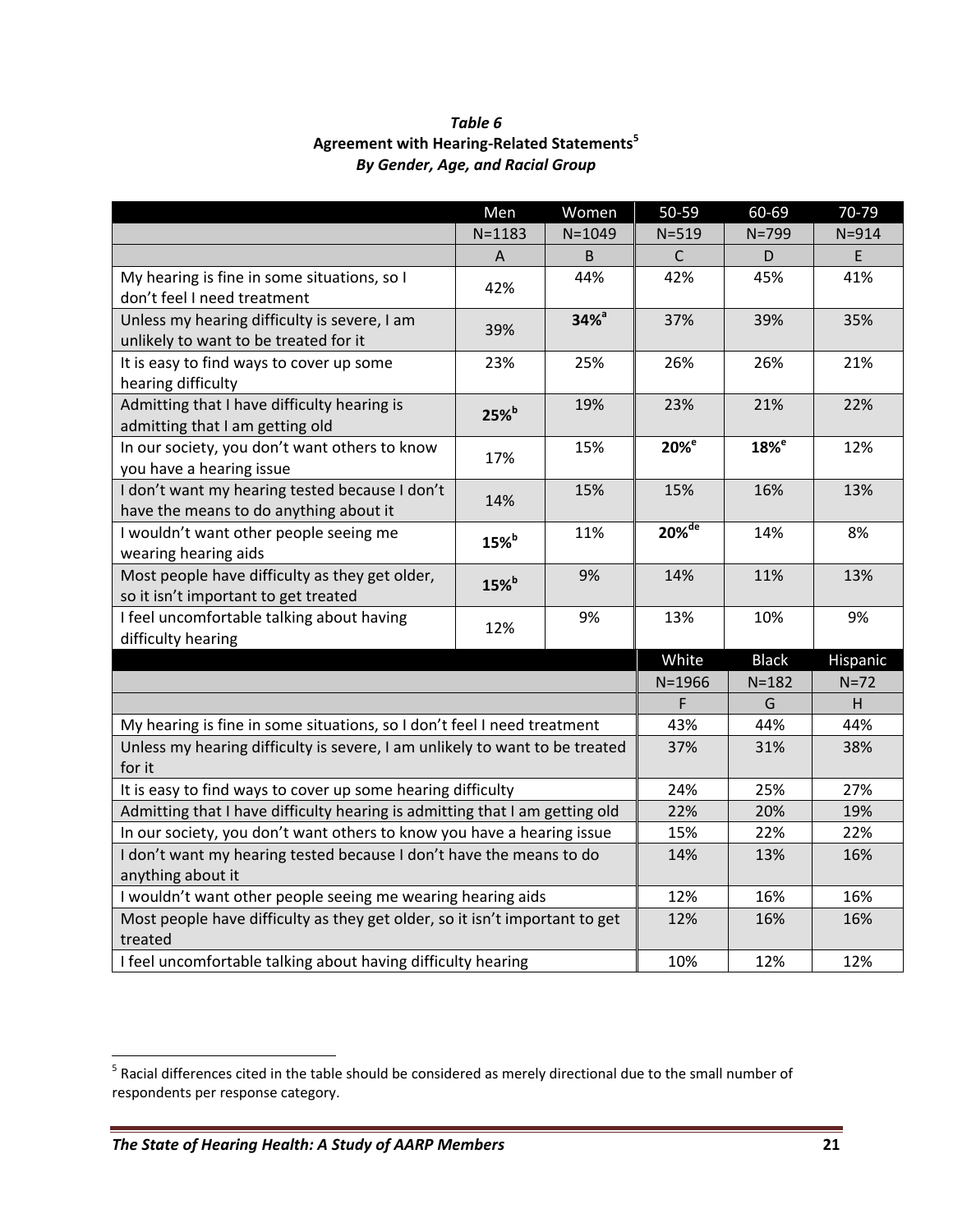When asked statements about what might cause them to seek treatment for a hearing issue, more than eight in ten (81%) respondents *agreed* or *strongly agreed* that they would be more likely to seek treatment if it would improve their quality of life (see Figure 12). Slightly fewer respondents *agreed* or *strongly agreed* they would be more likely to seek treatment if it would result in their being more mentally and physically alert (77%) or if it would allow them to maintain their independence (76%).





*Source: The State of Hearing Health: A Study of AARP Members,* December 2011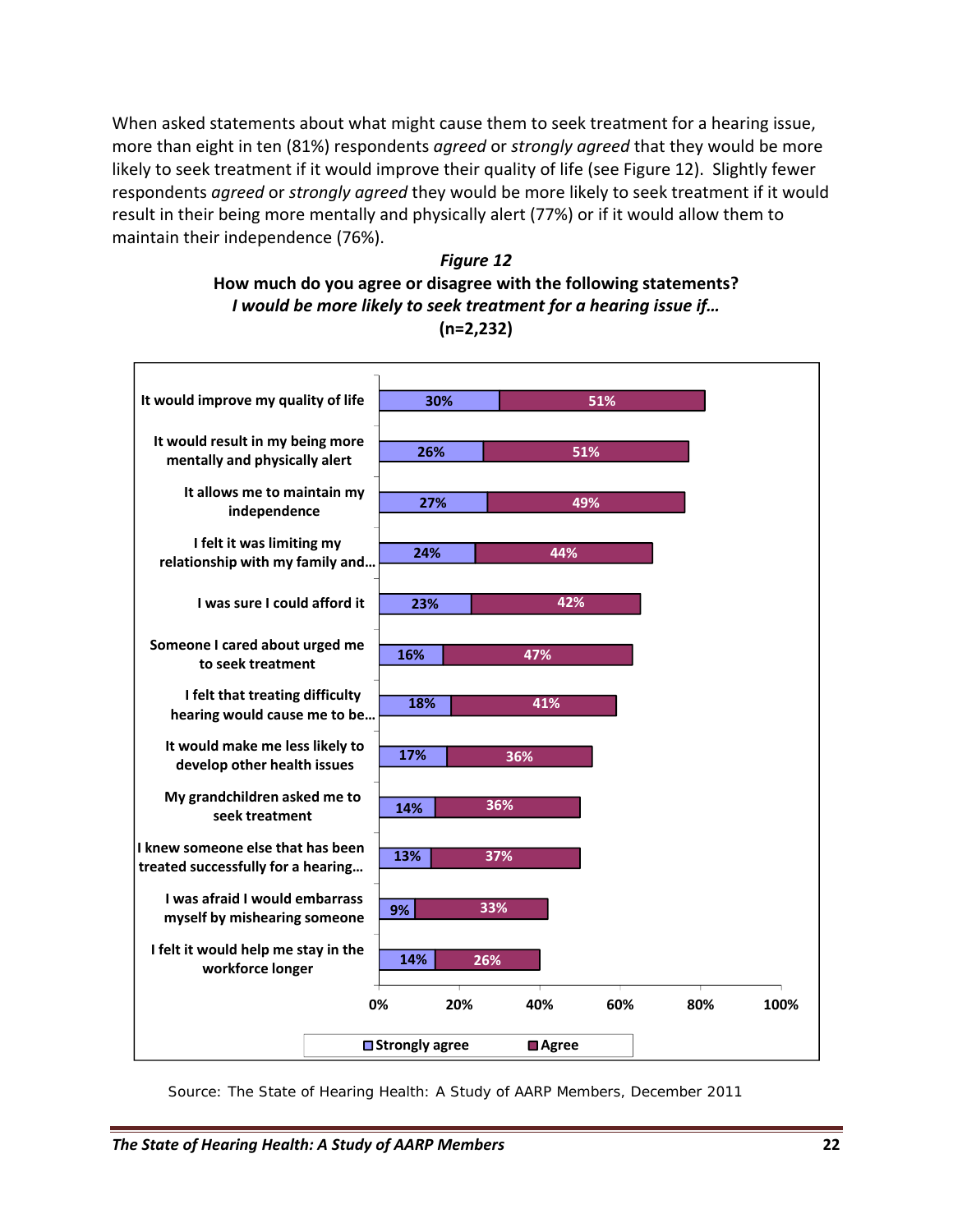## *Table 7* **Agreement with Statements about Seeking Treatment<sup>6</sup>** *By Gender, Age, and Racial Group*

|                                                                                            | Men            | Women               | 50-59                | 60-69              | 70-79            |
|--------------------------------------------------------------------------------------------|----------------|---------------------|----------------------|--------------------|------------------|
|                                                                                            | $N = 1183$     | $N = 1049$          | $N = 519$            | $N = 799$          | $N = 914$        |
| More likely to seek treatment if                                                           | $\overline{A}$ | B                   | $\mathsf{C}$         | D                  | E                |
| It would improve my quality of life                                                        | 79%            | $82%$ <sup>a</sup>  | 83% <sup>e</sup>     | $83%$ <sup>e</sup> | 77%              |
| It would result in being more mentally and<br>physically alert                             | 76%            | 79%                 | 79%                  | 79%                | 75%              |
| It allows me to maintain my independence                                                   | 73%            | $81\%$ <sup>a</sup> | 80%                  | 77%                | 75%              |
| I felt it was limiting my relationship with my family<br>and friends                       | 64%            | $73%$ <sup>a</sup>  | 69%                  | 71%                | 65%              |
| I was sure I could afford it                                                               | 61%            | 70% <sup>a</sup>    | 70%                  | 67%                | 61%              |
| Someone I cared about urged me                                                             | 62%            | 65%                 | 65%                  | 65%                | 61%              |
| I felt that treating difficulty hearing would cause me<br>to be less a burden on my family | 54%            | $64%$ <sup>a</sup>  | 64%                  | 59%                | 56%              |
| It would make me less likely to develop other<br>health issues                             | 48%            | 59% <sup>a</sup>    | 64%                  | 54%                | 46%              |
| I knew someone else who had been treated<br>successfully                                   | 48%            | 52%                 | 49%                  | 50%                | 51%              |
| I was afraid I would embarrass myself by<br>mishearing someone                             | 37%            | 48% <sup>a</sup>    | 42%                  | 45%                | 40%              |
| I felt it would help me stay in the workforce                                              | 31%            | 39% <sup>a</sup>    | $51\%$ <sup>de</sup> | 37%                | 24%              |
| My grandchildren asked me to seek treatment                                                | 31%            | $36\%$ <sup>a</sup> | 21%                  | $36\%$             | 38% <sup>c</sup> |
|                                                                                            |                | White               | <b>Black</b>         | Hispanic           |                  |
|                                                                                            |                |                     | $N = 1966$           | $N = 182$          | $N=72$           |
| More likely to seek treatment if                                                           |                |                     | F                    | G                  | H                |
| It would improve my quality of life                                                        |                |                     | 80%                  | 83%                | 79%              |
| It would result in my being more mentally and physically alert                             |                |                     | 77%                  | 79%                | 76%              |
| It allows me to maintain my independence                                                   |                |                     | 77%                  | 82%                | 73%              |
| I felt it was limiting my relationship with my family and friends                          |                |                     | 69%                  | 65%                | 58%              |
| I was sure I could afford it                                                               |                |                     | 65%                  | 65%                | 60%              |
| Someone I cared about urged me to seek treatment                                           |                |                     | 63%                  | 65%                | 60%              |
| I felt that treating difficulty hearing would cause me to be less a burden on<br>my family | 59%            | 62%                 | 53%                  |                    |                  |
| It would make me less likely to develop other health issues                                |                |                     | 57%                  | 61%                | 46%              |
| I knew someone else who had been treated successfully                                      |                |                     | 51%                  | 47%                | 43%              |
| I was afraid I would embarrass myself by mishearing someone                                |                |                     | 43%                  | 34%                | 37%              |
| I felt it would help me stay in the workforce longer                                       |                |                     | 34%                  | 41%                | 40%              |
| My grandchildren asked me to seek treatment                                                |                |                     | 33%                  | 39%                | 29%              |

 $^6$  Racial differences cited in the table should be considered as merely directional due to the small number of respondents per response category.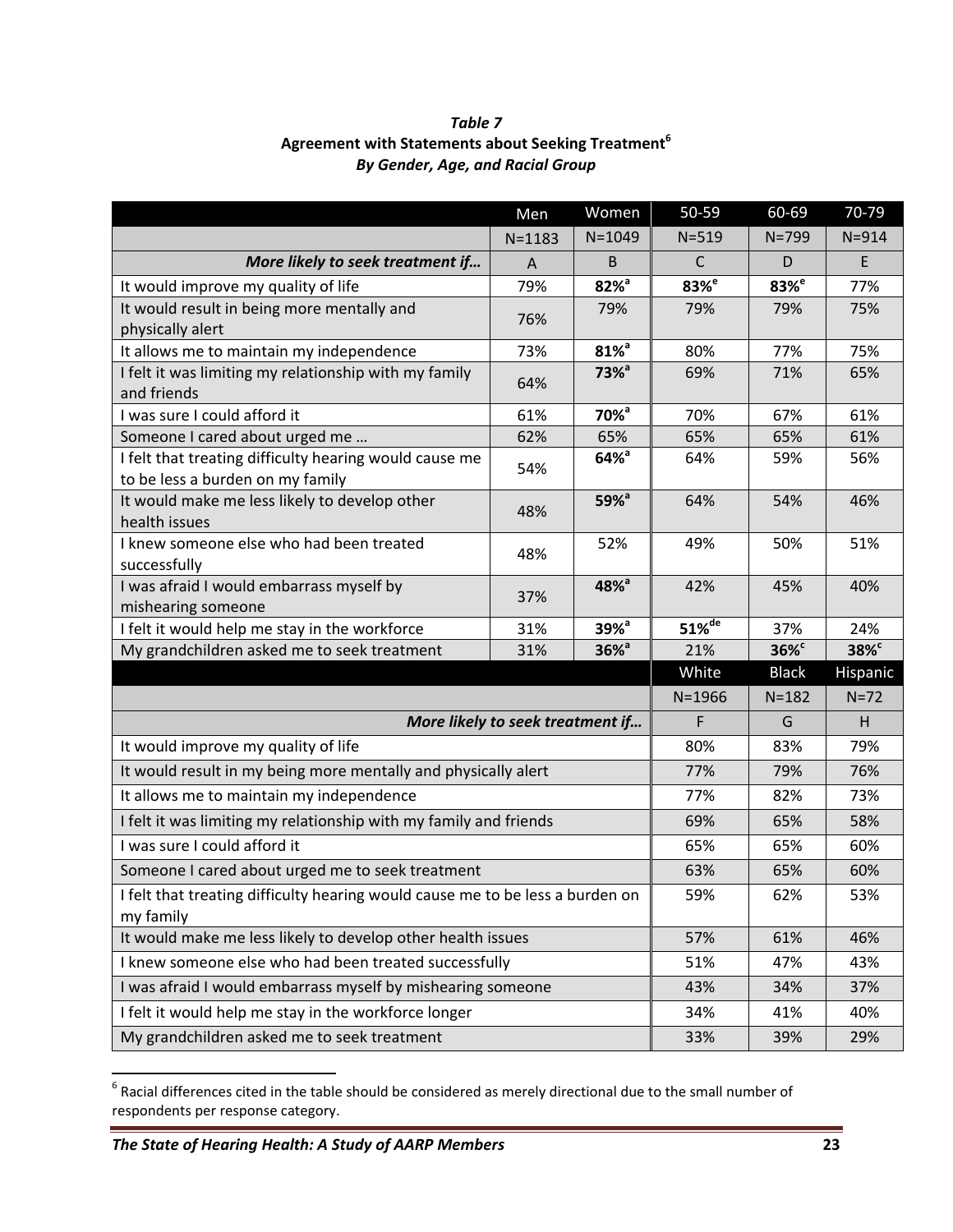# *Respondents with a Family Member or Friend with Hearing Issues*

More than two-thirds (68%) of respondents said they knew of a family member or friend who has difficulty hearing. Of those, six in ten (60%) said they have suggested that someone they know get professional help and treatment for a hearing issue. As shown in Figure 13, the most common suggestion among those who offered one was to go to a physician who specializes in hearing issues (57%) followed by going to a primary care physician (44%) or to an audiologist (43%).

#### *Figure 13* **What have you suggested a person with a hearing issue do? Among respondents who suggested treatment for a hearing issue (n=916)**



*Source: The State of Hearing Health: A Study of AARP Members,* December 2011

Interestingly, while the largest percentage of respondents said they would suggest someone they knew visit a physician who specializes in hearing issues, when the question was about their own hearing health, the largest percentage of respondents said they would check with their primary care doctor (65%) followed by a hearing specialist (52%) (see Figure 8).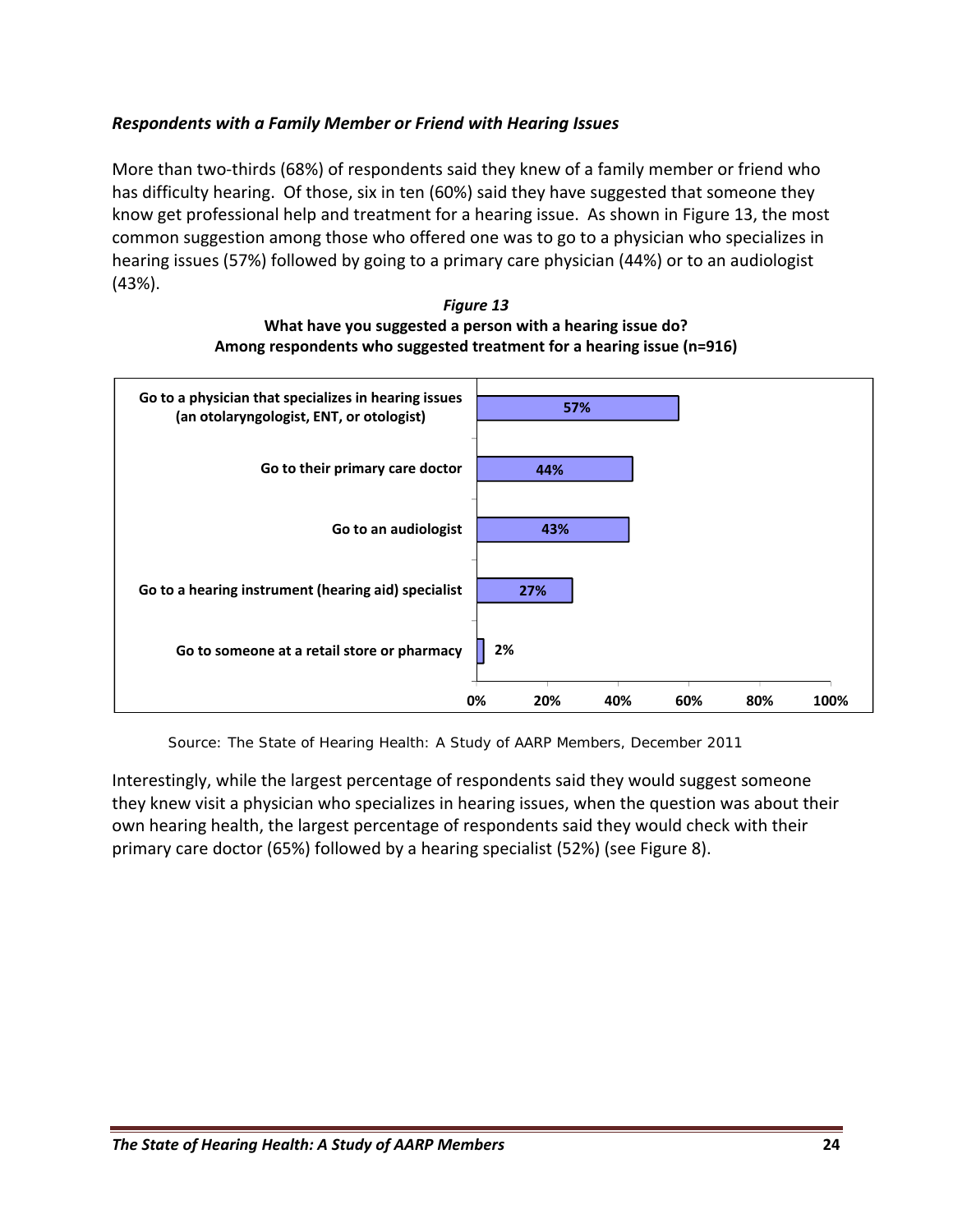# *Respondents with Hearing Difficulties*

Among respondents who reported having difficulty with their hearing, three-quarters (75%) said they had discussed their hearing issue with an audiologist. Somewhat fewer said they had discussed their hearing issue with a hearing instrument specialist (57%), a physician that specializes in hearing issues (54%), or their primary care physician (43%).

When read a series of statements about hearing loss, more than six in ten (61%) respondents who said they had hearing loss *agreed* or *strongly agreed* that they find it hard to follow conversations in noisy situations (see Figure 14). About four in ten *agreed* or *strongly agreed* that hearing difficulties can negatively affect their relationships (45%) and that family gatherings are a strain because so many people are talking at once (43%).

Only about one‐fifth (or fewer) of those respondents with hearing loss *agreed* or *strongly agreed* with six of the eleven statements they were asked about, including feeling cut off from family and friends because they can't hear as well as they would like to, withdrawing from social situations due to hearing difficulties, and being uncomfortable talking with others about their hearing issues.

- As shown in Table 8, men are more likely than women to *agree* or *strongly agree* that they find it hard to follow conversations when in noisy situations, that family gatherings are a strain due to many people speaking at once, and that people do not include them in conversations due to their difficulty hearing.
- As for age differences, in general, older respondents are more likely than younger ones to express *agreement* with each of the statements. The two exceptions are related to feeling cut off from family and friends due to hearing issues and feeling uncomfortable discussing their hearing issues with others wherein younger respondents are more likely to express *agreement* than are older respondents.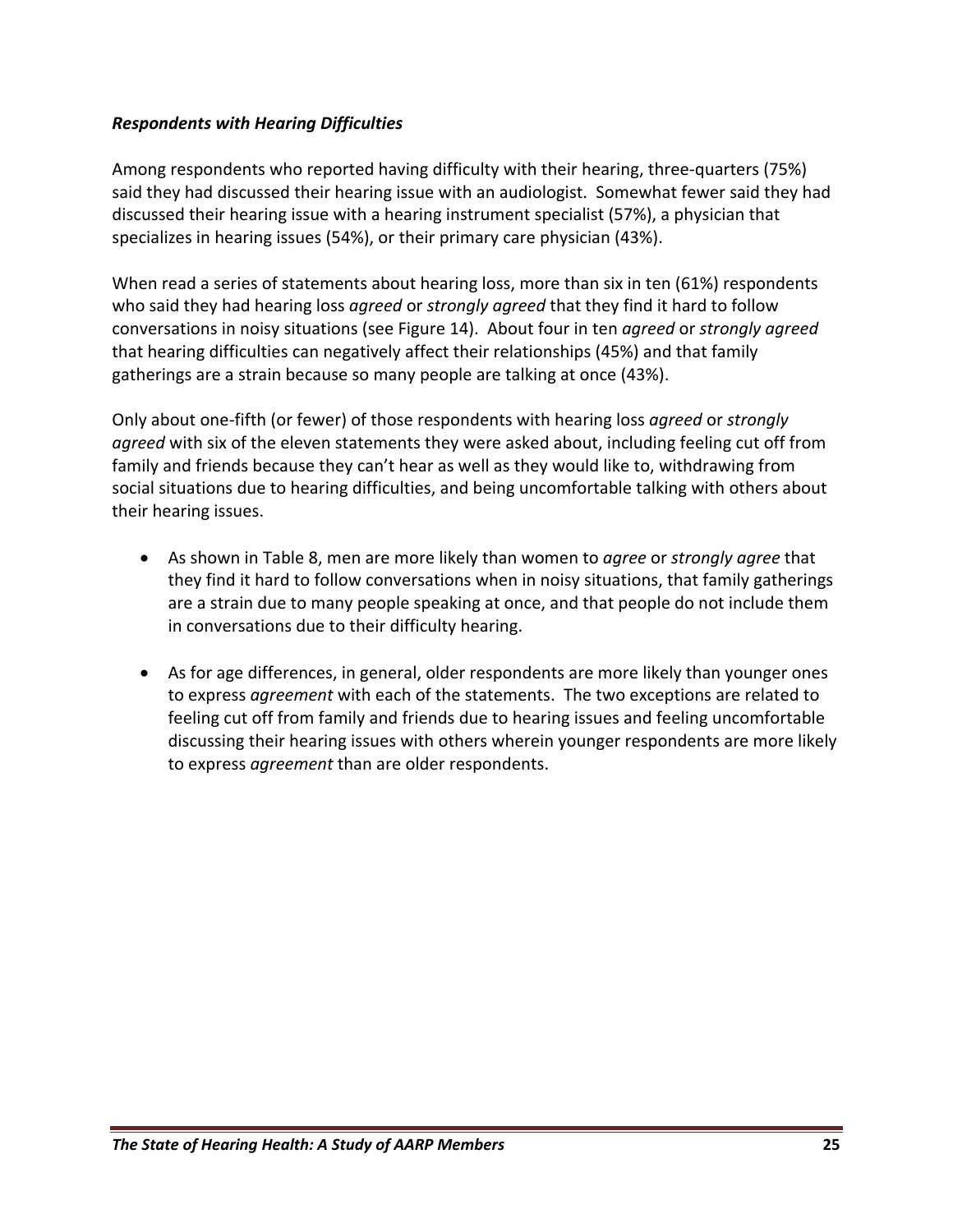# *Figure 14* **How much do you agree or disagree with the following statements about hearing loss? (n=1,509)**



*Source: The State of Hearing Health: A Study of AARP Members,* December 2011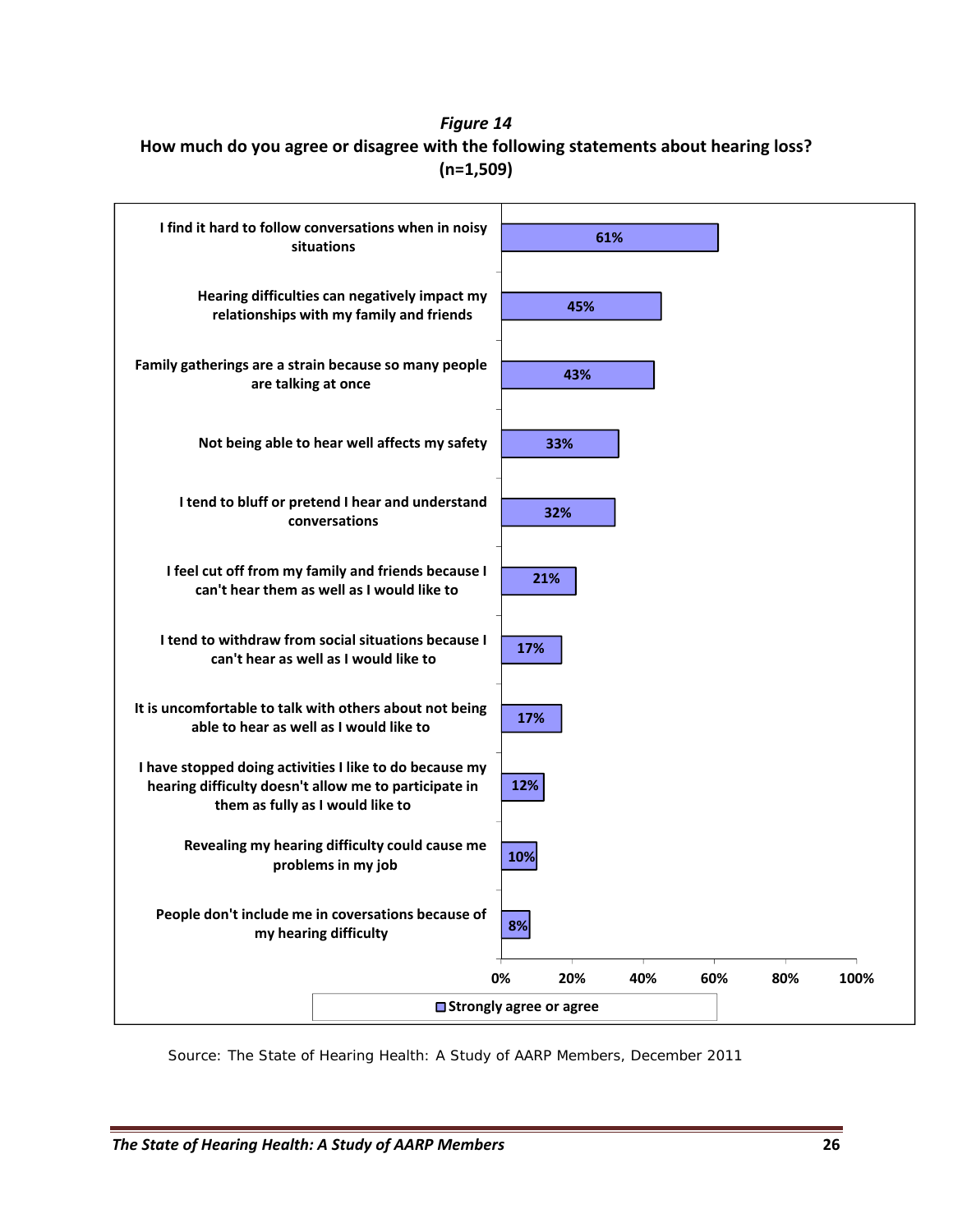| Table 8                                            |
|----------------------------------------------------|
| <b>Agreement with Statement about Hearing Loss</b> |
| <b>By Gender, Age, and Racial Group</b>            |

|                                                                                                               | Men              | Women      | 50-59       | 60-69        | $70 - 79$ |
|---------------------------------------------------------------------------------------------------------------|------------------|------------|-------------|--------------|-----------|
|                                                                                                               | $N = 1183$       | $N = 1049$ | $N = 519$   | $N = 799$    | $N = 914$ |
|                                                                                                               | A                | B          | $\mathsf C$ | D            | E         |
| I find it hard to follow conversations when in noisy situations                                               | $63\%$           | 58%        | 56%         | 61%          | 64%       |
| Hearing difficulties can negatively impact my relationships<br>with my family and friends                     | 45%              | 43%        | 41%         | 45%          | 45%       |
| Family gatherings are a strain because so many people are<br>talking at once                                  | 45% <sup>b</sup> | 40%        | 38%         | 38%          | 49%       |
| Not being able to hear well affects my safety                                                                 | 32%              | 34%        | 30%         | 35%          | 32%       |
| I tend to bluff or pretend I can hear and understand<br>conversations                                         | 33%              | 30%        | 32%         | 34%          | 30%       |
| I feel cut off from my family and friends because I can't hear<br>them as well as I would like to             | 21%              | 20%        | 16%         | 21%          | 23%       |
| I tend to withdraw from social situations because I can't hear<br>as well as I would like                     | 18%              | 16%        | 13%         | 17%          | 20%       |
| It is uncomfortable to talk with others about not being able to<br>hear as well as I would like               | 18%              | 16%        | 20%         | 16%          | 17%       |
| I have stopped doing activities I like to do because my hearing<br>difficulty doesn't allow me to participate | 12%              | 13%        | 8%          | 11%          | 16%       |
| People don't include me in conversations because of my<br>hearing difficulty                                  | $10\%$           | 6%         | 6%          | 8%           | 10%       |
| Revealing my hearing difficulty could cause me problems in my<br>job                                          | 3%               | 3%         | 5%          | 5%           | <1%       |
|                                                                                                               |                  |            | White       | <b>Black</b> | Hispanic  |
|                                                                                                               |                  |            | $N = 1966$  | $N = 182$    | $N=72$    |
|                                                                                                               |                  |            | F           | G            | H.        |
| I find it hard to follow conversations when in noisy situations                                               |                  |            | 63%         | 43%          | 56%       |
| Hearing difficulties can negatively impact my relationships with my family &<br>friends                       |                  | 45%        | 40%         | 37%          |           |
| Family gatherings are a strain because so many people are talking at once                                     |                  |            | 44%         | 27%          | 33%       |
| Not being able to hear well affects my safety                                                                 |                  |            | 33%         | 36%          | 34%       |
| I tend to bluff or pretend I can hear and understand conversations                                            |                  |            | 32%         | 28%          | 30%       |
| I feel cut off from my family and friends because I can't hear them as well as I<br>would like to             |                  |            | 21%         | 10%          | 21%       |
| I tend to withdraw from social situations because I can't hear as well as I would<br>like                     |                  |            | 18%         | 10%          | 20%       |
| It is uncomfortable to talk with others about not being able to hear as well as I<br>would like               |                  | 18%        | 9%          | 20%          |           |
|                                                                                                               |                  |            |             |              |           |
| I have stopped doing activities I like to do because my hearing difficulty doesn't                            |                  |            | 13%         | 6%           | 12%       |
| allow me to participate<br>People don't include me in conversations because of my hearing difficulty          |                  |            | 8%          | 6%           | 7%        |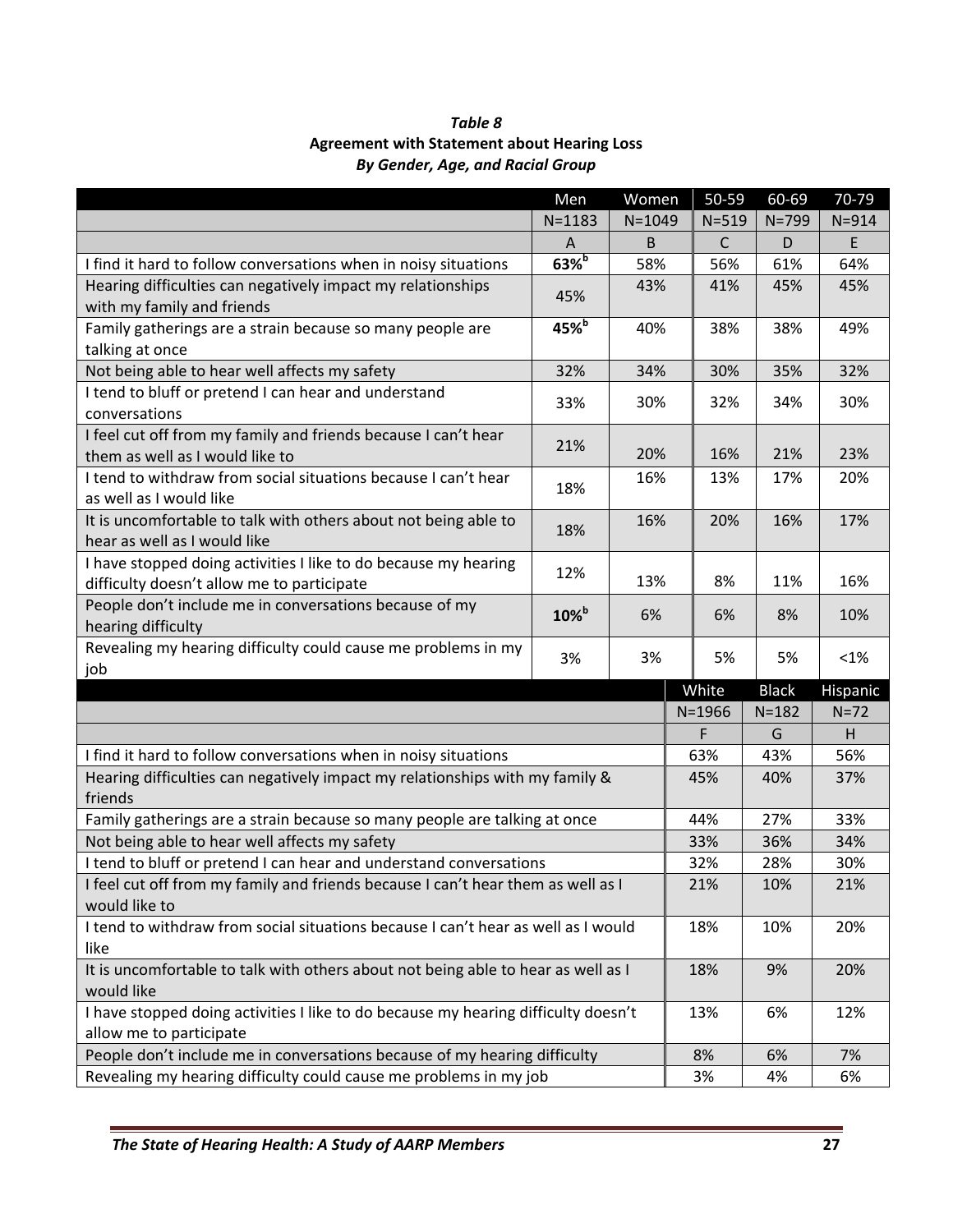# **Summary**

Hearing health is clearly an important concern, with roughly three‐quarters of respondents saying it is an *extremely* or *very important* concern for themselves and other adults ages 50 and older and slightly fewer seeing it as an *extremely* or *important concern* for their friends and family members. Additionally, more than eight in ten respondents reported that their hearing health is *extremely* or *very important* to them in maintaining their quality of life and about two‐ thirds of respondents noted that getting regular hearing check‐ups gets *insufficient attention* in comparison to other health issues.

But, about half of the respondents reported having untreated hearing issues, including the one‐ third of respondents who believe their hearing is not as good as it should be, but do not believe it needs to be treated. Similarly, among the barriers cited in seeking help for a hearing issue, more than one-third of respondents noted their belief that minor hearing issues are easy enough to live with untreated.

In a separate question, respondents noted similar barriers to treatment, including the belief that their hearing is "good enough," fine in some situations and not in need of treatment, or that unless their hearing difficulties are severe, they will not seek treatment, or that it is easy to find ways to cover up some hearing difficulty.

Notably, cost concerns also rose to the top in this discussion of hearing issues, with about three in ten respondents reporting that their health insurance would be insufficient in covering the full cost of treatment or noting that treating hearing issues would be too costly for them.

When it comes to reasons for seeking treatment, however, respondents cited improved quality of life, enhanced mental and physical alertness, and the ability to maintain their independence. Respondents who reported having difficulty hearing also mentioned the negative effect that hearing problems pose for them, including making it harder to follow conversations with friends and family members, causing family gatherings to often be a strain with many people talking at once, and raising concerns about their overall safety.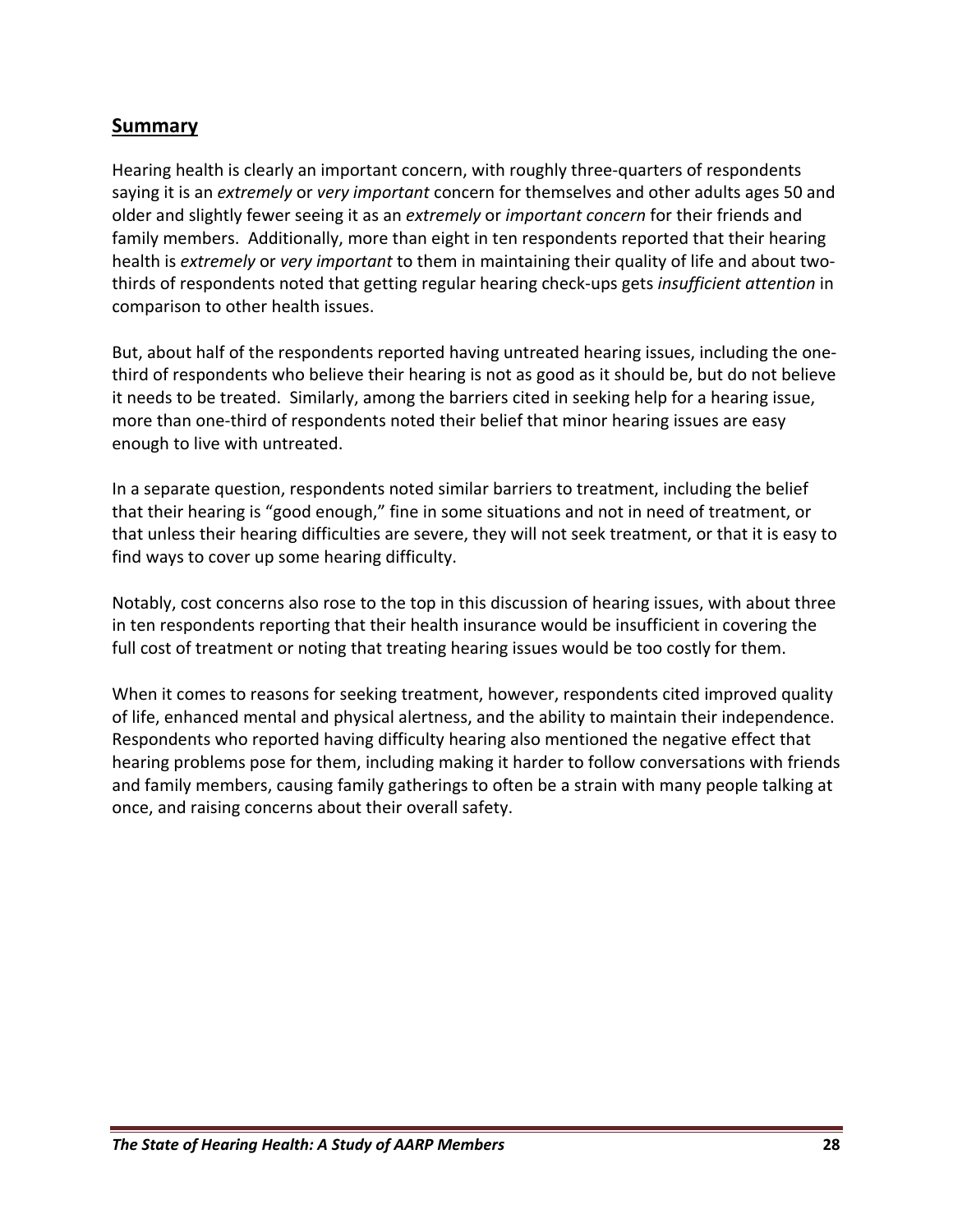**Appendix A: Demographic Characteristics of Respondents**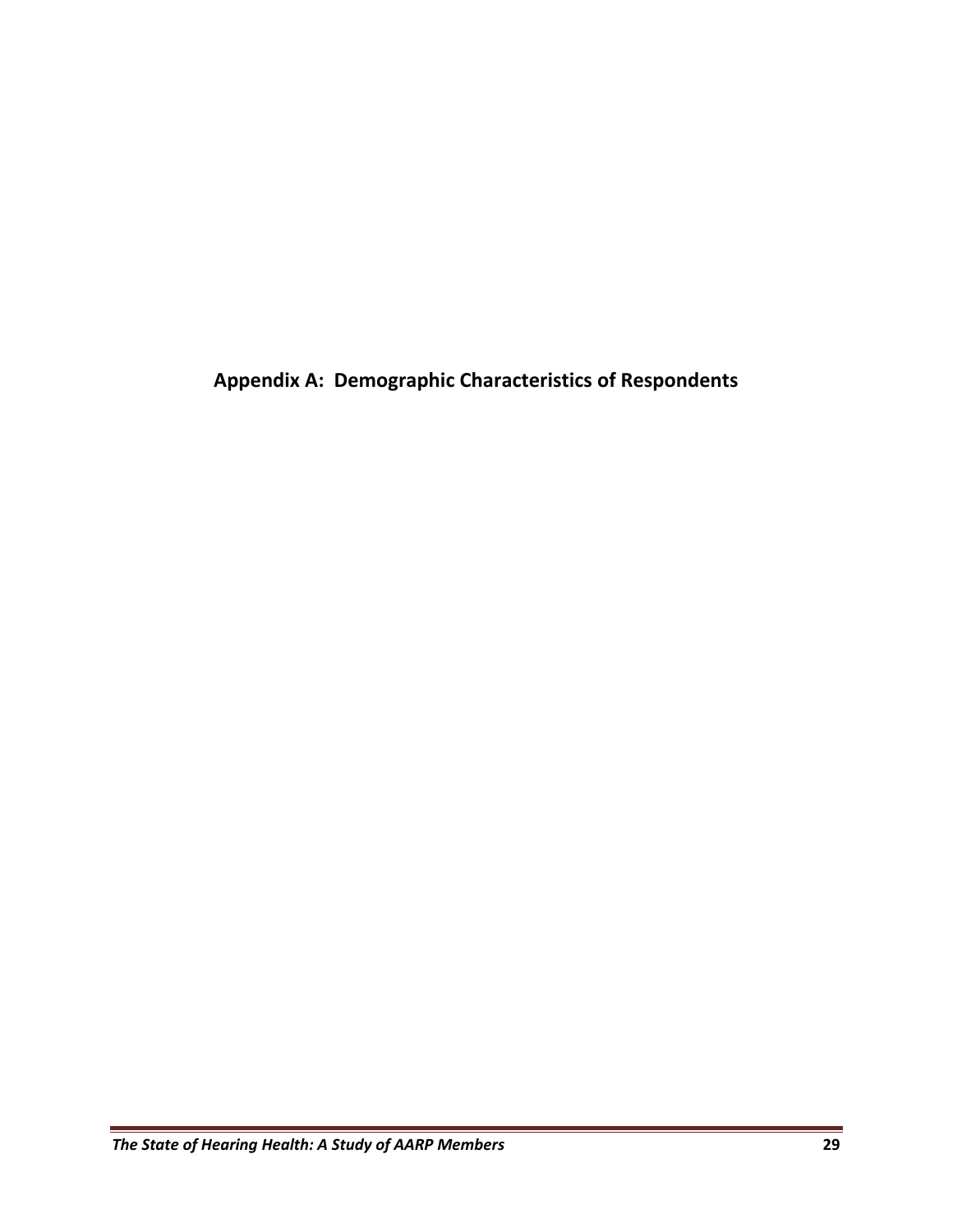| The State of Hearing Health            |         |
|----------------------------------------|---------|
| $N=2,232$                              |         |
|                                        |         |
| Age                                    |         |
| 50-54                                  | 9%      |
| 55-59                                  | 14%     |
| 60-64                                  | 19%     |
| 65-69                                  | 17%     |
| 70-74                                  | 13%     |
| $75+$                                  | 28%     |
| Gender                                 |         |
| Men                                    | 53%     |
| Women                                  | 47%     |
| <b>Employment Status</b>               |         |
| <b>Employed Full-Time</b>              | 23%     |
| <b>Employed Part-Time</b>              | 10%     |
| Not employed, but looking for work     | 4%      |
| Not employed, and not looking for work | 3%      |
| Retired, not employed                  | 57%     |
| Homemaker                              | 2%      |
| <b>Educational Level</b>               |         |
| High school graduate or less           | 19%     |
| Some college, but no degree            | 23%     |
| Two- or Four-year college degree       | 27%     |
| Some graduate school, but no degree    | 8%      |
| Graduate degree                        | 23%     |
| <b>Marital Status</b>                  |         |
| Single, never married                  | 7%      |
| Married                                | 59%     |
| Divorced                               | 16%     |
| Separated                              | 1%      |
| Widowed                                | 14%     |
| Living with partner                    | 3%      |
| <b>Race or Ethnicity</b>               |         |
| White                                  | 81%     |
| <b>Black or African-American</b>       | 9%      |
| Asian                                  | 1%      |
| Native American or Alaska Native       | $< 1\%$ |
| Mixed racial                           | 2%      |
| Other                                  | $< 1\%$ |
| Declined to answer                     | 6%      |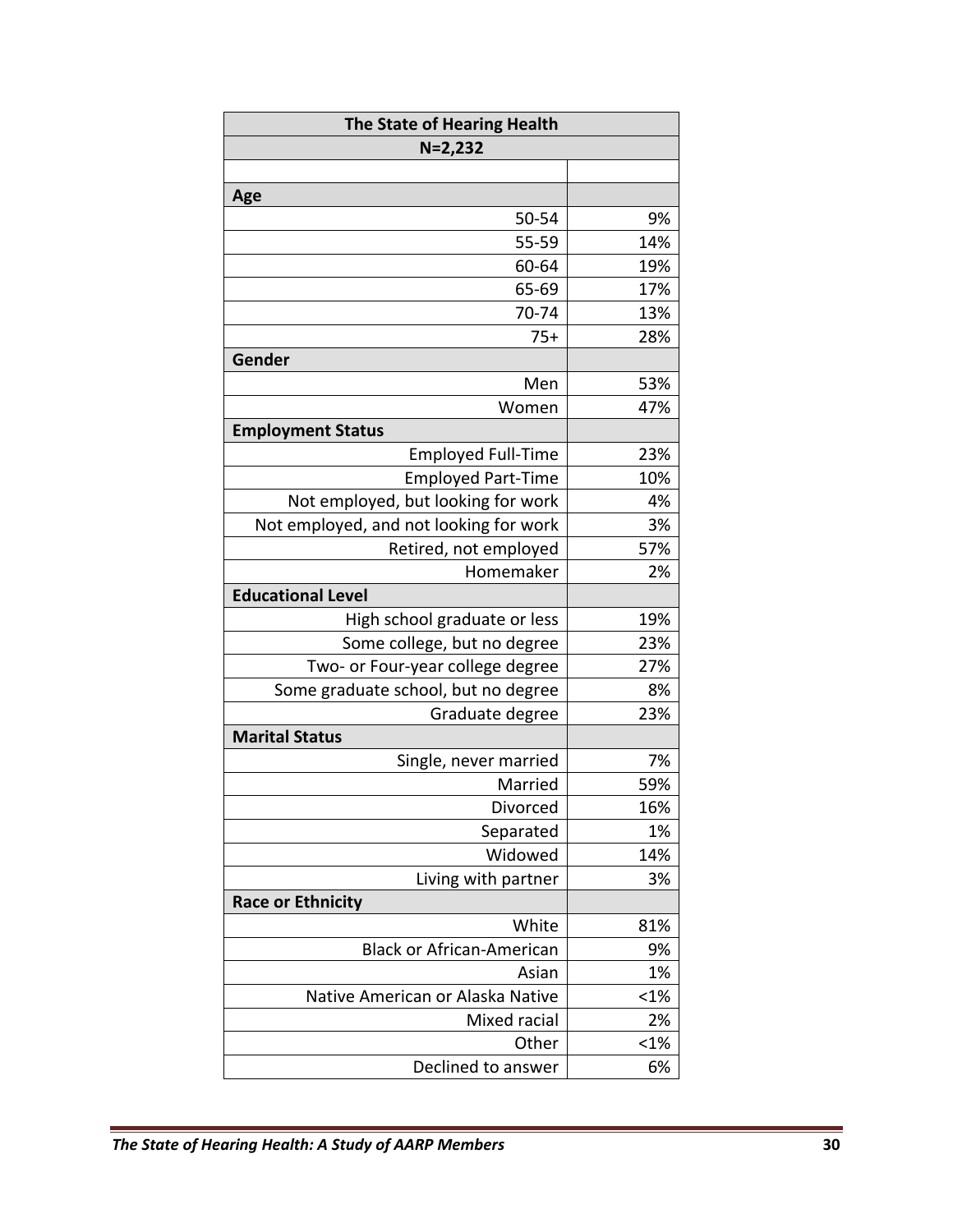**Appendix B: Annotated Questionnaire**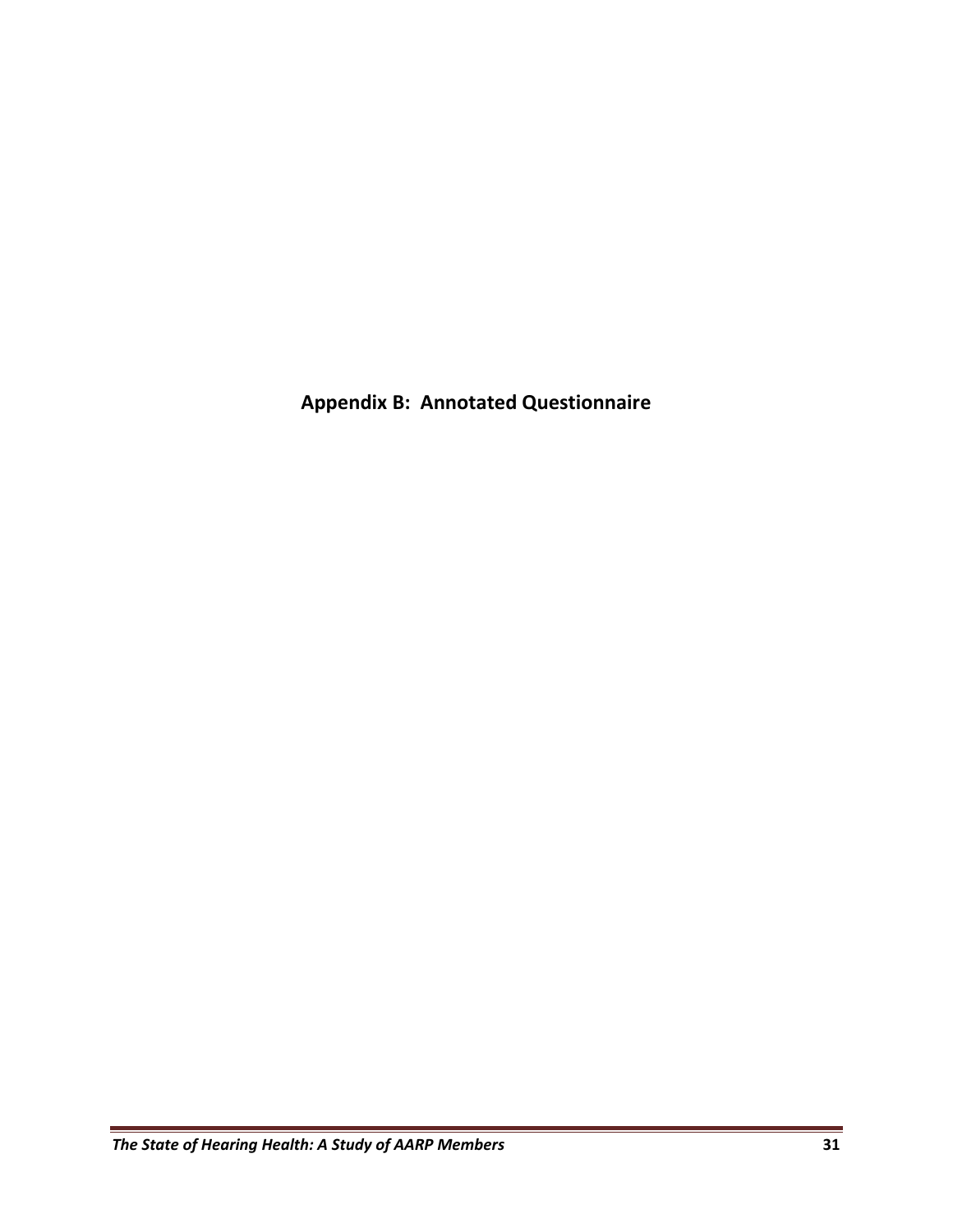#### *The State of Hearing Health* **Annotated Questionnaire (N=2,232)**

This poll is being conducted by AARP in conjunction with the American Speech‐Language‐Hearing Association. We are interesting in learning about your opinions regarding hearing health. Results of this poll may be covered by the media.

This poll is completely confidential. You are being asked to take part because you are an AARP member. All questions are optional and you will not be identified with your answers in any way.

THE STATE OF HEARING HEALTH (AWARENESS AND ATTITUDES)

Q200 Which of the following have you had in the past 5 years? *Select all that apply.*

| Blood pressure monitoring     | 85% |
|-------------------------------|-----|
| Bone density test             | 40% |
| Cholesterol screening         | 81% |
| Colonoscopy                   | 58% |
| <b>Hearing test</b>           | 43% |
| Mammograms [Women only]       | 40% |
| Prostate exam [Men only]      | 41% |
| Vaccinations (e.g. flu shots) | 71% |
| Vision test                   | 88% |
| None of these                 | 2%  |

Q205 This poll will ask you a number of questions about hearing health and hearing loss.

In your opinion, how important of a concern is hearing health to …?

|                                   | Not a   | Not a     | Somewhat  | Verv      | Extremely |
|-----------------------------------|---------|-----------|-----------|-----------|-----------|
|                                   | concern | very      | important | important | important |
|                                   | at all  | important | concern   | concern   | concern   |
|                                   |         | concern   |           |           |           |
| The US population in general      | 2%      | 17%       | 33%       | 32%       | 16%       |
| People aged 50 or older           | $<$ 1%  | 3%        | 23%       | 47%       | 26%       |
| Your close family members/friends | 2%      | 6%        | 22%       | 42%       | 28%       |
| You personally                    | 3%      | 5%        | 16%       | 37%       | 39%       |

Q210 In your opinion, does the importance of getting a regular hearing check-up get ...?

| Insufficient attention compared to other health issues              | 68% |
|---------------------------------------------------------------------|-----|
| About the right amount of attention compared to other health issues | 30% |
| Too much attention compared to other health issues                  | 2%  |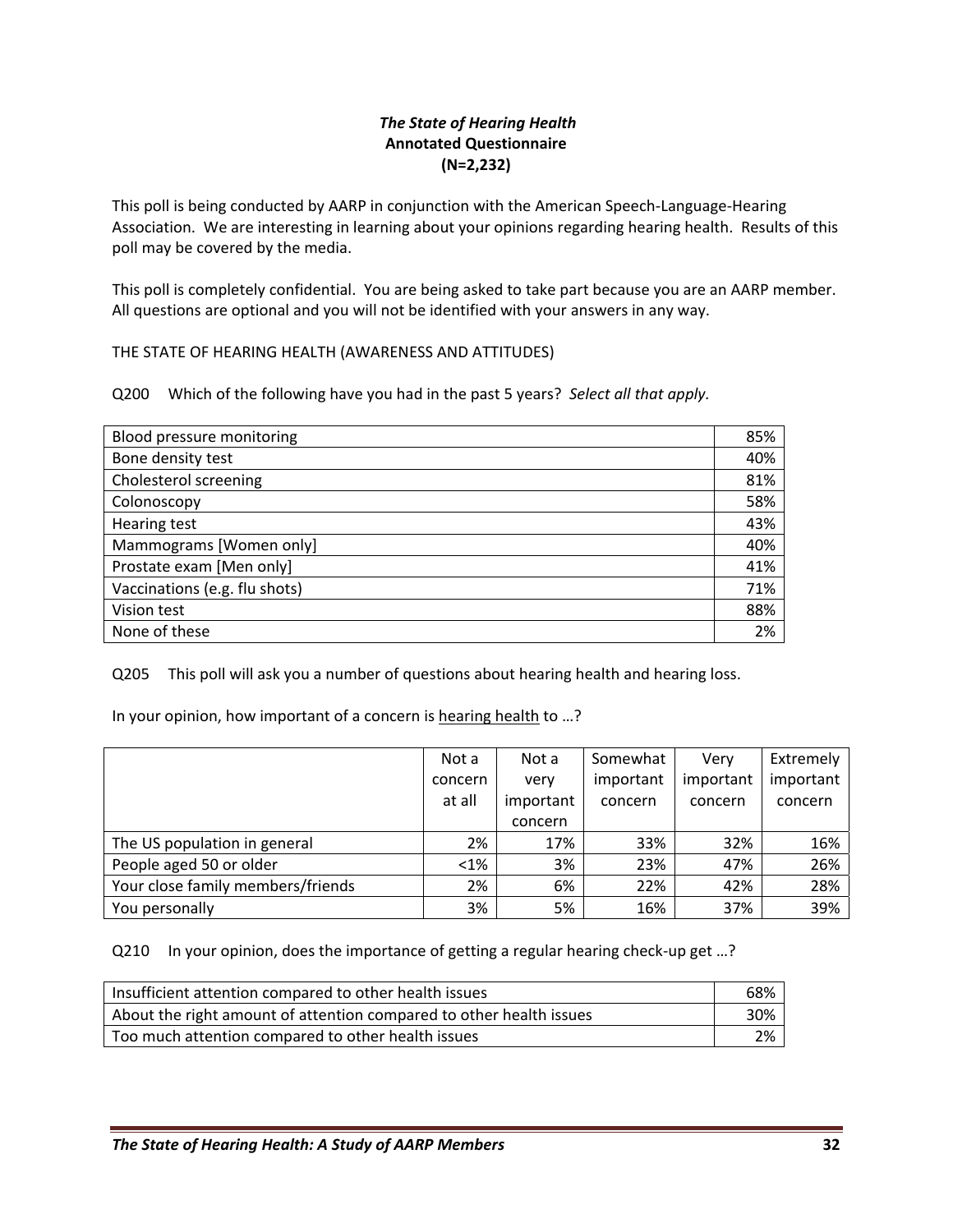Q215 As you get older, how important is maintaining your hearing health to the quality of your life?

| Not important at all       | <1% |
|----------------------------|-----|
| Not very important         | 1%  |
| Somewhat important         | 14% |
| Very important             | 50% |
| <b>Extremely important</b> | 85% |

Q220 If you felt you had an issue with your hearing health, how likely would you be to get a hearing check‐up?

| Not likely at all | $<$ 1% |
|-------------------|--------|
| Not very likely   | 4%     |
| Somewhat likely   | 15%    |
| Very likely       | 44%    |
| Extremely likely  | 37%    |

Q225 If you felt you had an issue with your hearing health, how confident are you that you would know where to go to get help?

| Not confident at all       | 4%  |
|----------------------------|-----|
| Not very confident         | 9%  |
| Somewhat confident         | 22% |
| Very confident             | 40% |
| <b>Extremely confident</b> | 26% |

Q230 Whom would you be likely to talk to if you felt you had an issue with your hearing health? *Select all that apply.*

| A family member                                                                         | 23% |
|-----------------------------------------------------------------------------------------|-----|
| A friend                                                                                | 14% |
| A hearing instrument (hearing aid) specialist                                           | 20% |
| An audiologist                                                                          | 40% |
| A physician that specializes in hearing issues (an otolaryngologist, ENT, or otologist) | 52% |
| Your primary care doctor                                                                | 65% |
| Someone at a retail store or pharmacy                                                   | 2%  |
| Someone else                                                                            | 2%  |
| Nobody – I'd be unlikely to seek help for a hearing issue                               | 1%  |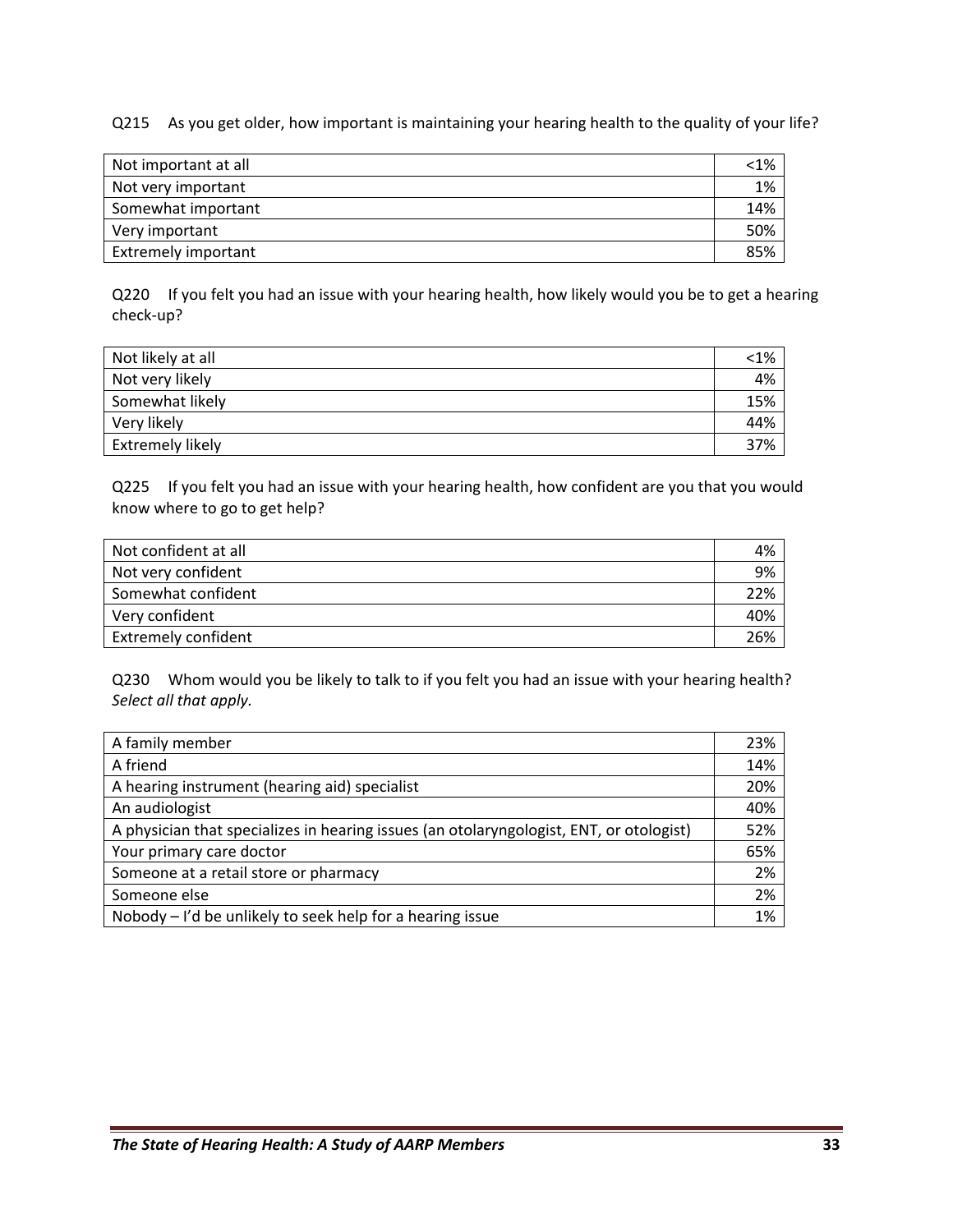Q233 If you felt you had an issue with your hearing health, where would you look for information? *Select all that apply.*

| <b>Books</b>                              | 9%  |
|-------------------------------------------|-----|
| Health newsletters                        | 26% |
| Magazines                                 | 9%  |
| Radio                                     | 3%  |
| Television                                | 7%  |
| The Internet                              | 58% |
| A telephone directory (e.g. Yellow Pages) | 21% |
| Events, such as health fairs or seminars  | 20% |
| None of these                             | 24% |

Q234 What would be the most effective way for a health care provider in your area to communicate with you regarding the importance of getting your hearing checked? *Select one response option.*

| Ads in your local newspaper                | 9%  |
|--------------------------------------------|-----|
| Ads on the radio                           | 2%  |
| Ads on local TV station                    | 22% |
| The Internet                               | 17% |
| An event, such as a health fair or seminar | 23% |
| None of these would be effective           | 28% |

Q235 Which of the following would be critically important to you if you were to seek help for a hearing issue? *Select all that apply.*

| Finding a way to pay for care                                          | 45% |
|------------------------------------------------------------------------|-----|
| Finding a location that is easy for you to get to                      | 41% |
| Finding a professional with a high level of training on hearing issues | 74% |
| How concerned and caring the provider seems to be                      | 44% |
| The follow-up services provided by the provider                        | 53% |
| The quality of the hearing exam                                        | 65% |
| None of these would be critically important                            | 1%  |

### Q240 Which best describes your own hearing health?

| My hearing is excellent                                                         | 32% |
|---------------------------------------------------------------------------------|-----|
| My hearing isn't as good as it could be, but I don't think I need to be treated | 32% |
| I have hearing difficulty but haven't been treated                              | 15% |
| I have hearing difficulty and have been treated                                 | 20% |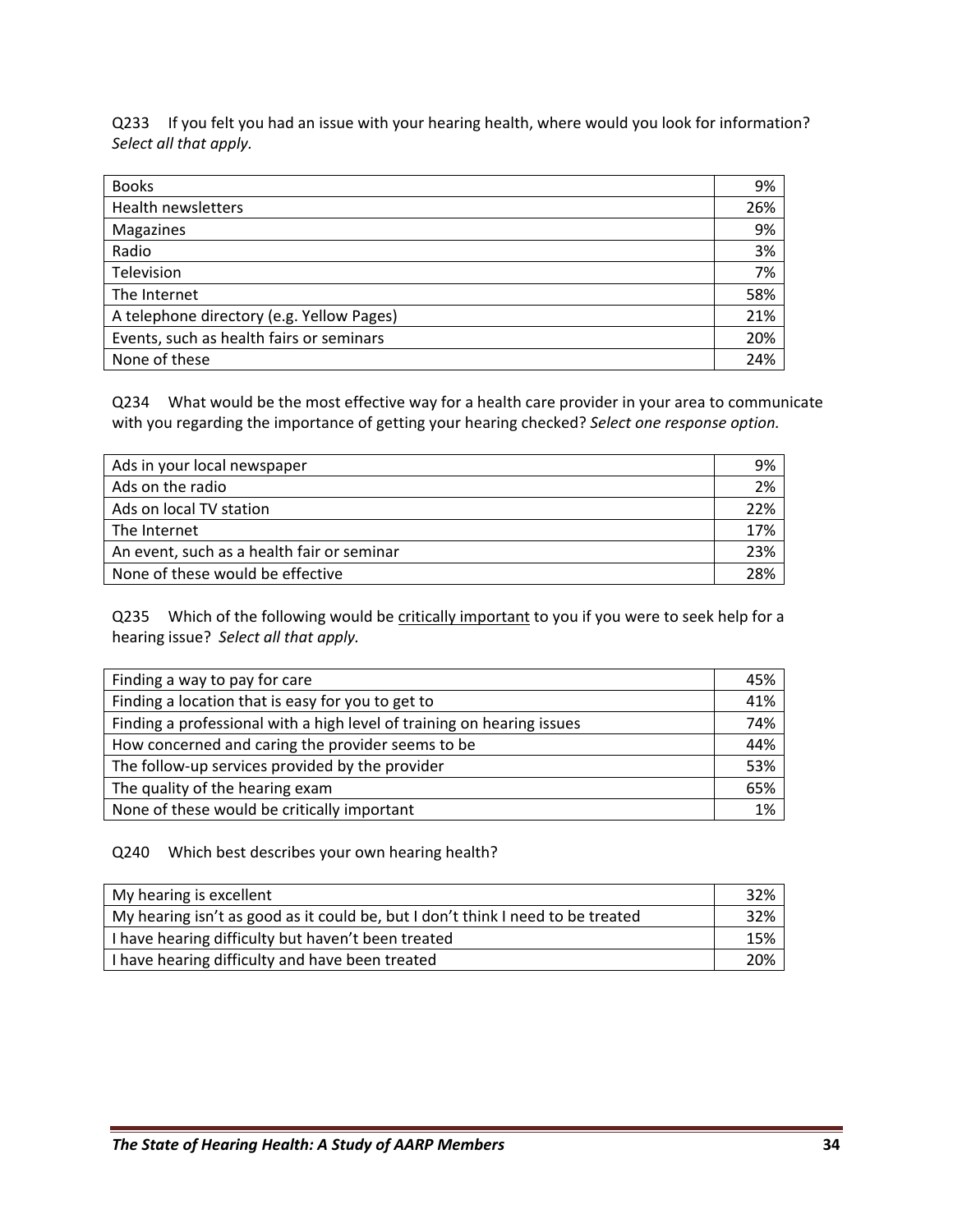Q245 How would you describe your hearing compared to 5 years ago?

| My hearing is much worse than it was 5 years ago      | 9%  |
|-------------------------------------------------------|-----|
| My hearing is a little worse than it was 5 years ago  | 37% |
| My hearing is the same as it was 5 years ago          | 52% |
| My hearing is a little better than it was 5 years ago | 1%  |
| My hearing is much better than it was 5 years ago     | 1%  |

Q255 Which of these statements apply to you? *Select yes if the statement is true for you.* [MULTIPLE RESPONSE] [RANDOMIZE ORDER]

|                                                                                     | % Yes |
|-------------------------------------------------------------------------------------|-------|
| A family member often has to repeat what other people say to me so I can            | 30%   |
| understand.                                                                         |       |
| I have difficulty hearing when there is noise in the background.                    | 57%   |
| I have difficulty understanding the speech of women and children.                   | 25%   |
| I hear a ringing, roaring, or hissing sound a lot.                                  | 29%   |
| I sometimes have to strain to understand a conversation.                            | 48%   |
| I sometimes misunderstand what others are saying and respond inappropriately.       | 35%   |
| It is hard for me to follow a conversation when two or more people talk at once.    | 37%   |
| Many people I talk to seem to mumble (or not speak clearly).                        | 33%   |
| I avoid interacting with others because I can't always hear them as well as I would | 13%   |
| like to.                                                                            |       |
| People complain that I turn the TV volume up too high.                              | 29%   |
| Other people suggest that I might have difficulty hearing                           | 29%   |
| None of these are true statements.                                                  | 24%   |

### Q260 Do you know a family member or friend who has difficulty hearing?

| Yes | 68% |
|-----|-----|
| No  | 32% |

#### BASE: KNOW SOMEONE WITH A HEARING ISSUE: n=1,515

Q265 Have you ever suggested to someone that they get professional help and treatment for a hearing issue?

| Yes | 60% |
|-----|-----|
| No  | 10% |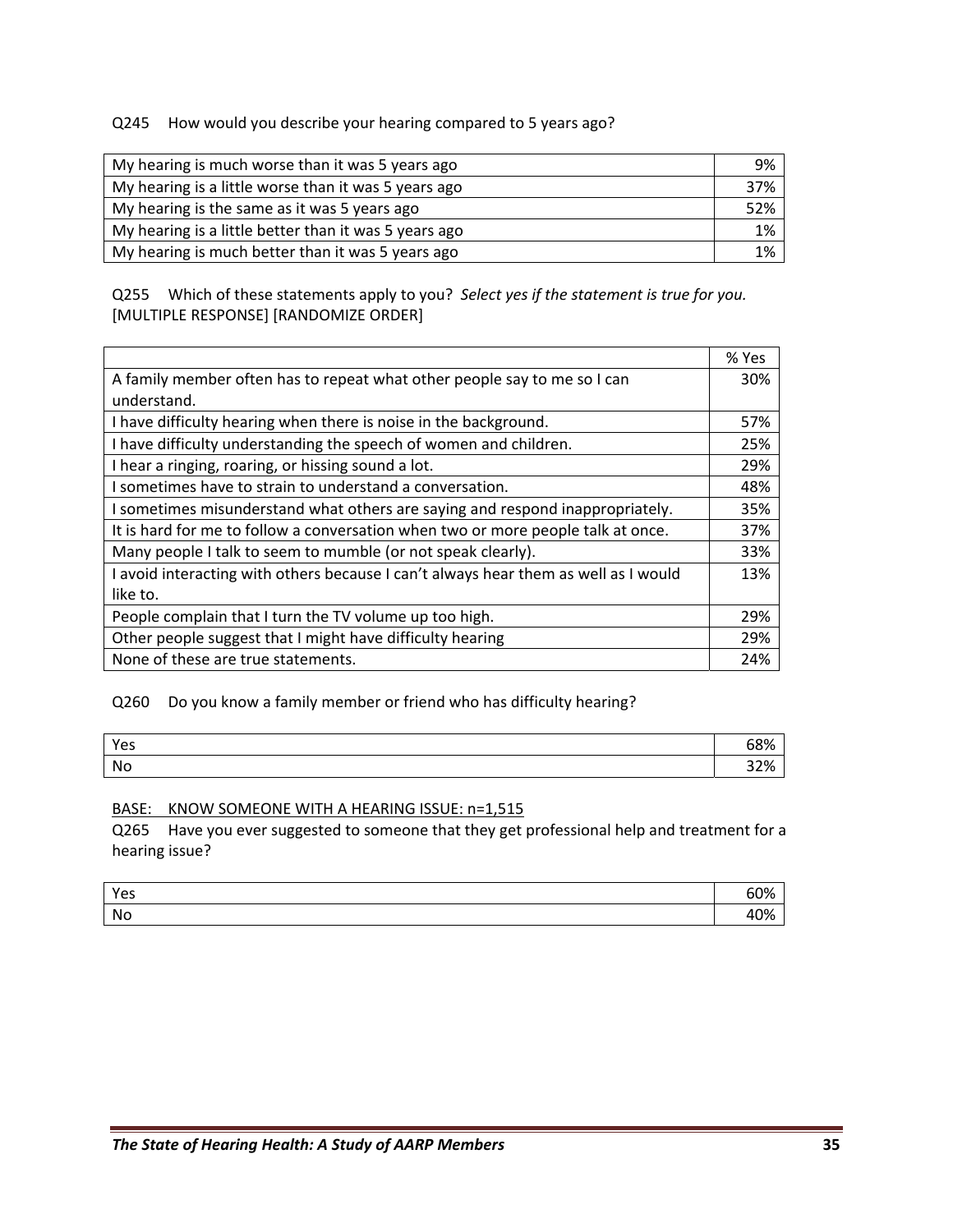#### BASE: HAVE SUGGESTED SOMEONE GET TREATMENT FOR HEARING ISSUE: n=916

Q267 What have you suggested a person with a hearing issue do? *Select all that apply.* [RANDOMIZE ORDER] [MULTIPLE RESPONSE]

| Go to a hearing instrument (hearing aid) specialist                                | 27% |
|------------------------------------------------------------------------------------|-----|
| Go to an audiologist                                                               | 43% |
| Go to a physician that specializes in hearing issues (an otolaryngologist, ENT, or | 57% |
| otologist)                                                                         |     |
| Go to their primary care doctor                                                    | 44% |
| Go to someone at a retail store or pharmacy                                        | 2%  |
| Something else [ANCHOR]                                                            | 3%  |

#### BASE: HAVE BEEN TREATED FOR HEARING LOSS : n=456

Q270 Have you discussed your hearing issue with …? *Select all that apply.* [RANDOMIZE ORDER] [MULTIPLE RESPONSE]

| Your primary care physician                                                             | 43% |
|-----------------------------------------------------------------------------------------|-----|
| A physician that specializes in hearing issues (an otolaryngologist, ENT, or otologist) | 54% |
| An audiologist                                                                          | 75% |
| A hearing instrument specialist                                                         | 57% |
| None of these [ANCHOR; EXCLUSIVE]                                                       | 2%  |

#### Q275 Do you currently own hearing aids?

| Yes, I own hearing aids | 18% |
|-------------------------|-----|
| No, I do not            | 82% |

Q280 Do you currently use other hearing assistive technologies, other than hearing aids? *(These would include technologies such as personal FM systems, infrared systems, induction loop systems, one‐to‐one communicators, amplified telephone, and TV ears.)*

| Yes, I use other hearing assistive technologies | 7%  |
|-------------------------------------------------|-----|
| No, I do not                                    | 93% |

#### BASE: OWNS HEARING AIDS: n=396

Q281 How frequently do you wear your hearing aids?

| During all or most of the time I am awake | 61% |
|-------------------------------------------|-----|
| When I feel I need them                   | 28% |
| Rarely, if ever                           | 11% |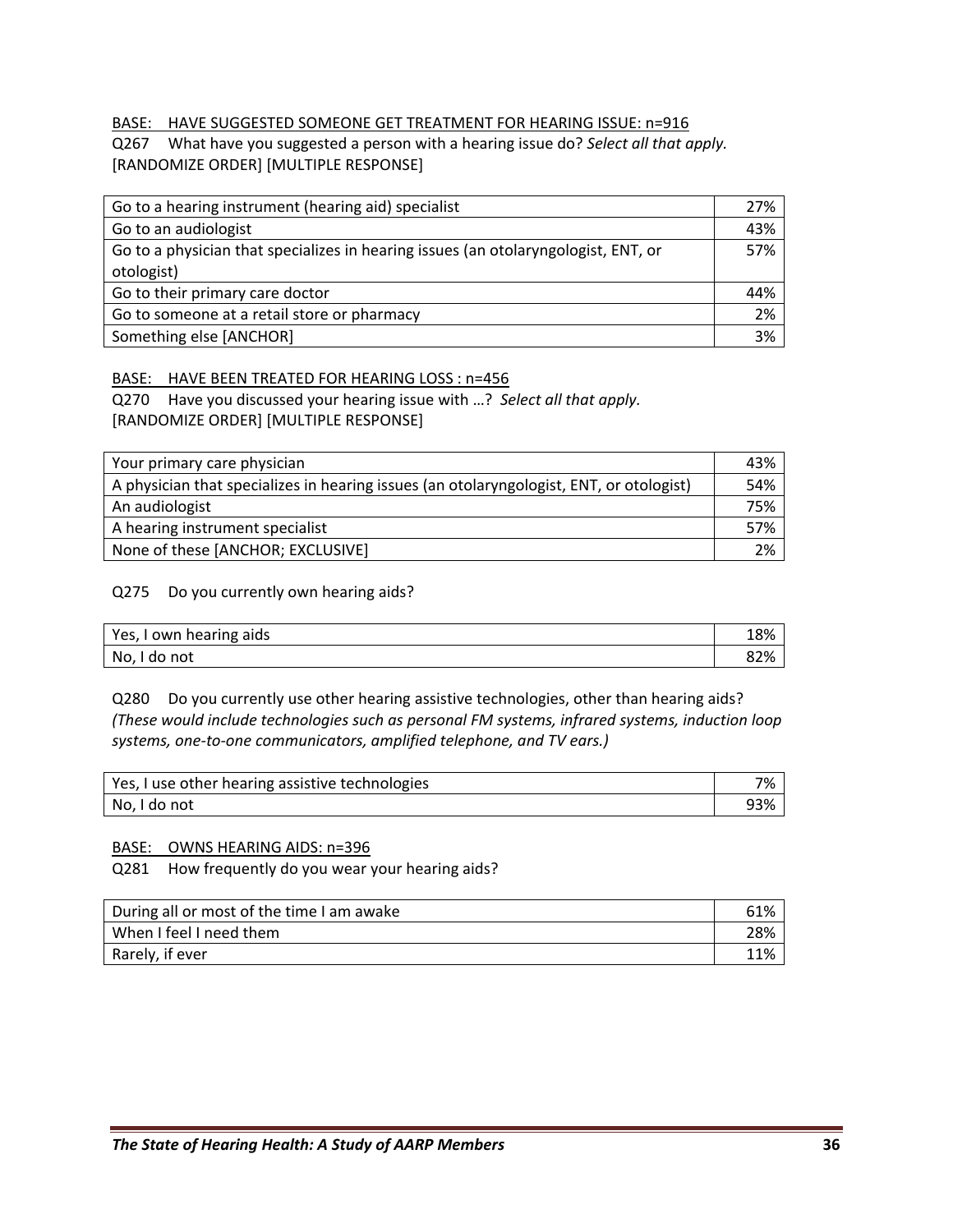#### BASE: OWNS HEARING AIDS: n=396

Q285 How would you rate your quality of life since you have been wearing hearing aids?

Since I have been wearing hearing aids, the quality of my hearing has been …?

| Much worse      | 1%  |
|-----------------|-----|
| Somewhat worse  | 3%  |
| About the same  | 23% |
| Somewhat better | 40% |
| Much better     | 33% |

#### BASE: OWNS HEARING AIDS: n=396

Q286 How would you rate your satisfaction with your hearing aids?

| Not satisfied at all       | 6%  |
|----------------------------|-----|
| Not very satisfied         | 13% |
| Somewhat satisfied         | 40% |
| Very satisfied             | 34% |
| <b>Extremely satisfied</b> | 8%  |

#### BASE: DISSATISFIED WITH HEARING AIDS: n=237

Q287 Why are your less than fully satisfied with your hearing aids? *Select all that apply.* [RANDOMIZE ORDER] [MULTIPLE RESPONSE]

| I don't have enough information on how to properly use them                        | 2%  |
|------------------------------------------------------------------------------------|-----|
| I wasn't taught how to use them properly                                           | 2%  |
| They are too difficult to operate                                                  | 2%  |
| The batteries are too difficult to change                                          | 7%  |
| I can't hear as well as I expected in a crowded room with many conversations going | 79% |
| on                                                                                 |     |
| I can't hear as well as I expected to for one-on-one conversations                 | 44% |
| I can't hear the TV or radio as well as I expected I could                         | 42% |
| I don't like the way hearing aids look                                             | 5%  |
| Hearing aids make me look old                                                      | 3%  |
| Some other reason                                                                  | 31% |
| None of these                                                                      | 5%  |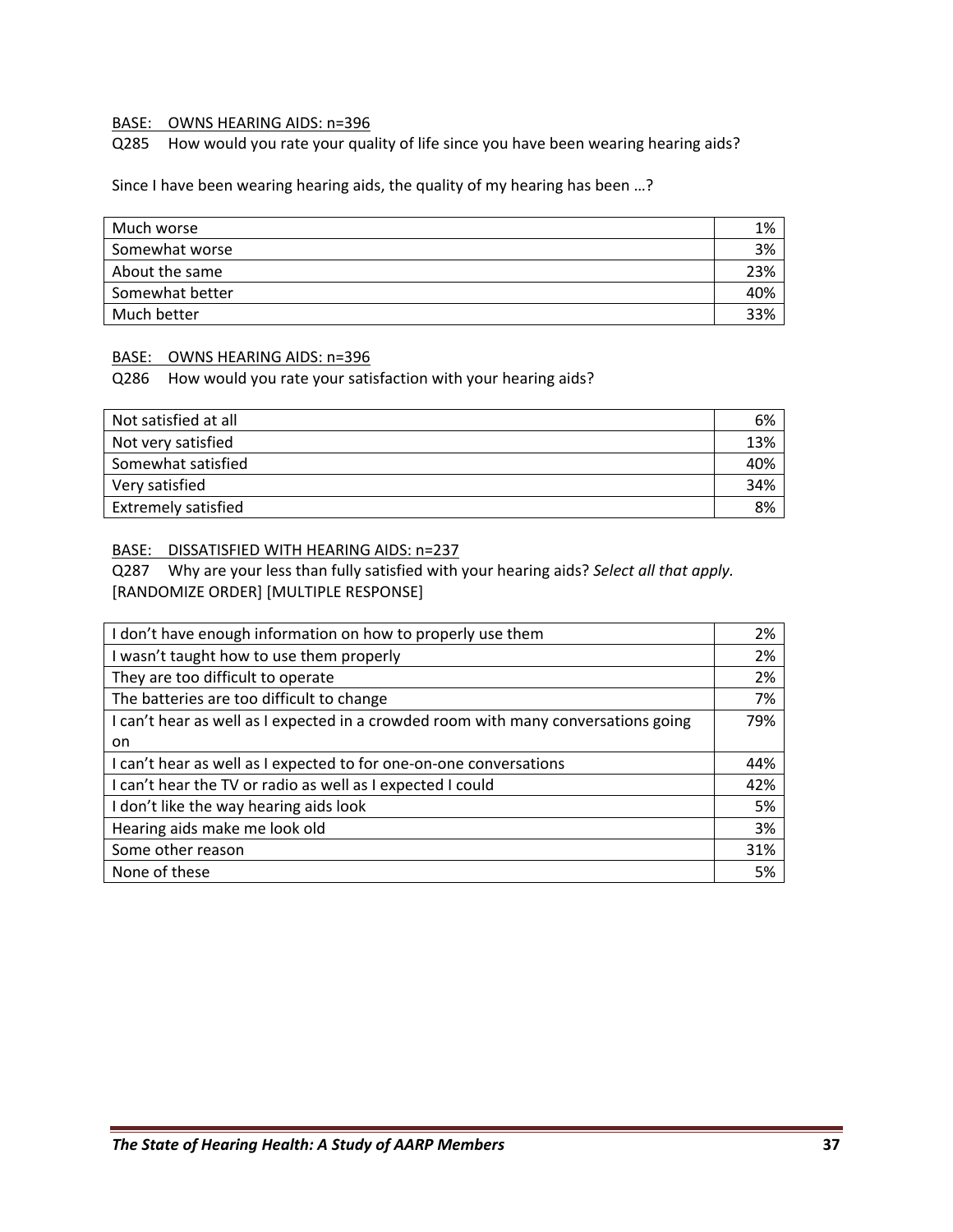## SECTION 300: PERCEIVED BARRIERS TO DIAGNOSIS AND TREATMENT

Q305 [Suppose that you suspected that you might have difficulty hearing.] Which of the following might prevent you from getting help for a hearing issue? *Select all that apply.* [RANDOMIZE ORDER] [MULTIPLE RESPONSE]

| I am not sure where to go for information                                                | 8%  |
|------------------------------------------------------------------------------------------|-----|
| I am not sure which type of health provider to go to                                     | 10% |
| I don't have health insurance                                                            | 8%  |
| I don't have transportation                                                              | 2%  |
| I don't think I have the physical ability I would need to successfully use a hearing aid | 2%  |
| or other device                                                                          |     |
| I don't think I can keep track of what I need to do to use hearing aids successfully     | 2%  |
| I am so busy dealing with other health issues that I don't focus on hearing difficulties | 12% |
| My health insurance doesn't sufficiently cover the cost of treatment for hearing         | 28% |
| issues                                                                                   |     |
| Treating hearing issues would cost too much                                              | 27% |
| Minor hearing issues are easy enough to live with untreated                              | 36% |
| None of these                                                                            | 35% |

#### BASE: QUALIFIED RESPONDENTS

Q310 [Suppose that you suspected that you might have difficulty hearing.] The statements below describe how you may or not feel about having a hearing issue. How much do you agree or disagree with the following statements? [RANDOMIZE ORDER]

|                                                                                                 | Strongly<br><b>Disagree</b> | <b>Disagree</b> | Neutral | Agree | Strongly<br>Agree |
|-------------------------------------------------------------------------------------------------|-----------------------------|-----------------|---------|-------|-------------------|
| Admitting I have difficulty hearing is admitting that I<br>am getting old.                      | 31%                         | 33%             | 15%     | 18%   | 4%                |
| I feel uncomfortable talking about having difficulty<br>hearing.                                | 33%                         | 40%             | 16%     | 8%    | 3%                |
| I wouldn't want other people to see me wearing<br>hearing aids.                                 | 34%                         | 37%             | 16%     | 9%    | 4%                |
| In our society, you don't want others to know you<br>have a hearing issue.                      | 28%                         | 38%             | 18%     | 13%   | 3%                |
| It is easy to find ways to cover up some hearing<br>difficulties.                               | 17%                         | 30%             | 29%     | 22%   | 2%                |
| Most people have hearing difficulty as they get older,<br>so it isn't important to get treated. | 31%                         | 42%             | 15%     | 10%   | 2%                |
| My hearing is fine in some situations, so I don't feel I<br>need treatment.                     | 15%                         | 21%             | 21%     | 33%   | 10%               |
| I don't want my hearing tested because I don't have<br>the means to do anything about it.       | 36%                         | 36%             | 13%     | 10%   | 4%                |
| Unless I feel my hearing difficulty is severe, I am<br>unlikely to want to be treated for it.   | 19%                         | 29%             | 15%     | 31%   | 6%                |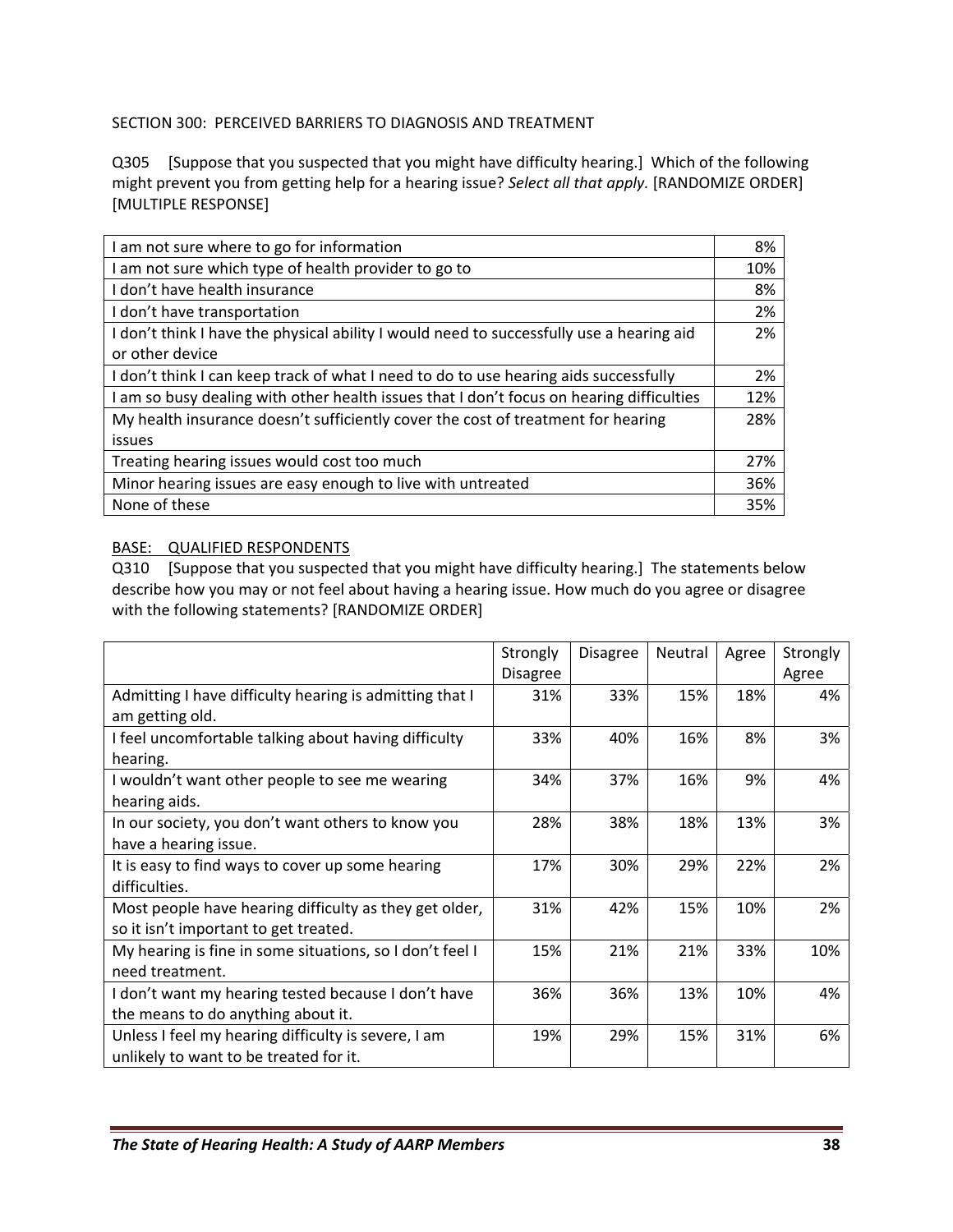#### BASE: THOSE WHO ARE EMPLOYED: n=744

Q315 [Suppose that you suspected that you might have difficulty hearing.] Are you/would you be concerned that hearing difficulties would hurt your ability to remain employed?

| Yes | 21% |
|-----|-----|
| No  | 79% |

#### BASE: THOSE WHO ARE EMPLOYED: n=744

Q320 [Suppose that you suspected that you might have difficulty hearing.] Are you/would you be concerned that hearing difficulties are reducing/would reduce your effectiveness at work?

| Yes | 32% |
|-----|-----|
| No  | 68% |

#### SECTION 400: ENABLERS/DRIVERS OF PROPER DIAGNOSIS AND TREATMENT

Q400 [Suppose that you suspected that you might have a hearing issue.] The statements below describe things that might or might not cause you to seek treatment for a hearing issue. How much do you agree or disagree with the following statements? [MULTIPLE RESPONSE] [RANDOMIZE ORDER]

|                                                          | Strongly        |                 |         |       | Strongly |
|----------------------------------------------------------|-----------------|-----------------|---------|-------|----------|
|                                                          | <b>Disagree</b> | <b>Disagree</b> | Neutral | Agree | Agree    |
| I would be more likely to seek treatment if ?            |                 |                 |         |       |          |
| I felt it was limiting my relationship with my family    | 6%              | 13%             | 13%     | 44%   | 24%      |
| and friends.                                             |                 |                 |         |       |          |
| I felt it would help me stay in the workforce longer     | 9%              | 13%             | 38%     | 26%   | 14%      |
| I felt that treating difficult hearing would cause me to | 6%              | 13%             | 21%     | 41%   | 18%      |
| be less of a burden on my family.                        |                 |                 |         |       |          |
| I knew someone else that has been treated                | 6%              | 13%             | 30%     | 37%   | 13%      |
| successfully for a hearing difficulty.                   |                 |                 |         |       |          |
| I was afraid that I would embarrass myself by            | 10%             | 24%             | 24%     | 33%   | 9%       |
| mishearing someone.                                      |                 |                 |         |       |          |
| It would improve my quality of life.                     | 3%              | 4%              | 13%     | 51%   | 30%      |
| It would make me less likely to develop other health     | 7%              | 16%             | 24%     | 36%   | 17%      |
| issues.                                                  |                 |                 |         |       |          |
| It would result in my being more mentally and            | 3%              | 6%              | 14%     | 51%   | 26%      |
| physically alert.                                        |                 |                 |         |       |          |
| My grandchildren asked me to seek treatment. [ASK        | 9%              | 18%             | 24%     | 36%   | 14%      |
| OF THOSE WITH GRANDCHILDREN].                            |                 |                 |         |       |          |
| Someone I cared about urged me to seek treatment.        | 5%              | 10%             | 22%     | 47%   | 16%      |
| It allows me to maintain my independence.                | 4%              | 5%              | 14%     | 49%   | 27%      |
| I was sure I could afford it.                            | 5%              | 10%             | 19%     | 42%   | 23%      |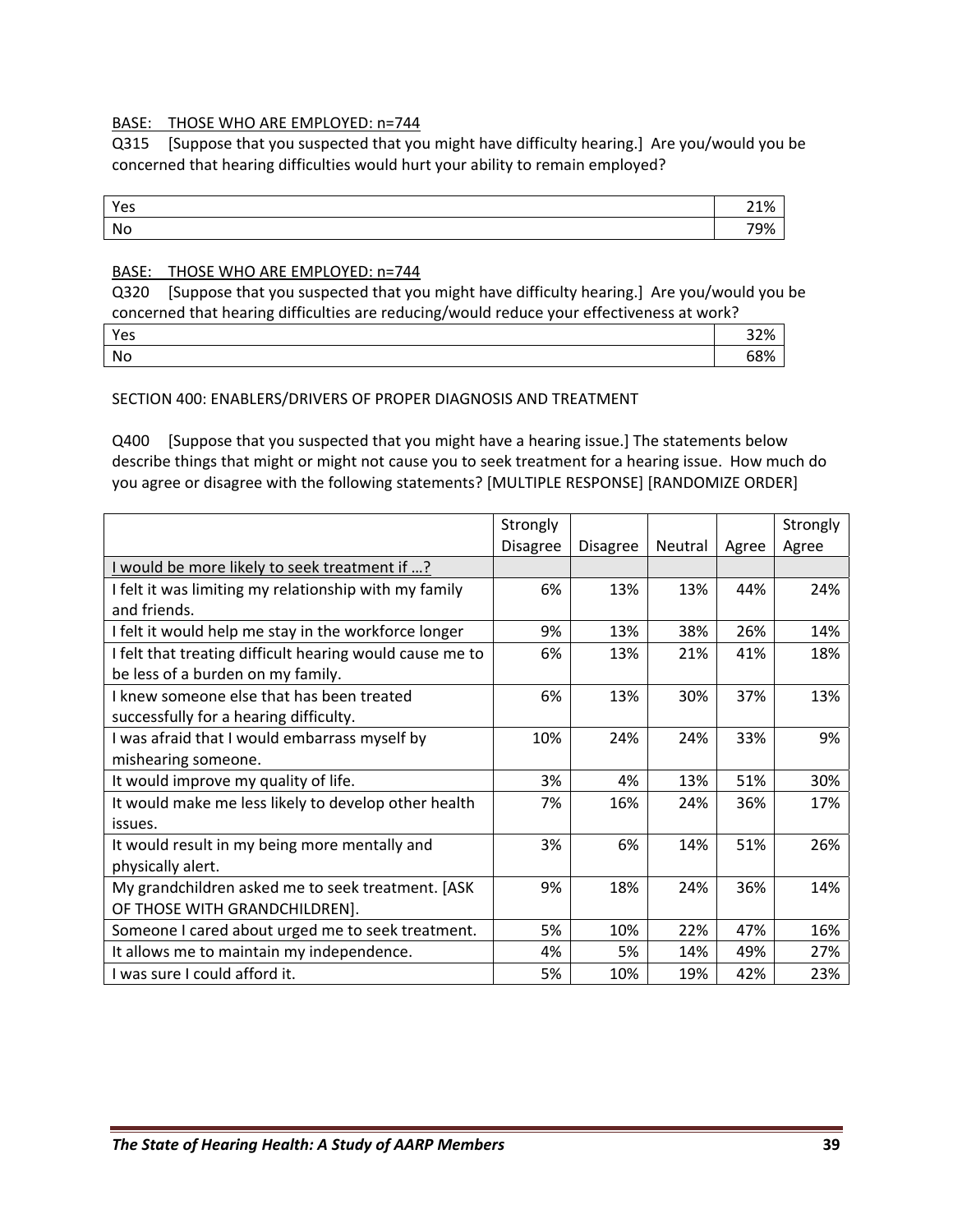Q405 How concerned are you that excessive use of ear buds and headphones will cause hearing difficulty for today's young people?

| Not concerned at all | 5%  |
|----------------------|-----|
| Not very concerned   | 6%  |
| Somewhat concerned   | 30% |
| Very concerned       | 38% |
| Extremely concerned  | 21% |

SECTION 500: PERCEIVED CONSEQUENCES OF HEARING ISSUES

#### BASE: ADMIT THEY HAVE SOME HEARING LOSS: n=1509

Q500 Please tell us how much you agree or disagree with the following statements about hearing loss.

#### [MULTIPLE RESPONSE] [DO NOT RANDOMIZE ORDER]

|                                                       | Strongly |                 |         |       | Strongly |
|-------------------------------------------------------|----------|-----------------|---------|-------|----------|
|                                                       | Disagree | <b>Disagree</b> | Neutral | Agree | Agree    |
| Family gatherings are a strain because so many        | 9%       | 27%             | 22%     | 33%   | 10%      |
| people are talking at once.                           |          |                 |         |       |          |
| Hearing difficulties can negatively impact my         | 8%       | 26%             | 22%     | 38%   | 7%       |
| relationships with my family and friends.             |          |                 |         |       |          |
| I feel cut off from my family and friends because I   | 17%      | 43%             | 19%     | 16%   | 5%       |
| can't hear them as well as I would like to.           |          |                 |         |       |          |
| I find it hard to follow conversations when in noisy  | 7%       | 19%             | 12%     | 45%   | 16%      |
| situations.                                           |          |                 |         |       |          |
| I have stopped doing activities I like to do because  | 26%      | 46%             | 16%     | 9%    | 3%       |
| my hearing difficulty doesn't allow me to participate |          |                 |         |       |          |
| in them as fully as I would like to.                  |          |                 |         |       |          |
| I tend to bluff or pretend I hear and understand      | 16%      | 33%             | 19%     | 27%   | 5%       |
| conversations.                                        |          |                 |         |       |          |
| I tend to withdraw from social situations because I   | 22%      | 45%             | 15%     | 13%   | 4%       |
| can't hear as well as I would like to.                |          |                 |         |       |          |
| It is uncomfortable to talk with others about not     | 20%      | 45%             | 17%     | 14%   | 3%       |
| being able to hear as well as I would like to.        |          |                 |         |       |          |
| Not being able to hear well affects my safety.        | 13%      | 32%             | 22%     | 26%   | 7%       |
| People don't include me in conversations because of   | 25%      | 50%             | 17%     | 6%    | 2%       |
| my hearing difficulty.                                |          |                 |         |       |          |
| Revealing my hearing difficulty could cause me        | 28%      | 45%             | 17%     | 9%    | 1%       |
| problems in my job.                                   |          |                 |         |       |          |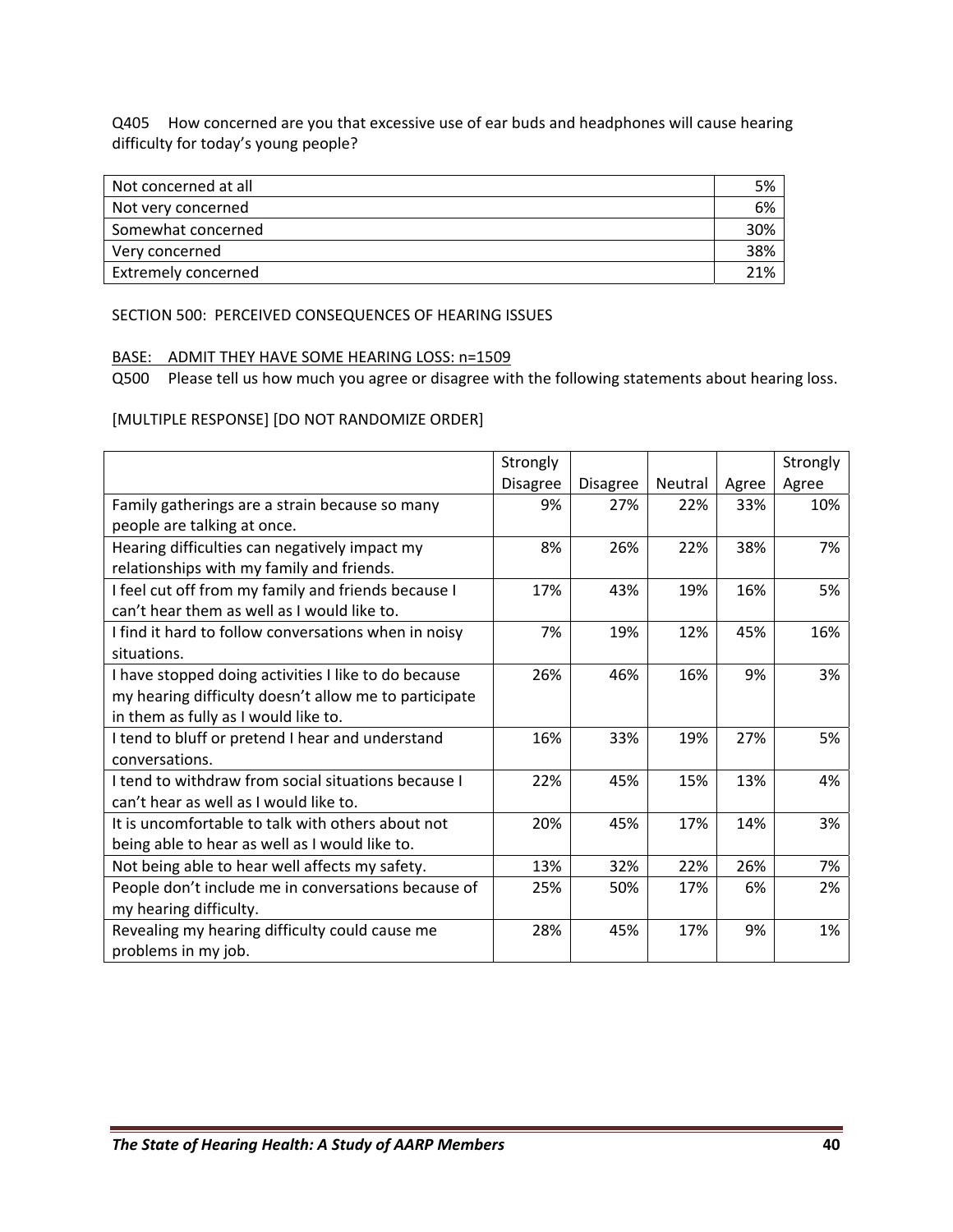#### SECTION 600: OTHER ISSUES/CLASSIFICATIONS

#### Q600 Which one of the following best describes your employment status?

| Employed in a full-time job           | 23% |
|---------------------------------------|-----|
| Employed in a part-time job           | 10% |
| Not employed, but looking for work    | 4%  |
| Not employed and not looking for work | 3%  |
| Retired and not employed              | 57% |
| Homemaker                             | 2%  |

Q605 Which best describes the highest level of education you have completed or the highest degree you have received? [SINGLE RESPONSE]

| Less than high school                             | $< 1\%$ |
|---------------------------------------------------|---------|
| Completed some high school                        | 3%      |
| High school graduate or equivalent (e.g., GED)    | 16%     |
| Completed some college, but no degree             | 23%     |
| Two-year college degree (e.g. associate's degree) | 10%     |
| Four-year college degree (e.g., B.A., B.S.)       | 17%     |
| Completed some graduate school, but no degree     | 8%      |
| Graduate degree (e.g., M.S., M.D., Ph.D.)         | 23%     |
| Not sure                                          | < 1%    |

#### Q610 What is your marital status? [SINGLE RESPONSE]

| Single, never married | 7%  |
|-----------------------|-----|
| Married               | 59% |
|                       |     |
| Divorced              | 16% |
| Separated             | 1%  |
| Widowed               | 14% |
| Living with partner   | 3%  |

#### Q615 Including yourself, how many adults aged 18 or older do you live with? [RANGE 0‐9]

| One          | 39% |
|--------------|-----|
| Two          | 49% |
| Three        | 8%  |
| Four         | 3%  |
| Five or more | 1%  |

Q620 Not including e-mail, in a typical week how many hours do you spend on the Internet? *If you are not sure, your best estimate is fine.* [RANGE: 0‐168]

| Less than 5 hours   | 30% |
|---------------------|-----|
| 5-9 hours           | 21% |
| $\vert$ 10-14 hours | 18% |
| $15-19$ hours       | 7%  |
| 20 hours or more    | 24% |

**Thanks for taking time to answer our questions!**